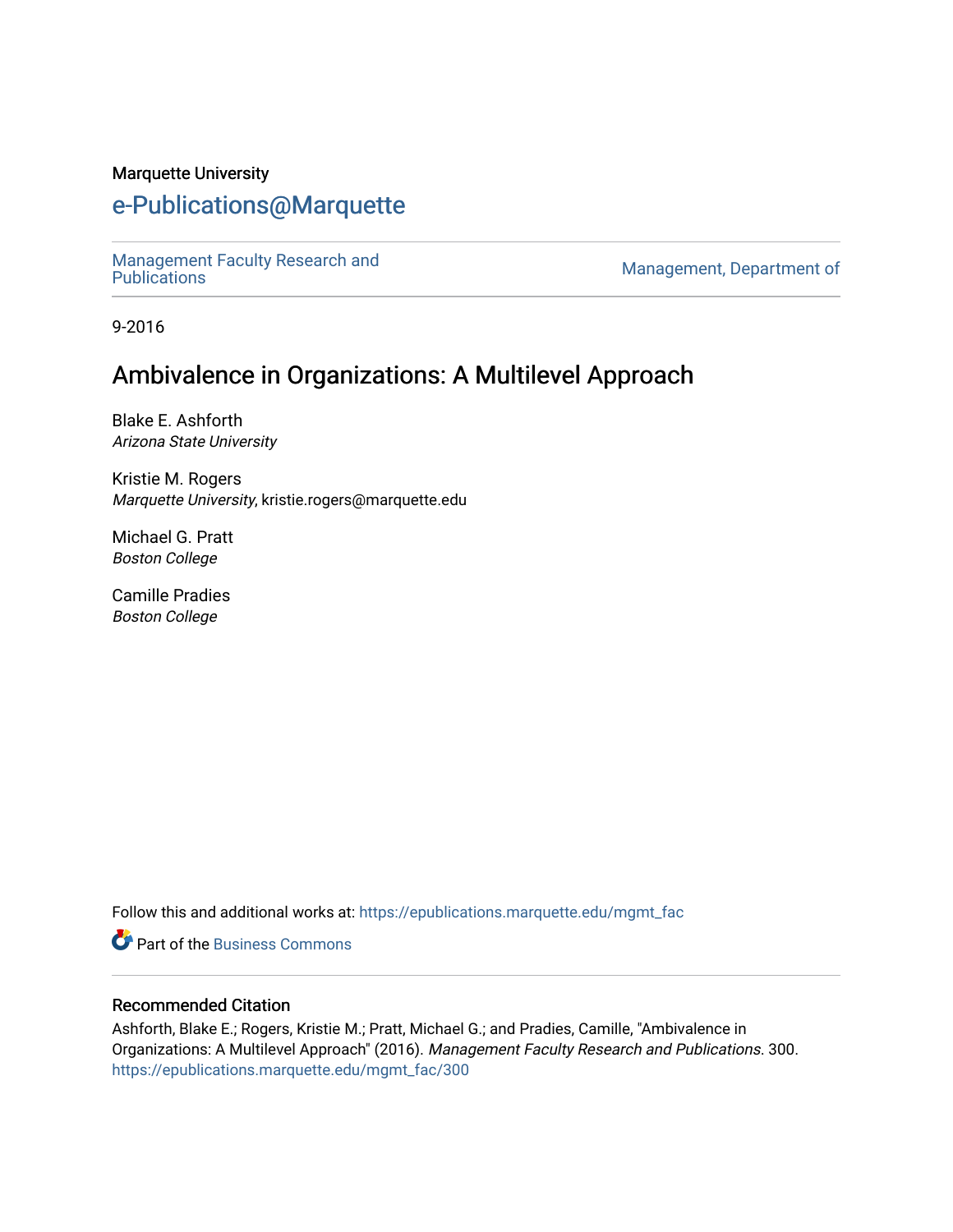**Marquette University**

# **e-Publications@Marquette**

# *Management Faculty Research and Publications/College of Business Administration*

#### *This paper is NOT THE PUBLISHED VERSION***.**

Access the published version at the link in the citation below.

*Organization Science*, Vol. 25, No. 5 (September-October 2014): 1453-1478. [DOI.](https://doi.org/10.1287/orsc.2014.0909) This article is © INFORMS Institute for Operations Research and the Management Sciences and permission has been granted for this version to appear in [e-Publications@Marquette.](http://epublications.marquette.edu/) INFORMS Institute for Operations Research and the Management Sciences does not grant permission for this article to be further copied/distributed or hosted elsewhere without the express permission from INFORMS Institute for Operations Research and the Management Sciences.

# Ambivalence in Organizations: A Multilevel Approach

Blake E. Ashforth W. P. Carey School of Business, Arizona State University Kristie M. Rogers University of Kansas School of Business Michael G. Pratt Management and Organization Department at Boston College Camille Pradies Management and Organization Department of the Carroll School of Management at Boston College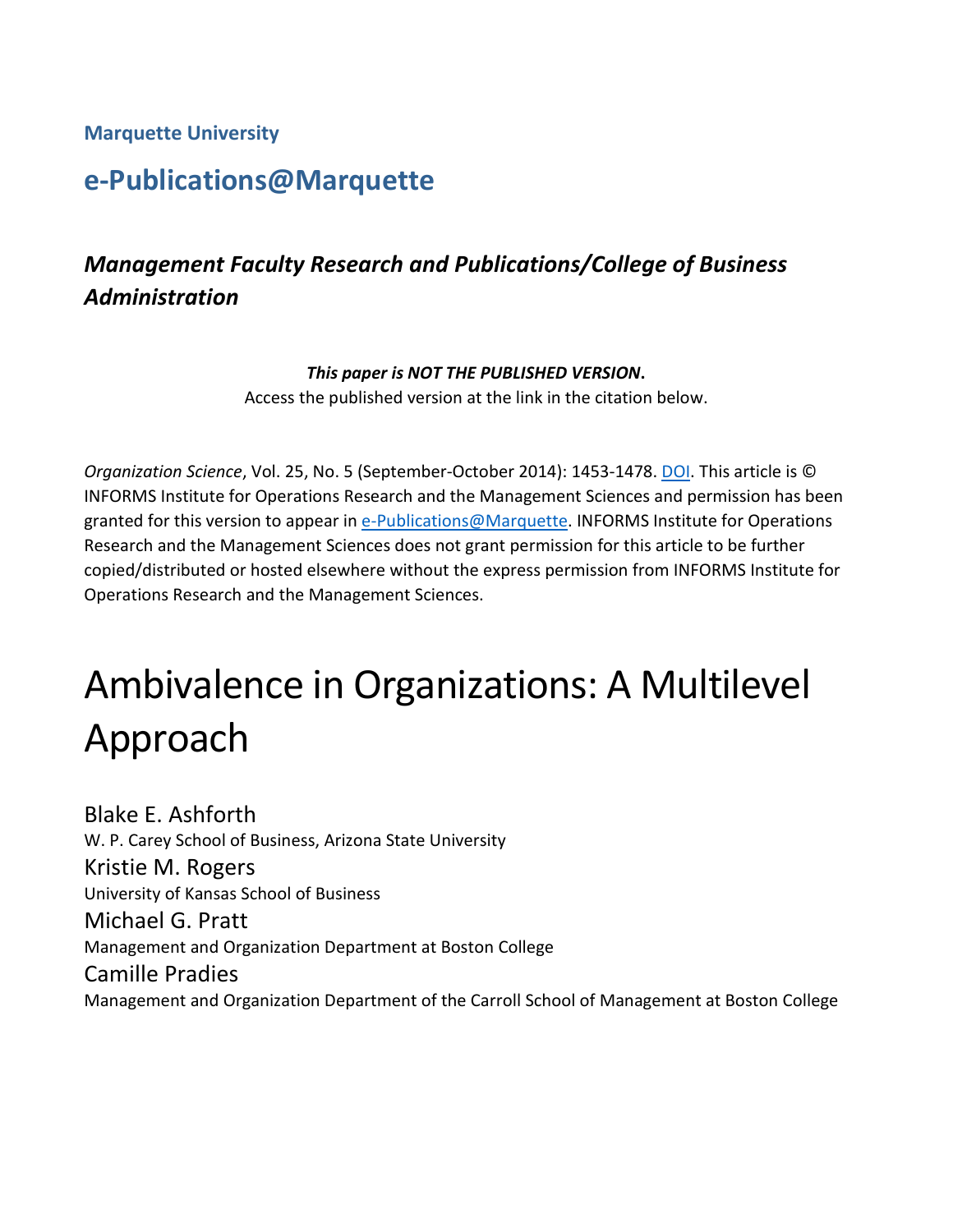## Abstract

The experience of simultaneously positive and negative orientations toward a person, goal, task, idea, and such appears to be quite common in organizations, but it is poorly understood. We develop a multilevel perspective on ambivalence in organizations that demonstrates how this phenomenon is integral to certain cognitive and emotional processes and important outcomes. Specifically, we discuss the organizational triggers of ambivalence and the cognitive and emotional mechanisms through which ambivalence diffuses between the individual and collective levels of analysis. We offer an integrative framework of major responses to highly intense ambivalence (avoidance, domination, compromise, and holism) that is applicable to actors at the individual and collective levels. The positive and negative outcomes associated with each response, and the conditions under which each is most effective, are explored. Although ambivalence is uncomfortable for actors, it has the potential to foster growth in the actor as well as highly adaptive and effective behavior.

## **Introduction**

*Consider the popular imagery of the leader in an organization. For some of the many below him in the hierarchy, he is secure, knowing, decisive, powerful, dynamic, threatening, driving, and altogether remote, acting in clear or obscure ways to affect the future of the organization he leads. At eye level, he is more often seen as filled with troubled doubts as he tries to deal with the ambivalences and contradictions of his status. And if his feet are made of a substance more solid than clay, it is because on his climb to the top and with the aid of those who help hold him there, he has learned to still the doubts, to live with the ambivalences, and to cope with the contradictions of his position.* (Merton 1976, p. 73)

As this quotation from Robert Merton suggests, ambivalence appears to be fairly common in organizational settings. Actors are buffeted by complex and dynamic work environments; play multiple and, at times, contradictory roles; and confront multifaceted issues, goals, and the like (Wang and Pratt 2008). However, as the quote goes on to suggest, actors are often able to "live with the ambivalence" and "cope with the contradictions." The quote thus begs the question, how do actors accomplish this difficult feat—how do they respond to the vexing mixed feelings and thoughts that characterize ambivalence and somehow move forward with a clear focus and coherent action?

Research in organizational studies is turning increasingly to this and related questions. Indeed, since the turn of this century, organizational scholars have linked ambivalence and ambivalent relationships with organizations to resistance to change (Piderit 2000), the propensity to commit corporate crimes (Vadera and Pratt 2013), and to an increase in escapist behaviors among service personnel (Pratt and Doucet 2000). However, during this same period, other research has linked cognitive and/or emotional ambivalence to better chief executive offier (CEO) decision making (Plambeck and Weber 2009), heightened creativity (Fong 2006), increased receptivity to alternatives resulting in improved judgment accuracy (Rees et al. 2013), and stronger organizational commitment (Pratt and Rosa 2003). Unfortunately, such research remains scattered, with few systematic attempts to either link or systematize the dizzying number of reactions to ambivalence in organizations.

Specifically, a review of extant research on this topic suggests that we know much more about specific types of responses (e.g., nonconscious responses; Horney 1945) than the conceptual relationship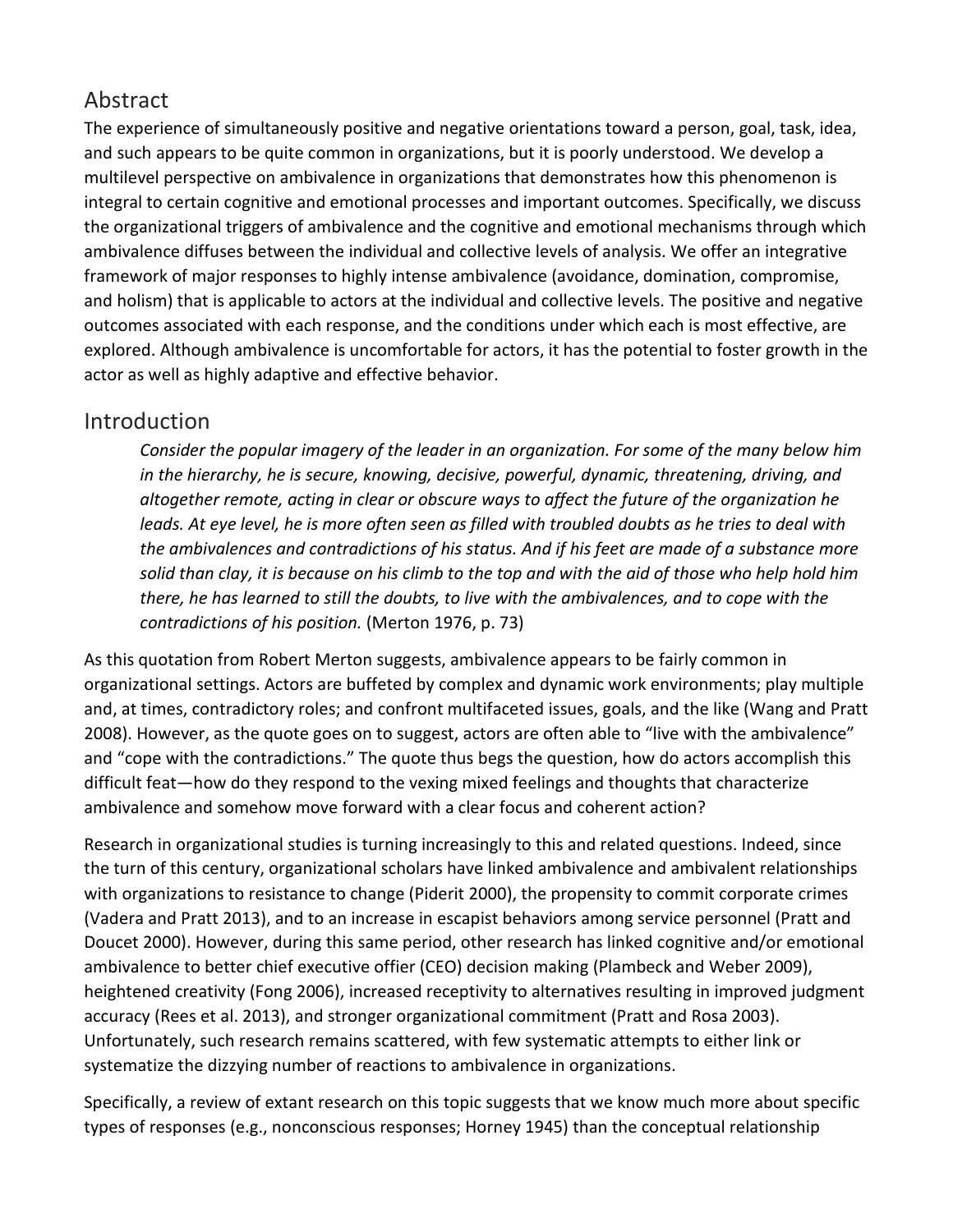between responses. Although we know at a general level that individuals might embrace or deny their ambivalence (Pratt and Pradies 2011)<sup>1</sup>—and that specific responses range widely from paralysis to vacillation to strong and concerted action (see Pratt and Doucet 2000, Weigert and Franks 1989)—we know relatively little about how to compare these various responses. As such, research may be overlooking key response types. As we explain in greater detail below, we argue that some types of responses have received a lot of attention (e.g., avoidance), whereas others have been largely ignored (e.g., holism). In addition, we know that various types of responses exist, but we know relatively little about the effectiveness of these responses. We define *effectiveness* as the degree to which a response reduces the intensity of ambivalence—given the situation—by dealing with the source directly and/or the symptoms that result. Finally, efforts to organize various responses to ambivalence have tended to focus on a single level of analysis—namely, the individual (cf. Pradies and Pratt 2010). In short, the field is lacking a comprehensive typology for building more systematic research on responses to ambivalence across levels of analysis in organizational settings.

Prior to building a theoretical framework that provides clarity to such responses, it is important to grasp where ambivalence comes from—that is, the key triggers of ambivalence in organizations—and how the experience of ambivalence tends to diffuse across levels of analysis. Organizational research suggests that ambivalence is experienced and acted upon by both individuals (Fong 2006, Pratt 2000) and collectives (Peters et al. 2011, Pradies and Pratt 2010, Weick 2004). What might trigger ambivalence within the individual level, the collective level, or across the levels, and through which social psychological mechanisms might ambivalence diffuse across levels? Establishing a model linking the upstream processes that connect triggers of ambivalence to the experience itself at both the individual and collective levels of analysis will set the stage for examining what actors then *do* with the ambivalence experienced.

In sum, our paper seeks to provide an organizing framework of responses to ambivalence: a framework that is applicable to both the individual and collective levels of analysis and that clarifies the conditions under which each response is relatively more effective. To build a foundation for these issues, we first discuss what ambivalence is. We then discuss the organizational triggers of ambivalence and how ambivalence at one level of analysis may diffuse to the other level. We then provide an in-depth exploration of individual and collective responses to ambivalence. The result is an integrative multilevel framework of ambivalence in organizations that indicates how this phenomenon is central to certain cognitive/emotional processes and important outcomes. We specifically suggest that avoidance, domination, compromise, and holism are the major, more or less distinct, responses to ambivalence. We also discuss the conditions under which each response is most effective and the positive and negative outcomes of each response. We conclude by exploring implications for future research.

## What Is Ambivalence?

Ambivalence literally refers to the experience of two (*ambi*) opposing forces (*valences*) and is derived from the Latin *ambo*, or "both," and *valere*, which means "to be strong" (Meyerson and Scully 1995). Although there have been some differences in how ambivalence has been defined (see Conner and Sparks 2002 for a review), there remains a high degree of convergence across definitions in psychological research. Specifically, we define ambivalence as *simultaneously positive and negative orientations toward an object*. "Orientation" refers to the actor's alignment or position with regard to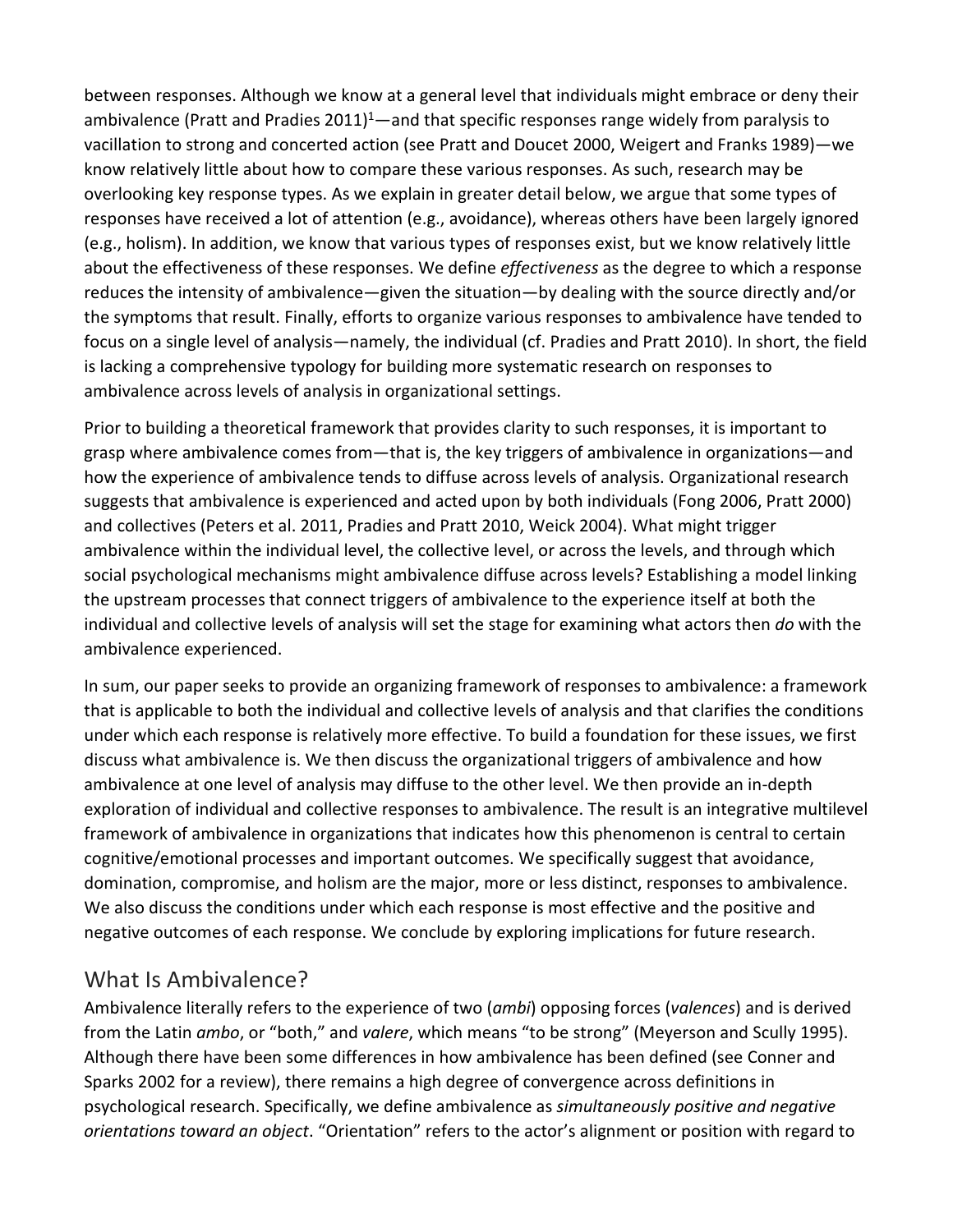the object, where a positive orientation means attraction or a pull toward it and a negative orientation means repulsion or a push away from it. Ambivalence includes cognition ("I think about *X*") and/or emotion ("I feel about *X*"); ambivalence occurs when cognitions clash, emotions clash, or cognitions and emotions clash. Thus, ambivalence is often described as having "mixed feelings," being "torn between conflicting impulses," and being "pulled in different directions."

Four important points regarding our definition of ambivalence should be clarified. First, following research on the psychodynamic roots of ambivalence (Freud 1950/1920, Horney 1945, Sincoff 1990), individuals may not be conscious of their ambivalence. However, even if nonconscious, ambivalence may nonetheless affect individuals (cf. Meyerson and Scully 1995). Second, we follow the lead of others (e.g., Horney 1945) and focus on substantive (or, as we describe later, *high intensity*) rather than superficial (low intensity) ambivalence, as the latter (1) is likely to be ignored, (2) has little impact on behavior, and by extension (3) is of relatively little concern to management. Third, although some conceptualizations of ambivalence also include a behavioral component, we focus exclusively on ambivalence as a cognitive-emotional construct.<sup>2</sup> Ambivalence, as it was originally coined by Bleuler in the early 1900s, focused only on cognition and emotion (Sincoff 1990). In addition, abundant research on the attitude–behavior relationship (see Sheeran 2002 for a review) indicates that various factors may dampen the link between the two, such as situational constraints and impression management concerns. Thus, we regard behavioral tendencies and behavior itself as probabilistic *outcomes* of ambivalence rather than as part of its definition. Finally, with some notable exceptions, the literature tends to view ambivalence as more or less dysfunctional for individuals (e.g., Bowlby 1982, Horney 1945, Merton 1976). However, we will argue that ambivalence can be functional, dysfunctional, or perhaps—not ironically—both.

Table 1 contrasts our definition of ambivalence with definitions of related constructs in the organizational literature—cognitive dissonance, emotional dissonance, hypocrisy, ambiguity, and equivocality. As the table suggests, the seminal differences between ambivalence and these other constructs are that ambivalence involves an individual's *oppositional* orientations toward an object rather than mere uncertainty or inconsistency, and it involves cognition and/or emotion but not behavior.

| Construct   | Definition                                                                                    |
|-------------|-----------------------------------------------------------------------------------------------|
| Ambivalence | Simultaneously oppositional positive and negative orientations toward an object.              |
|             | Ambivalence includes cognition ("I think about $X''$ ) and/or emotion ("I feel about $X''$ ). |
| Cognitive   | "When a person has two beliefs or items of knowledge that are not consistent with each        |
| dissonance  | other" (Kantola et al. 1984, p. 417). There is conceptual overlap between dissonance and      |
|             | ambivalence (Baek 2010), but this definition suggests that dissonance arises when there is    |
|             | inconsistency between thoughts (e.g., I want to hire candidate A, but I also want to hire     |
|             | candidate B), whereas ambivalence requires opposite orientations, which is a more extreme     |
|             | contrast than inconsistency, toward a single object (e.g., I want to hire candidate A and I   |
|             | want to not hire candidate A). Additionally, cognitive dissonance is exclusively cognitive,   |
|             | whereas ambivalence can be cognitive and/or affective.                                        |
| Emotional   | "The discrepancy between emotions felt and those required by the job role is commonly         |
| dissonance  | referred to as emotional dissonance" (Diestel and Schmidt 2011, p. 643). As with the          |
|             | distinction above regarding cognitive dissonance, ambivalence requires opposition and not     |

Table 1 Construct Definitions and Relationships to Ambivalence at the Individual Level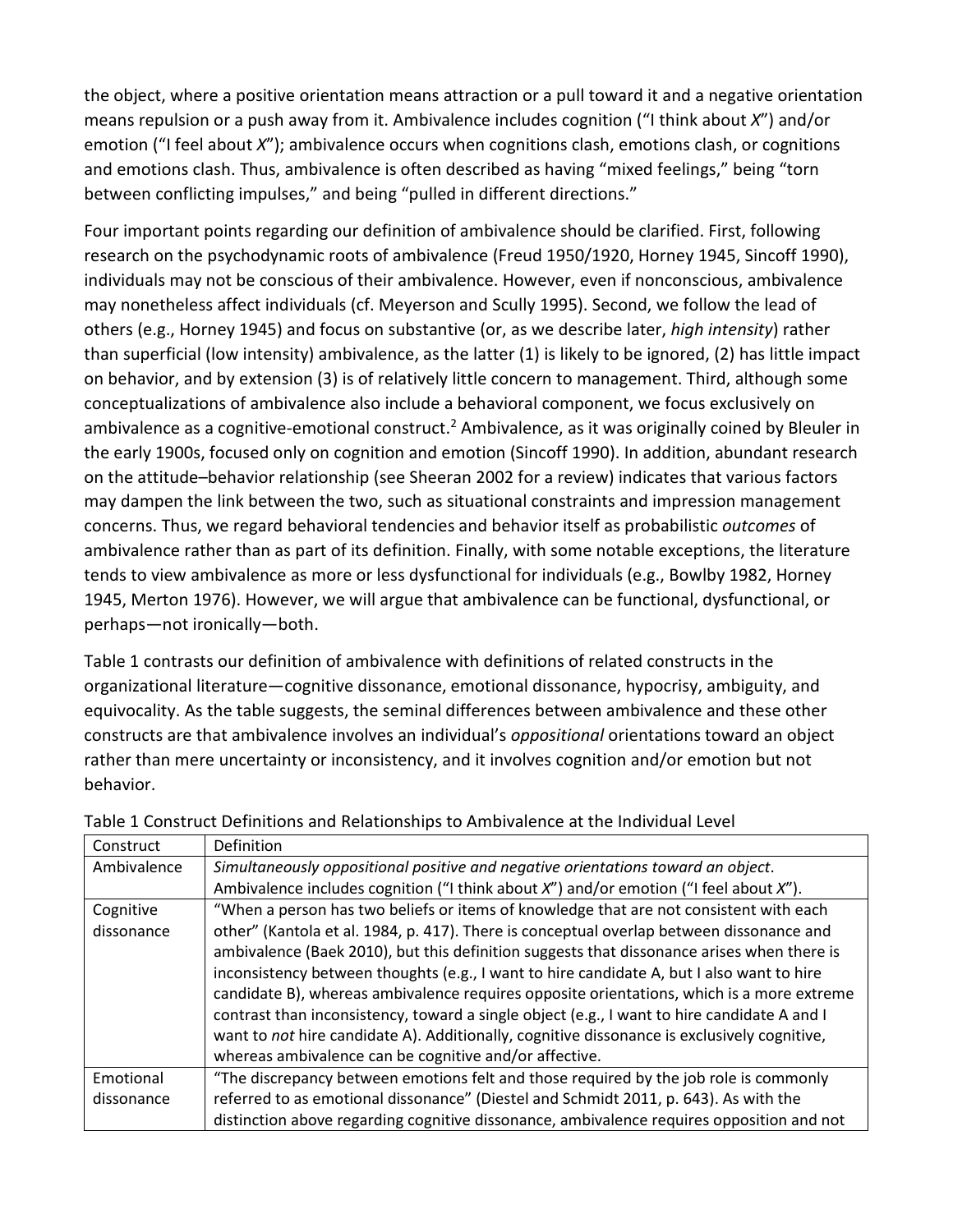|              | simply discrepancy. Thus, a role may require one to smile when one does not feel like it<br>(emotional dissonance), but this is different than simultaneously feeling happy and not<br>happy (ambivalence). Moreover, the inconsistency in emotional dissonance is between a |
|--------------|------------------------------------------------------------------------------------------------------------------------------------------------------------------------------------------------------------------------------------------------------------------------------|
|              | feeling and a behavior that one's role demands. Ambivalence is not necessarily emotional                                                                                                                                                                                     |
|              | and does not include a behavior.                                                                                                                                                                                                                                             |
| Hypocrisy    | "Clear inconsistency between word and deed" (Fassin and Buelens 2011, p. 587). Hypocrisy                                                                                                                                                                                     |
|              | is a contradiction between a statement and action, which is generally perceived and labeled                                                                                                                                                                                  |
|              | by an observer. Ambivalence involves cognition and/or emotion rather than behavior,                                                                                                                                                                                          |
|              | although ambivalence may cause an actor to behave in ways that could be perceived by                                                                                                                                                                                         |
|              | others as hypocritical. Thus, hypocrisy can be an outcome of ambivalence.                                                                                                                                                                                                    |
| Ambiguity    | "The degree of uncertainty inherent in perceptions of the environmental state" (Carson et                                                                                                                                                                                    |
|              | al. 2006, p. 1059). Ambiguity is concerned with uncertainty or a lack of clarity, whereas                                                                                                                                                                                    |
|              | ambivalence is the experience of two clear but opposing thoughts and/or feelings toward an                                                                                                                                                                                   |
|              | object.                                                                                                                                                                                                                                                                      |
| Equivocality | "The multiplicity of meaning conveyed by information about organizational activities" (Daft                                                                                                                                                                                  |
|              | and Macintosh 1981, p. 211). Equivocality captures the potential for multiple meanings and                                                                                                                                                                                   |
|              | interpretations of a message. If these meanings are oppositional, there is potential for the                                                                                                                                                                                 |
|              | equivocality to trigger ambivalence.                                                                                                                                                                                                                                         |

## Collective Ambivalence

Researchers such as Smith and Berg (1987), Weick (2004), Pradies and Pratt (2010), and Peters et al. (2011) have suggested the existence of ambivalence in collectives. For example, in referring to a network of medical specialists working to identify the West Nile Virus, Weick (2002, p. s13, emphasis added) notes that "[a]mbivalence can be a property of *networks and distributed cognition*, as well as a property of individuals." However, beyond indicating the possibility that collective ambivalence can exist, little work has been done to formally define and differentiate collective-level ambivalence (cf. Pradies and Pratt 2010).3

Ambivalence at the collective level aligns with our definition presented earlier: *simultaneously positive and negative orientations toward an object*, whereby ambivalence includes cognition ("*we* think about *X*") and/or emotion ("*we* feel about *X*") experienced by a collective. Also, just as ambivalence at the individual level can be said to be more or less intense and more or less conscious, so too can ambivalence at the collective level. Finally, mirroring what we did at the individual level, Table 2 contrasts this definition with related constructs at the collective level—namely, duality, paradox, organizational hypocrisy, dialectics, and organizational ambidexterity. The major differences are that duality, paradox, and organizational hypocrisy refer to external conditions that when internalized by a collective may give rise to ambivalence, and that dialectics and organizational ambidexterity refer to means of managing tensions rather than to the actual experience of ambivalence.

| Construct   | Definition                                                                                      |  |  |  |  |
|-------------|-------------------------------------------------------------------------------------------------|--|--|--|--|
| Ambivalence | Simultaneously oppositional positive and negative orientations toward an object.                |  |  |  |  |
|             | Ambivalence includes cognition ("we think about $X''$ ) and/or emotion ("we feel about $X''$ ). |  |  |  |  |
| Duality     | "The twofold character of an object of study without separationit retains the idea of           |  |  |  |  |
|             | two essential elements, but it views them as interdependent [complementary and                  |  |  |  |  |
|             | contradictory], rather than separate and opposed" (Farjoun 2010, p. 203). Whereas               |  |  |  |  |
|             | ambivalence is internal to the actor, a duality exists external to the actor perceiving the     |  |  |  |  |

Table 2 Construct Definitions and Relationships to Ambivalence at the Collective Level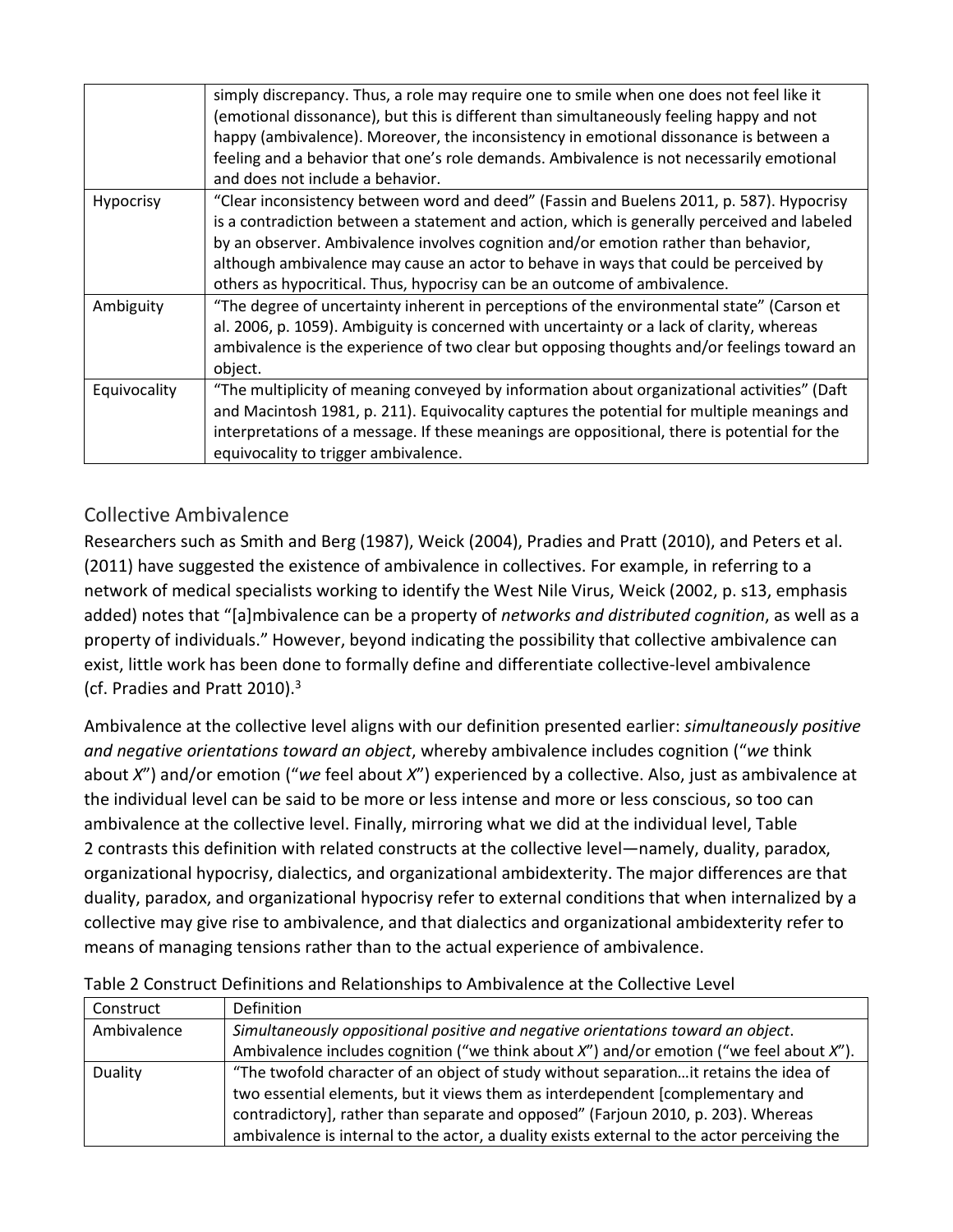|                   | duality. A duality may trigger ambivalence if the two essential elements produce opposite |
|-------------------|-------------------------------------------------------------------------------------------|
|                   | orientations.                                                                             |
| Paradox           | " 'Paradox' denotes contradictory yet interrelated elements-elements that seem logical    |
|                   | in isolation but absurd and irrational when appearing simultaneously" (Lewis 2000, p.     |
|                   | 760). Paradox refers to situations that are external to actors. A paradox may trigger     |
|                   | ambivalence if the contradictory elements foster opposite orientations to a particular    |
|                   | object.                                                                                   |
| Organizational    | Brunsson (1993) refers to organizational hypocrisy to describe occasions when an          |
| hypocrisy         | organization acts in contradiction to what it says. As with sociological ambivalence more |
|                   | generally, such a hypocritical "event" may trigger collective-level ambivalence if it is  |
|                   | experienced by multiple members of the organization. However, organizational hypocrisy    |
|                   | in and of itself does not denote how such hypocrisy is experienced—either as a univalent  |
|                   | response (e.g., disillusionment, disgust) or an ambivalent response.                      |
| <b>Dialectics</b> | Tracy (2004) explains how dialectics is a tension management technique that enables       |
|                   | organizational actors to not view tensions as tensions per se but, via reframing, as      |
|                   | complementary. However, dialectics is more about managing tensions or even                |
|                   | contradictions than the experience of these tensions. As such, dialectics is more akin to |
|                   | the response we labeled "holism" than to ambivalence.                                     |
| Organizational    | "[F]irms are ambidextrous-aligned and efficient in their management of today's business   |
| ambidexterity     | demands while simultaneously adaptive to changes in the environment To be                 |
|                   | ambidextrous, organizations have to reconcile internal tensions and conflicting demands   |
|                   | in their task environments" (Raisch and Birkinshaw 2008, p. 375). As with dialectics,     |
|                   | organizational ambidexterity focuses on organizational actions to manage tension and      |
|                   | conflicting demands, rather than the experience of ambivalence.                           |

# Organizational Triggers and the Diffusion of Ambivalence

What situational factors cue ambivalence at the individual and collective levels of analysis, and how does ambivalence experienced at the individual level spread to the collective level, and vice versa? Figure 1 summarizes the arguments to follow. The multilevel dynamism of the figure is modeled after the approach of Kozlowski et al. (2009) to organizational learning across multiple levels of analysis, along with research on specific social-psychological mechanisms through which cognition and emotion may spread in organizations.



Figure 1 Organizational Ambivalence Across Levels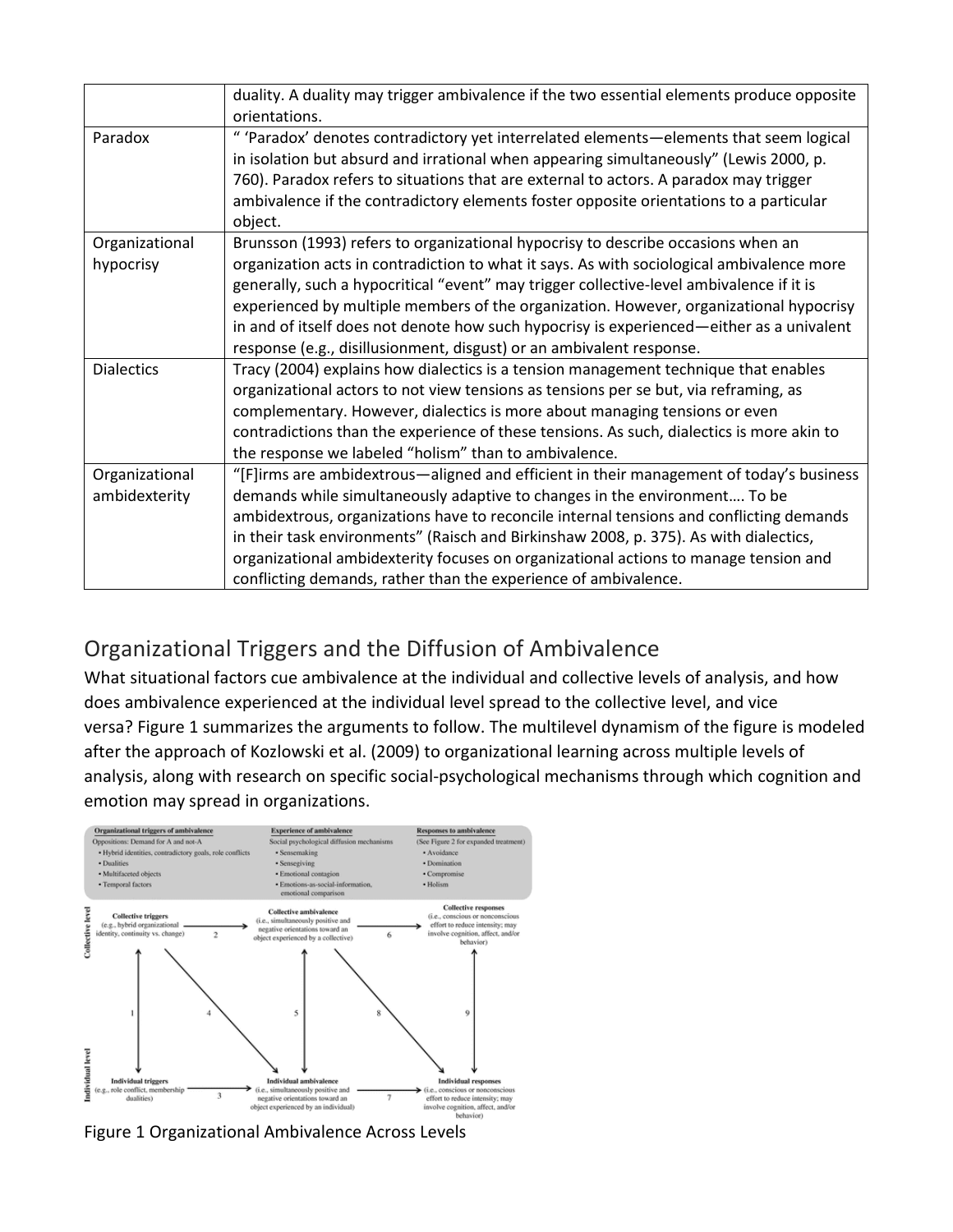## Organizational Triggers of Ambivalence

Sociologists have tended to view norms and roles as sources of ambivalence, whereas psychologists have tended to view individual differences and relationships as sources (Wang and Pratt 2008). Although psychological sources of ambivalence are relatively well understood, the contextual sources of ambivalence, particularly in organizations, "have often been elusive or highly contingent" (Plambeck and Weber 2010, p. 705). Given our interest in understanding how individuals and collectives respond to ambivalence, we focus on the most common potential organizational triggers of ambivalence. Each of the four major types of triggers discussed below can operate at the collective or individual level of analysis, as our examples will illustrate. It should be noted that these triggers, like any situational factor, are a matter of perception and are more or less amenable to framing by organizational leaders (Smircich and Morgan 1982).

The major contextual roots of ambivalence appear to be complexity and dynamism in the environment and the organization itself (cf. Weigert and Franks 1989). Organizations typically face complex and dynamic environments, where the meaning of events is ambiguous or equivocal, the future is fundamentally uncertain, and the numerous and often conflicting demands of diverse stakeholders must be addressed. Such environments frequently foster the more proximal contextual root of *oppositions*, where a demand for A is juxtaposed with a demand for "not-A."

Oppositions appear to manifest in four major ways: (1) hybrid identities, contradictory goals, and role conflicts; (2) dualities; (3) multifaceted objects; and (4) temporal factors.

## *Hybrid Identities, Contradictory Goals, and Role Conflicts*

According to Merton and Barber (1976, p. 6), "[I]ncompatible normative expectations of attitudes, beliefs, and behaviors" are the essence of sociological ambivalence. Specifically, such oppositions may manifest in hybrid identities, contradictory goals, and role conflicts (Adler 2012, Albert and Whetten 1985, Brunsson 1989, Katz and Kahn 1978, Pratt and Foreman 2000). To illustrate, at the collective level, Glynn (2000) shows how the Atlantic Symphony Orchestra played out its competing "artistry" and "utility" identities during a musicians' strike—with the former identity focusing on normative claims of excellent music and the latter focusing on economic concerns for profit. At the individual level, Fong and Tiedens (2002) note the emotional ambivalence experienced by women in high-status positions. On one hand, attainment of professional goals produces positive affect; on the other hand, pressure to conform to gender stereotypes (that contradict normative behaviors in high-power roles) produces negative affect.

## *Organizational Dualities*

Oppositional tendencies often manifest in the form of organizational dualities and related concepts such as paradoxes, dilemmas, double binds, oxymorons, and ironies (Clegg 2002, Hatch 1997, Smith and Lewis 2011, Tracy 2004). Dualities are particularly likely to provoke ambivalence because of their simultaneous injunction to do A and to do the opposite of A. Well-documented examples, particularly at the collective level, include continuity versus change, a global versus local focus, and competition versus cooperation. Although ostensibly opposites on a continuum, where more of one necessarily means less of the other, a dualities perspective views them as facets of a natural wholeness (Graetz and Smith 2008). That is, the dualistic facets are complementary even though each—as noted in Table 2 regarding paradox—may "seem logical in isolation but absurd and irrational when appearing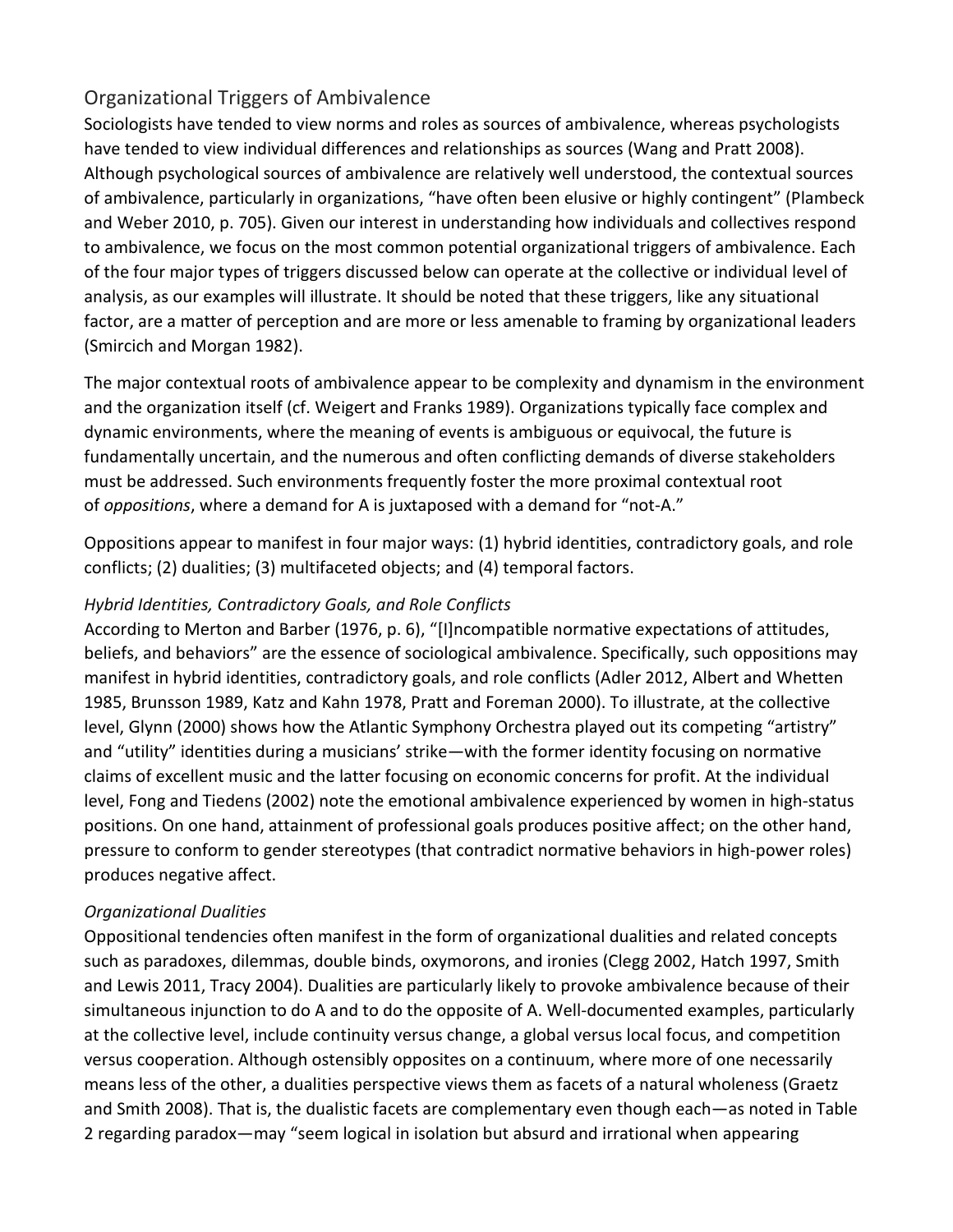simultaneously" (Lewis 2000, p. 760). However, dualities and related concepts may nonetheless trigger ambivalence toward a given action by fostering seemingly oppositional imperatives (e.g., competition versus cooperation).

Perhaps the most common dualities faced by individuals involve memberships in various collectives, including the organization itself. Smith and Berg (1987) describe 12 membership dualities under the labels of "paradoxes of belonging" (e.g., maintaining individuality and maintaining commonality within a group), "paradoxes of engaging" (e.g., incorporating past experiences while breaking with past experiences), and "paradoxes of speaking" (e.g., accepting dependence on group members in order to act independently). Accordingly, even the most effective collectives are laced with many, at least tacit, dualities for the individual. Moreover, the more strongly that one dualistic quality is emphasized, the greater the countervailing need for the other (Erikson 1976, Smelser 1998). For instance, following Smith and Berg, a strong effort to identify with a group may spawn a counter-desire to establish one's individuality.

## *Multifaceted Objects*

Oppositions often manifest in multifaceted objects, such as policies and cultures at the collective level and jobs and relationships at the individual level (Merton 1976, Pratt 2001). Although an individual's or collective's stance toward particularly salient facets may exert a positive or negative "halo" (e.g., Feeley 2002) over other facets, it remains that the individual or collective is unlikely to have a common stance toward every facet, partly because positive and negative aspects tend to surface over time (Wilson and Hodges 1992). Specifically, the more familiar an actor is with an object, the richer the store of information and the greater the probability of having encountered the object's multiple facets and imperfections. In short, as Brooks and Highhouse (2006, p. 105) put it, "Familiarity breeds ambivalence." For example, research on personal relationships indicates that ambivalence typically characterizes even the most intimate of bonds; indeed, Thompson and Holmes (1996, p. 502) conclude that "a moderate level of ambivalence may actually indicate a balanced, realistic assessment of a partner." Moving to organizational contexts, Oglensky (2008) concludes that even robust mentor– protégé relationships are inherently ambivalent, and Kreiner and Ashforth's (2004, p. 20) study suggested that ambivalent identification with the organization was "not a rare existential experience" among employees (see also Brief 1998, Ziegler et al. 2012).

## *Temporal Factors*

Finally, oppositional tendencies are often introduced by various temporal factors (Hillcoat-Nallétamby and Phillips 2011, Pratt and Doucet 2000). As noted, organizational contexts are typically dynamic; indeed, Lewin (1951) argues that seemingly stable states are really temporary equilibria held in place by opposing forces. Dynamism may introduce change, inconsistencies, ambiguities, and lags in objects at the individual and collective levels of analysis such that, similar to multifaceted objects, they generate oppositions. An otherwise supportive manager may act in a surprisingly unsupportive manner, and an organization that strongly espouses integrity may succumb to temptation and act in a highly unethical way. Furthermore, the use of developmental feedback at the individual level and continuous improvement at the collective level necessitates that even under conditions of success, actors need to acknowledge both the pros and cons (e.g., "The project was a success, but we can do better next time"). And research on counterfactual thinking indicates that reflecting on "what could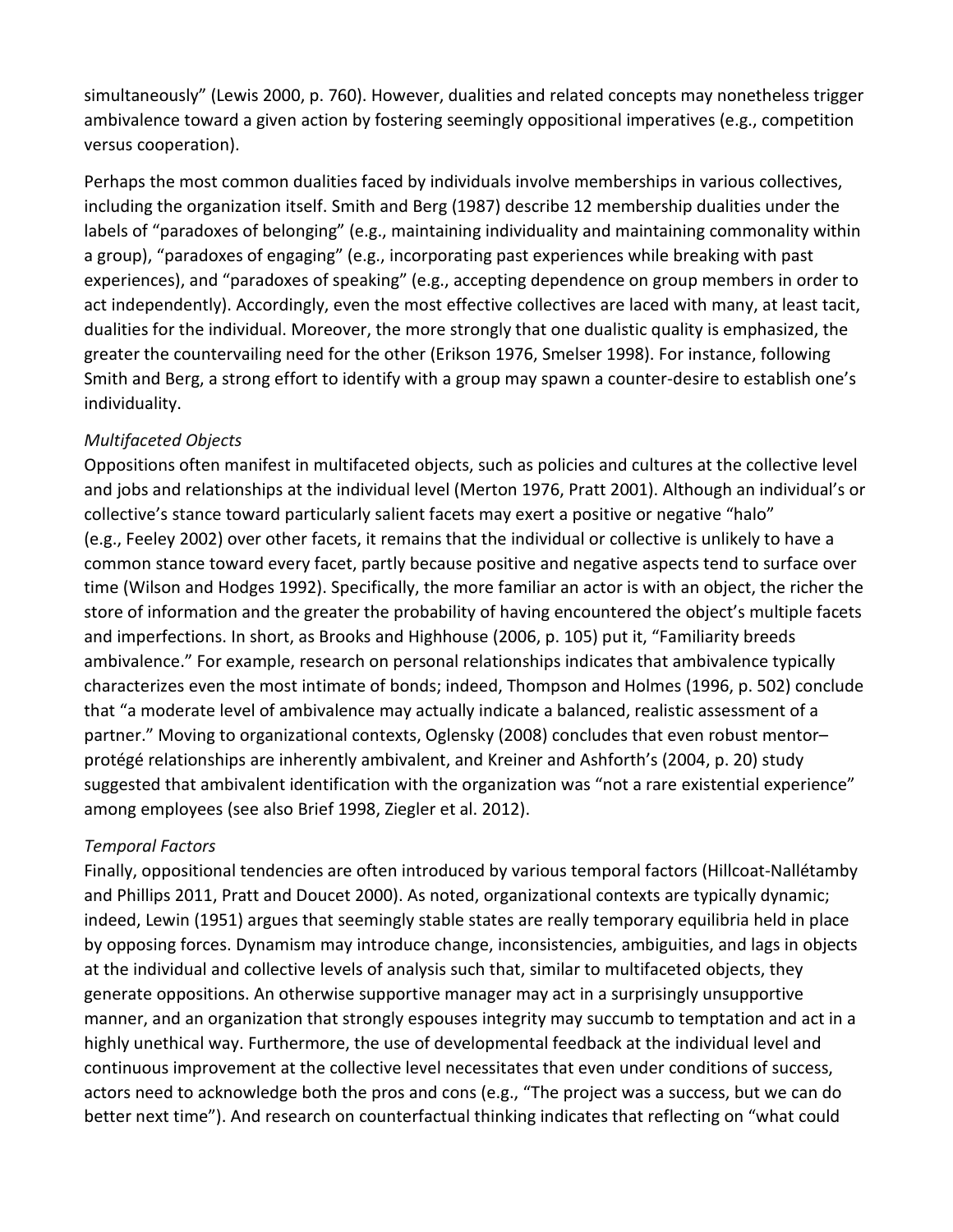have been" (Roese 1997, as cited in Fong 2006, p. 1017) may introduce, for individuals and collectives alike, an oppositional stance into otherwise positive events ("it could have been better") and negative events ("it could have been worse"). For example, Olympic silver medalists were found to be *less* happy with their achievement than bronze medalists because they "just missed the gold" (Medvec et al. 1995).

It is evident, then, that the complexity and dynamism of organizational life engender a number of potential oppositions. Moreover, as indicated by the bidirectional arrow 1 in Figure 1, oppositions at one level of analysis may affect oppositions at the other. For example, prisons are charged with the somewhat oppositional goals of rehabilitating inmates and punishing inmates, which have "trickled down" (Tracy 2004, p. 124) to foster role conflict among individual correctional officers (e.g., "respect versus suspect"). Conversely, the individual-level paradoxes of belonging noted above (e.g., maintaining individuality, maintaining commonality within a group) may foster a collective that is riven with oppositions (e.g., we are one versus we are many; see Smith and Berg 1987).

Because these oppositions are so commonplace in organizations, we suspect that ambivalence is a very common experience in organizations. Not surprisingly, as indicated by arrows 2 and 3 in Figure 1, oppositions at the collective or individual level of analysis tend to trigger the experience of ambivalence at the same level. For instance, Das and Teng (2000) report that strategic alliances involve certain dialectical tensions (e.g., cooperation versus competition, rigidity versus flexibility, short-term versus long-term orientation), which are likely to provoke ambivalence among top management teams (e.g., we should cooperate and *not* cooperate). And Ashforth et al. (2013) find that role conflict experienced by telemarketers is associated with ambivalence toward their occupation. Furthermore, following the theorizing of Kozlowski et al. (2009), cross-level effects from collective triggers to individuals' experience of ambivalence are likely common (see arrow 4 in Figure 1). For instance, Piderit (2000) argues that the most prevalent reaction to organizational change—a temporal factor in our model—is employee ambivalence, as individuals simultaneously support and resist change efforts. Conversely, cross-level effects from individual-level triggers to collective ambivalence are likely to be more indirect. We argue in the following section that such cross-level effects are largely mediated by collective sensemaking and emotional processes (hence, we do not depict a cross-level arrow in Figure 1 from individual triggers to collective ambivalence).

## Diffusion of Ambivalence

Whereas the previous section established the organizational triggers of ambivalence and their role in fostering individual and collective ambivalence (arrows 1–4 in Figure 1), this section focuses on the social-psychological mechanisms through which ambivalence at the individual level may spread to the collective level (i.e., bottom-up emergent effects; arrow 5) and ambivalence at the collective level may spread to the individual level (i.e., top-down cascade effects; also arrow 5). The upshot is a recursive loop where expressed ambivalence is likely to have a "ripple effect" (Barsade 2002, p. 644) such that "I think/feel" becomes "we think/feel," and vice versa.

## *Bottom-Up Emergent Effects*

Morgeson and Hofmann (1999, p. 257) note that "the investigation of constructs at the collective level could begin with an understanding of the interaction of organizational members." To that end, Kozlowski and Klein (2000, p. 55) observe that "[a] phenomenon is emergent when it originates in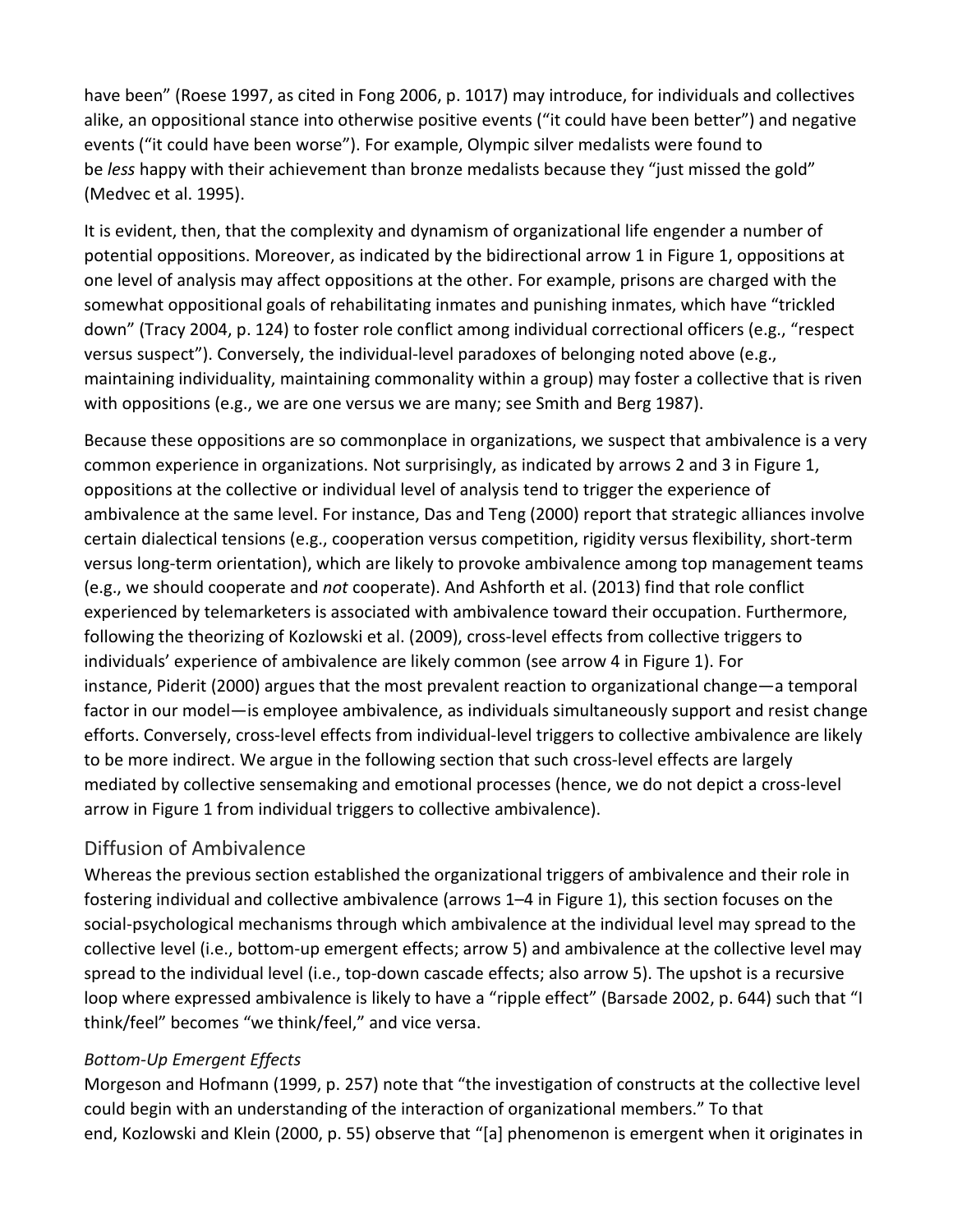the cognition, affect, behaviors, or other characteristics of individuals, is amplified by their interactions, and manifests as a higher-level, collective phenomenon." Research on collective-level cognitions and emotions provides examples of collective cognitive phenomena such as team mental models (Klimoski and Mohammed 1994, Lim and Klein 2006), collective interpretations (Isabella 1990), and intersubjectivity (Ashforth et al. 2011, Wiley 1988) and collective emotional phenomena such as group affective tone (George 1996), emotional culture (Ashforth and Saks 2002), and group emotion (Barsade and Gibson 1998). These collective-level constructs are instructive for understanding the collectivelevel nature of ambivalence and provide several pathways whereby ambivalence may emerge via individual interactions (Pradies and Pratt 2010).

The sensemaking perspective (Gioia and Chittipeddi 1991, Maitlis 2005, Weick 1995, Weick et al. 2005) is a useful mechanism for articulating the cognitive nature of the vertical links between individual and collective experiences of ambivalence (arrow 5 in the upward direction in Figure 1). According to Stigliani and Ravasi's (2012, p. 1241) process model of collective sensemaking, individual sensemaking and cognitions become shared by the collective through "the interplay between conversational and material practices." Stigliani and Ravasi found that design consultants alternated between working on their own and holding group meetings where they shared their ideas. Specifically, individuals noticed and bracketed information on their own, they articulated it to the group, and the group elaborated on it through explicit conversations (e.g., "storybuilding"), cognitive subprocesses (e.g., "building on each other's ideas"), and material artifacts (e.g., "sketches"), which resulted in shared cognition among the collective. As an illustration regarding ambivalence, Gutierrez et al. (2010, p. 673) describe how revelations that the Catholic Church had covered up the sexual abuse of minors by priests fostered ambivalence toward the church among some individuals: "A few dozen grieving laity began gathering to discuss their reactions in a suburban church basement. Within five months, the group grew into a 20,000-member organization" called Voice of the Faithful; its motto is "Keep the faith, change the church."

Regarding the emotional processes through which ambivalence may emerge from the individual level (arrow 5 in the upward direction in Figure 1), one major pathway is via emotional contagion, defined as "a process in which a person or group influences the emotions or behavior of another person or group through the conscious or unconscious induction of emotion states and behavioral attitudes" (Schoenewolf 1990, as cited in Barsade 2002, p. 646). With contagion, emotions can spread to a collective via nonconscious and conscious interactions such as synchronization (Neumann and Strack 2000) and the social sharing of emotions (Peters and Kashima 2007). A second major pathway is suggested by Van Kleef's (2008) emotions-as-social-information model, where emotional cues are "read" more indirectly via cognitive processing ("why does she feel that way?"). Similarly, individuals may engage in "emotional comparison" (Ashforth and Saks 2002, p. 350) with others to assess the meaning and appropriateness of their own arousal ("why do I feel this way?"; see, e.g., Bartel and Saavedra 2000). Rothman and Wiesenfeld (2007) confirm that ambivalent emotions can be read by others and thus may be suitable for contagion and social information effects.

The upshot of collective sensemaking and the above emotional conduits is that individual ambivalence may foster collective ambivalence (arrow 5 in the upward direction in Figure 1). In the multilevel terminology of Kozlowski and Klein (2000, p. 16), these "forms of emergence" result in "composition"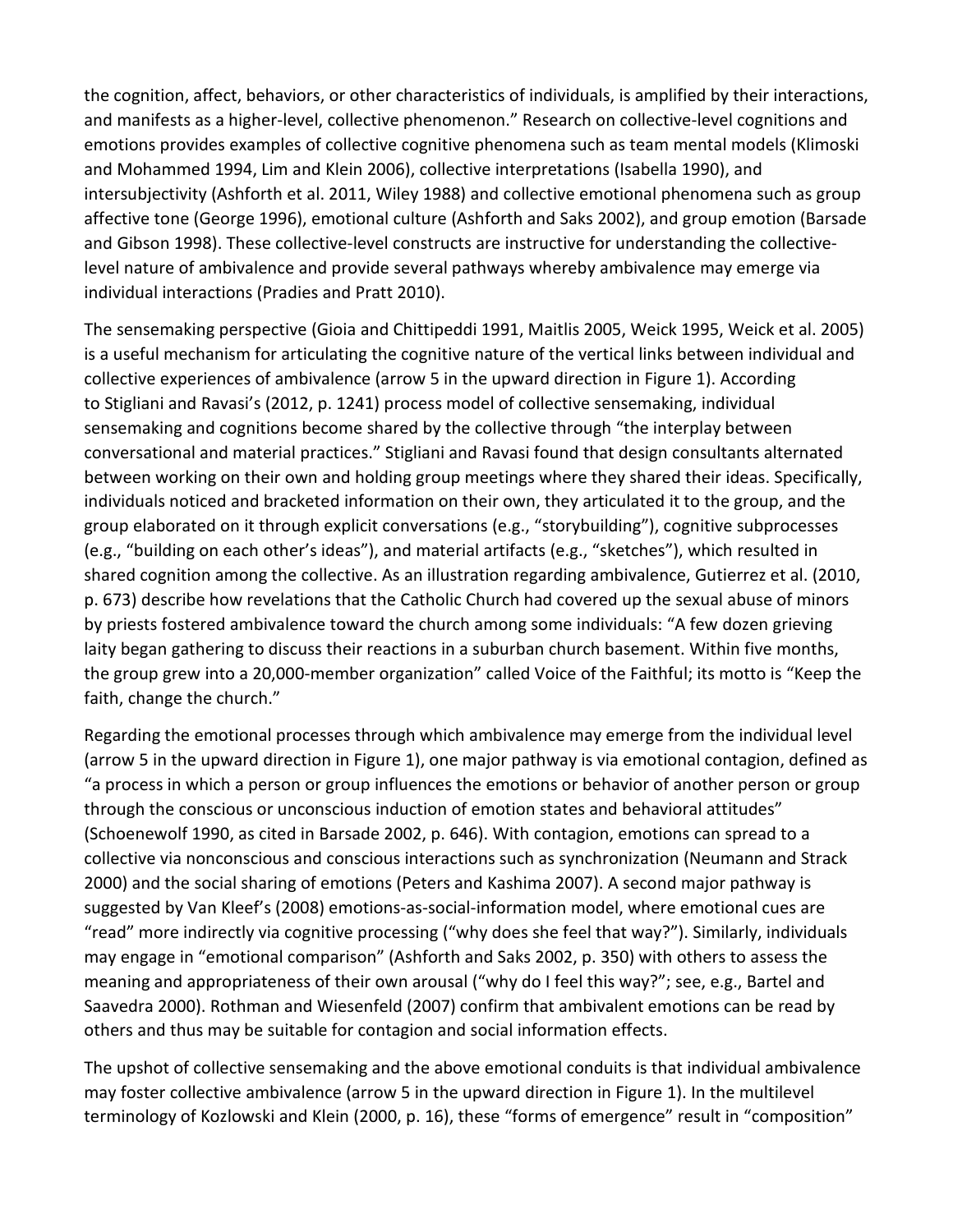effects, that is, a convergence in the perspectives/experiences of individuals and the collective such that the ambivalence becomes shared.<sup>4</sup>

## *Top-Down Cascade Effects*

In organizations, collective ambivalence is likely to spread from the collective to individuals, and particularly from leaders to followers, through both cognitive and emotional mechanisms. Because senior managers act on behalf of subunits and organizations, their experience of ambivalence implicates entire collectives (cf. Staw and Sutton 1993). Sensegiving enables managers to shape the way that individuals interpret and think about the context, which is perhaps the most important role that leaders play in times of change (Gioia and Chittipeddi 1991, Maitlis and Lawrence 2007). Sensegiving is generally thought to be a deliberate and even strategic process of communicating meaning downward (e.g., framing, decoupling; see Fiss and Zajac 2006). There are two mechanisms through which managers may sow ambivalence downward: intentional and unintentional. First, following the notion of "strategic ambiguity," managers may intentionally convey mixed or at least equivocal messages as a means of stimulating change by implicitly challenging the status quo in a relatively nonthreatening manner (Eisenberg 1984, Gioia et al. 2012). This literature argues that equivocality enables actors to perceive "the" message they personally favor, thereby producing ideographic rather than holographic ambivalence across actors with different preferences (see endnote 3 and, e.g., Sonenshein 2010). However, we will argue later in our discussion section that managers might intentionally sow ambivalence to provoke actors into thinking more dialectically and acting more wisely. Second, managers may sow ambivalence by unintentionally conveying mixed or at least equivocal messages. Even where managers attempt to buffer followers from the managers' own experience of ambivalence by delivering clear and unequivocal messages (Smircich and Morgan 1982, Smith et al. 2010), managers' ambivalence may nonetheless "leak out" through various verbal and/or nonverbal cues. For instance, Larson and Tompkins (2005) found that senior managers of an aerospace company sent mixed messages about the desirability of a shift in corporate values from technical excellence to efficiency. Specifically, the managers continued to reward employees for technical excellence while propounding the overriding need for efficiency (at the expense of technical excellence), thereby sowing their ambivalence throughout the company and implicitly encouraging employee resistance to change.

Collectives and, again, particularly leaders, may also spread ambivalence through emotional processes. Research clearly indicates that, whether intentionally or not, leaders serve to "model emotions" (Pescosolido 2002, p. 593), such that their expressed affect influences the affective experience of followers (e.g., Ashakanasy [*sic*] and Humphrey 2011, Erez et al. 2008). As with bottom-up emergence, the modeling may occur directly via emotional contagion or more indirectly through social information processing and comparison of emotional cues. In the above example of the aerospace company, Larson and Tompkins (2005, p. 13) note how management's expressions of "collective pride" in the company's technical excellence helped fuel employees' ambivalence regarding the change from technical excellence to efficiency.

In sum, as arrows 1–5 in Figure 1 indicate, there are four major organizational triggers of ambivalence affecting both the individual and collective levels of analysis. In turn, the individual's experience of ambivalence may spread to the collective level via sensemaking and emotional processes (arrow 5 in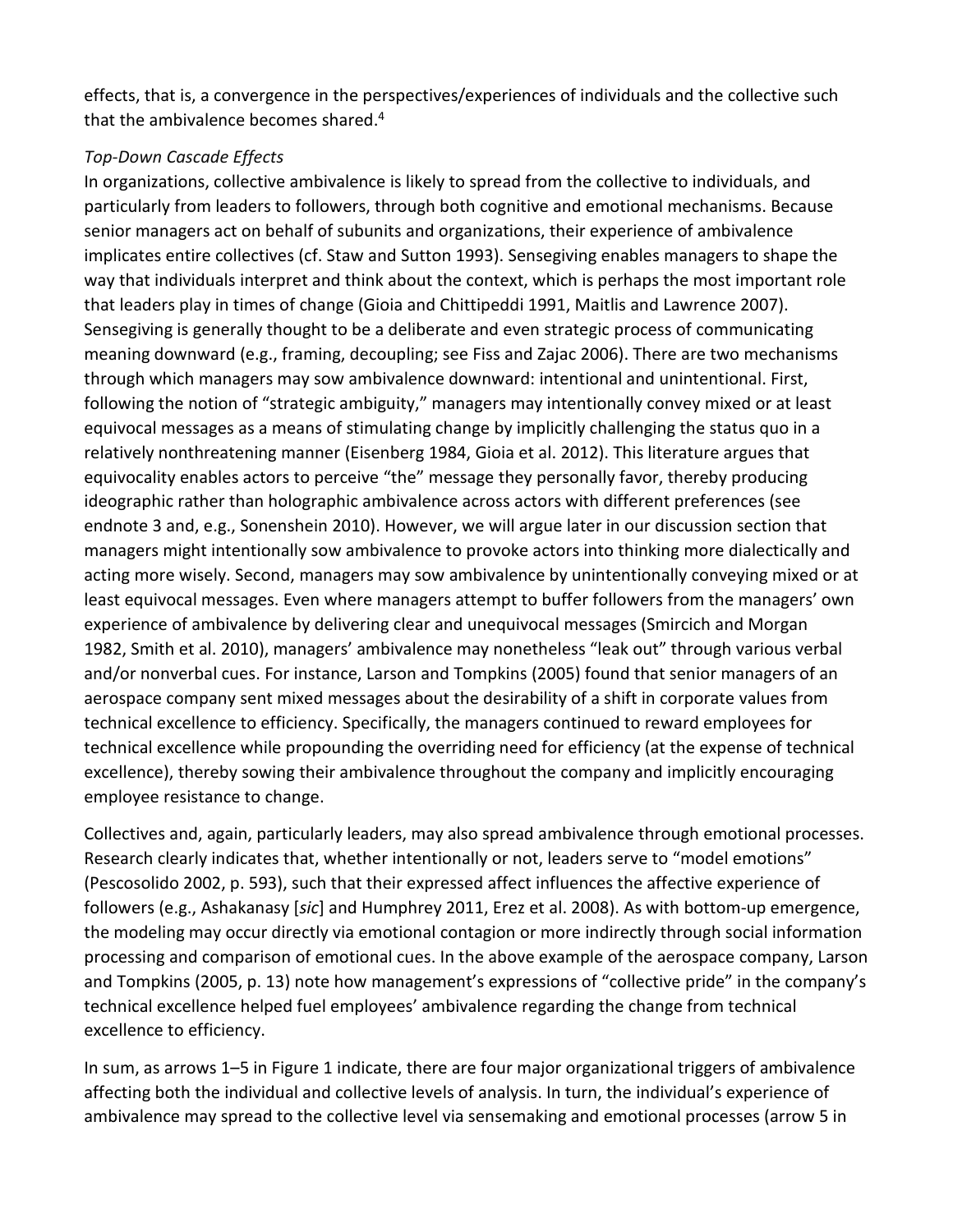the upward direction), and the collective's experience of ambivalence may spread to the individual level via sensegiving and emotional processes (arrow 5 in the downward direction). Accordingly, the experience of ambivalence at one level is likely to be positively correlated with the experience of ambivalence at the other level.

# How Do Individuals and Collectives Respond to Ambivalence?

Consistency theories such as cognitive dissonance theory (Festinger 1957) and balance theory (Heider 1958) indicate that ambivalence tends to be aversive—that is, that the sense of being simultaneously attracted to and repulsed by an object is typically discomforting. Thus, Harrist (2006) finds the experience of ambivalence to be characterized by "disorientation," described as a sense of disequilibrium, confusion, apprehension, and loss of control, where it feels wrong to have more than one orientation toward an object.

We define a *response* as a conscious or nonconscious effort to reduce the intensity of ambivalence experienced, whether through addressing the underlying causes or the symptoms. A given response may involve cognition, affect, and/or behavior. Although our model of responses can be applied to cases of low- or high-intensity ambivalence, our discussion—as noted—focuses on the latter precisely because they are more problematic for the actor. *Intensity* refers to the extent to which the actor experiences opposing orientations as strong. Intensity is associated with issues that matter to the actor. The more intense ambivalence becomes, the more the actor will be motivated to take action to reduce the discomfort.

Generally speaking, intense ambivalence is salient to the actor, where *salience* is the extent to which the actor is consciously aware of the opposing orientations. Intensity tends to trigger salience (the discomfort provokes awareness), and to a lesser extent, salience may reinforce intensity (awareness of a contradiction is itself disturbing). Most ambivalence research in psychology—and the goal in lab studies—focuses on at least moderately intense and highly salient ambivalence. However, it is possible to experience ambivalence that is intense yet not be aware of it. This is the primary focus of Freudian theories of defense mechanisms, where actors struggle nonconsciously to keep intense but socially undesirable thoughts and feelings from breaking into consciousness (Baumeister et al. 1998, Cramer 2006).

## A Framework of Responses to Ambivalence

Research in psychology and, to a lesser extent, sociology offers many responses to ambivalence (e.g., Coser 1966, Horney 1945, Katz and Glass 1979, Tracy 2004; see Pratt and Doucet 2000 for a review). However, what is sorely lacking is a clear conceptual framework for organizing these disparate responses to ambivalence and applying them systematically to organizational contexts. Such a framework will clarify how various responses are (or are not) related and will identify gaps in what has been studied and, accordingly, opportunities for future research. In this section, we offer an integrative framework to explain when and why certain responses are most likely to occur in organizations (see Figure 2). Prior work that was most instrumental to our framework includes Horney's (1945) very basic typology of moving toward/away from/against the object of ambivalence (see also Pratt and Doucet 2000) and research on interpersonal conflict-handling styles (Blake and Mouton 1964, Rahim 1985, Thomas 1992).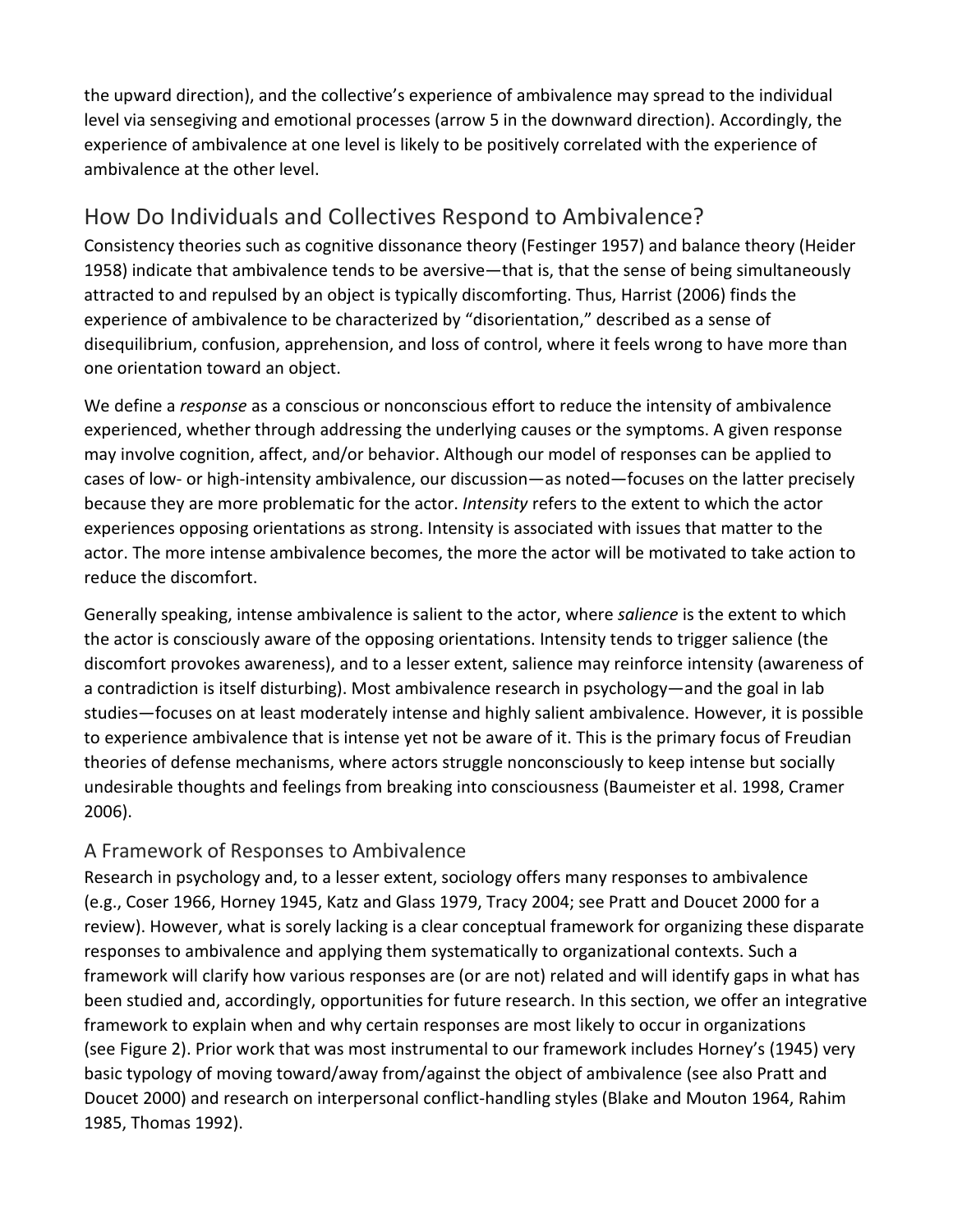

Figure 2 Actor Responses to Ambivalence

Figure 2 decomposes the response to ambivalence into a focus on the positive orientation (i.e., attraction) toward the object and a focus on the negative (i.e., repulsion) orientation, as reflected by the two axes. The axes are partitioned into "low" and "high" for pedagogical purposes, suggesting four more or less distinct responses to ambivalence. First, *avoidance*, similar to "moving away," involves a low focus—that is, little emphasis—on each orientation. Second, *compromise* involves a moderate focus on each orientation. Third, *domination*, similar to "moving toward" and "moving against," involves a high focus—that is, much emphasis—on one orientation and a low focus on the other; thus domination appears twice in the figure. Fourth, *holism* involves a high focus on each.

Not surprisingly, collective-level ambivalence tends to motivate collective responses and individuallevel ambivalence tends to motivate individual responses (see arrows 6 and 7 in Figure 1). That is, responses are generally more likely to arise at the level where the ambivalence occurs, and such responses are generally more effective because they address the commensurate triggers. However, collective ambivalence may also motivate the cross-level effect of individual responses (arrow 8 in Figure 1) if (1) collective responses are absent or ineffective, or (2) individuals prefer an idiosyncratic approach (e.g., engaging in avoidance while one's peers engage in holism). Conversely, individual ambivalence on its own is unlikely to motivate a collective response precisely because the ambivalence is confined to the individual level. As noted, collective responses will be most likely to occur if individual ambivalence becomes diffused to the collective level. Finally, collective and individual responses likely interact as collective responses provide a context for any subsequent individual responses (e.g., an individual experiencing residual ambivalence may enact an additional response), and individual responses to collective ambivalence may facilitate, through social learning processes (Bandura 1977), a more collective response (bidirectional arrow 9 in Figure 1).

Each of the four responses—avoidance, dominance, compromise, and holism—is considered below. It should be noted that the authors of the studies we cite did not use our terminology; we are inferring the existence of specific responses, as well as, at times, ambivalence itself, from the descriptions the authors provide. Our treatment of holism will be more detailed because it is less well understood and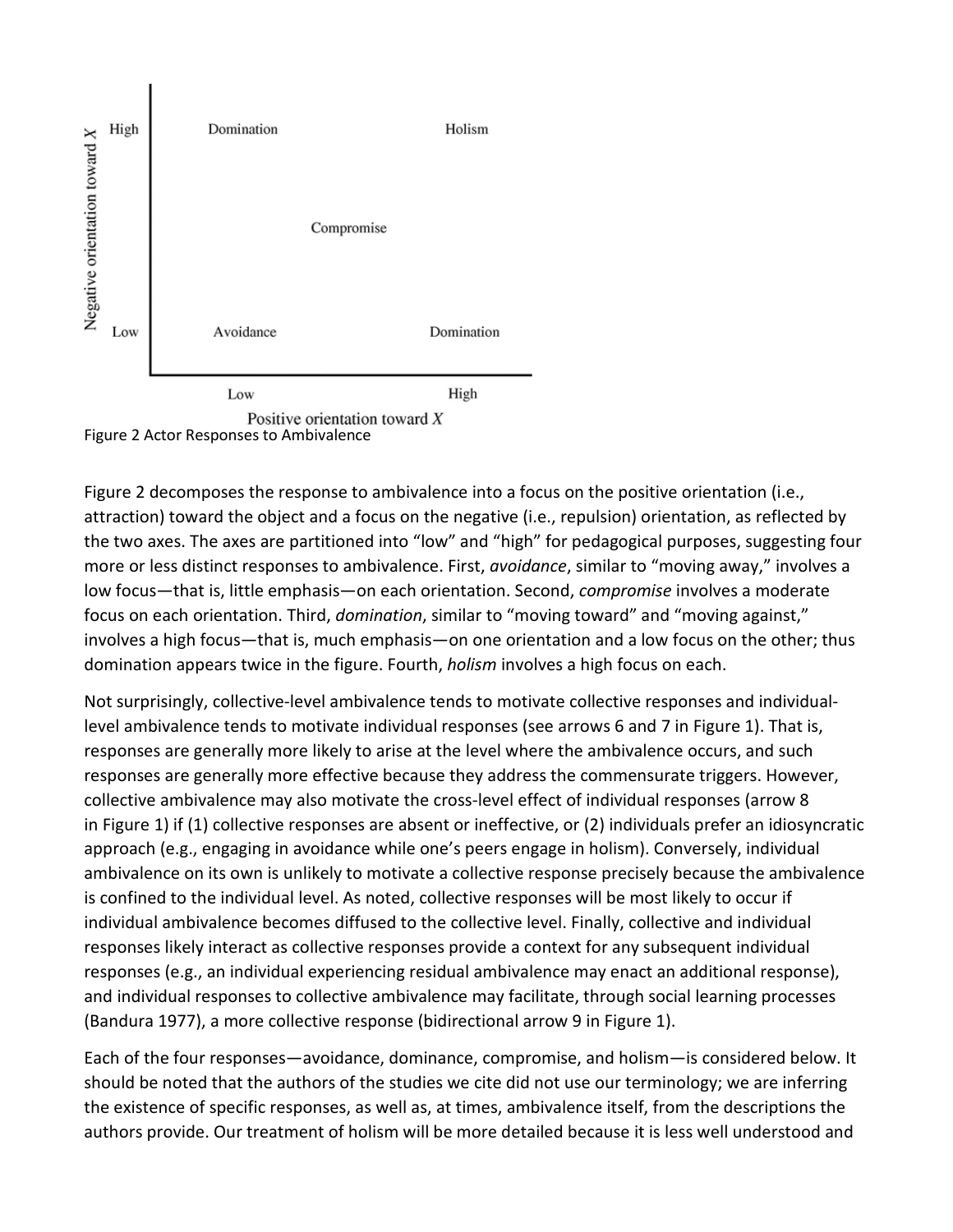more complex. We consider the nature of each response to ambivalence and likely positive and negative outcomes for the individual and collective experiencing ambivalence. Additionally, we consider how other actors may view any behaviors that accompany the response. At first blush, it would appear that holism is the optimal response as it seems to signify a "win–win" approach in the sense that both orientations become fully integrated. However, in addition to arguing that there are both positive and negative outcomes associated with each response, we argue that each response is more effective under certain circumstances (cf. Rahim 1985). Furthermore, because conscious and nonconscious processes tend to be intertwined, it should be noted that the responses may be enacted consciously, nonconsciously, or both.

To embed the discussion in organizational contexts, we focus on cases where the ambivalence is attributable to the organizational triggers discussed earlier. We assume that the triggers lack a ready pragmatic solution or that the actor opts out of such a solution (e.g., quits the job). Given the triggers, many issues are inherently difficult to resolve (e.g., awareness of an object's multiple facets). We also assume, in view of the proximal contextual root of opposition that underlies the triggers discussed above and based on our reading of diverse examples of ambivalence in organizations, that a given trigger is amenable to a variety of responses. That is, specific triggers (e.g., dualities, multifaceted jobs) do not necessitate specific responses. That said, we will return to these assumptions in our discussion section.

#### Avoidance

#### *Nature of the Response*

If intense ambivalence is by definition strong, how is it possible that an individual or collective can maintain a low focus on both the positive and negative orientations to the object? The answer, we contend, is through the use of *defense mechanisms* and *coping mechanisms*. Following Cramer (1998, p. 920; 2006), defense and coping mechanisms are means by which actors protect themselves from the "emotional consequences of adversity." Defense mechanisms are nonconscious (in terms of awareness and effort) and unintentional, whereas coping mechanisms are conscious and intentional.<sup>5</sup> Coping mechanisms focus on resolving the problem (what Lazarus and Folkman 1984 refer to as "problemfocused coping") and/or alleviating tension ("emotion-focused coping"). Because defense mechanisms and the emotion-focused coping mechanisms utilized in this cell of Figure 2 enable the actor to avoid directly dealing with the ambivalence and perhaps even acknowledging it, this cell is labeled "avoidance." As such, avoidance is typically reactive rather than proactive.

Perhaps the most commonly used avoidance defense mechanisms for warding off ambivalence are denial and splitting. Denial protects the actor from threat by actively but nonconsciously rejecting, reinterpreting, forgetting, or minimizing disagreeable information (Baumeister et al. 1998, Sincoff 1992). Argyris (1990, p. 30) asserts that most organizational cultures actually facilitate and reward defensiveness because norms favor care for people within the organization over facing tough issues that could upset or offend them, such that "defense routines are protected and reinforced by the very people who prefer that they do not exist." In splitting, the actor nonconsciously separates the positive and negative orientations so that opposition is not perceived. For example, Rowe et al. (2005) note that poor team performance may induce sports teams and their fans to be ambivalent about the team ("I love my team but I hate them for doing so poorly"). This ambivalence is often avoided by splitting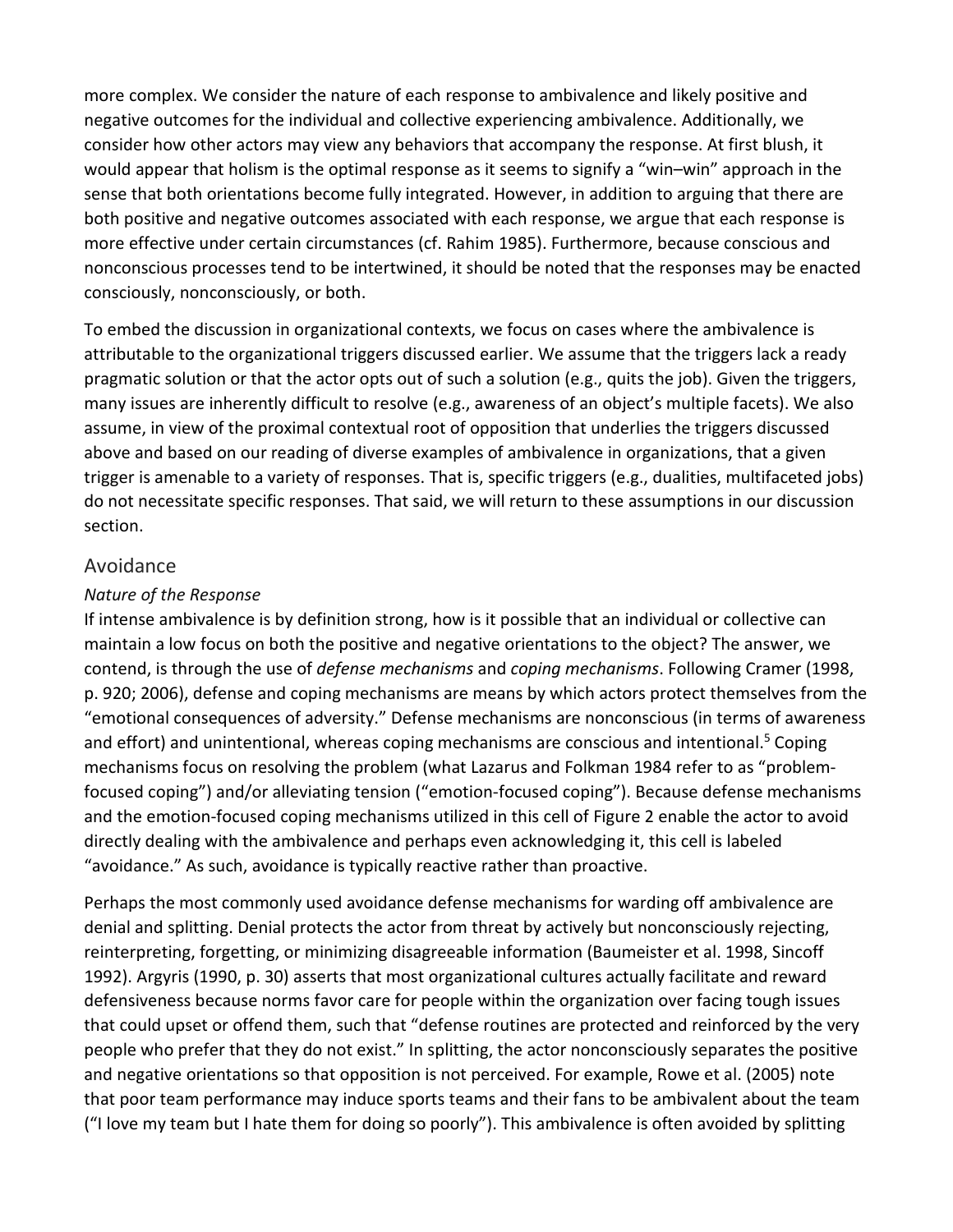the admired qualities of the team from the poor performance and attributing the latter to other causes, often the coach (cf. scapegoating; see Wexler 1993). The Boston Red Sox collapse at the end of the 2011 season, and the subsequent dismantling of the general management team, provides a good illustration of such dynamics (Brown 2011).

Perhaps the most commonly used coping mechanisms in organizations for shielding the actor against the discomfort associated with marked ambivalence are suppression, escape or distraction, and emotional release. Because these mechanisms are commonly associated with all manner of stressors, our discussion will be brief. Suppression involves a conscious effort to dismiss anxiety-provoking thoughts about the issue in question. A manager facing ambivalence about his work role because of work–home conflicts (be at work versus be at home) may willfully disattend to the conflicts. Escape or distraction involves diverting one's attention from the problematic issue. Finally, emotional release involves venting the aversive feelings arising from ambivalence. For example, Rosen (1988) describes how the members of an advertising agency vented the negative emotions associated with their ambivalence toward the firm by performing skits at the firm's Christmas party; the skits lampooned senior management and the firm.

#### *Positive and Negative Outcomes*

Avoidance may appear to be a dysfunctional response to ambivalence in organizations. Because avoidance reduces the immediate tension associated with ambivalence, it may prevent the actor from even recognizing the ambivalence, thereby inhibiting learning and problem solving (Argyris 1993). Also, avoidance may prove futile in any event because unwelcome thoughts are not easily denied or suppressed (Wegner 1989), and focusing on unwelcome emotions through emotional release may only render them more salient (e.g., Brown et al. 2005). Thus, the defense mechanisms of denial and splitting have been labeled "immature" defenses (e.g., Andrews et al. 1993, p. 252), and emotionfocused coping mechanisms have been found to predominate when an actor believes that a stressor must be endured rather than constructively managed (Folkman and Lazarus 1980).

However, there appears to be a functional side to avoidance in organizations. Although avoidance does not address the root cause of the ambivalence, it may nonetheless be effective under two conditions. The first is where the actor has low discretion or agency and thus cannot forge a more integrative response, if warranted, as in compromise and holism. The second condition is where immediate action is not required or the opposing orientations are not actively in conflict. Keeping tensions at bay through avoidance may be all that is truly needed. For example, nurses who smoked were ambivalent about their responsibility for advising patients against smoking. When a patient's need for such advice appeared low (e.g., the malady was unrelated to smoking), some nurses tended to avoid advising patients against smoking (Radsma and Bottorff 2009). Defense and coping mechanisms help reduce tension to a more tolerable level, enabling an actor to persevere more effectively. Indeed, it appears that most actors continue to perform effectively even though ambivalence is more the norm than the exception in various domains of life, presumably including organizations (Smelser 1998). Furthermore, defense and coping mechanisms may facilitate subsequent compromise and holism by reducing debilitating tension while preserving the ambivalent qualities. For instance, Schneider (2003, p. 33) argues that splitting, by preventing "premature closure," creates a "generative space" where actors have an opportunity to confront and work through the tension.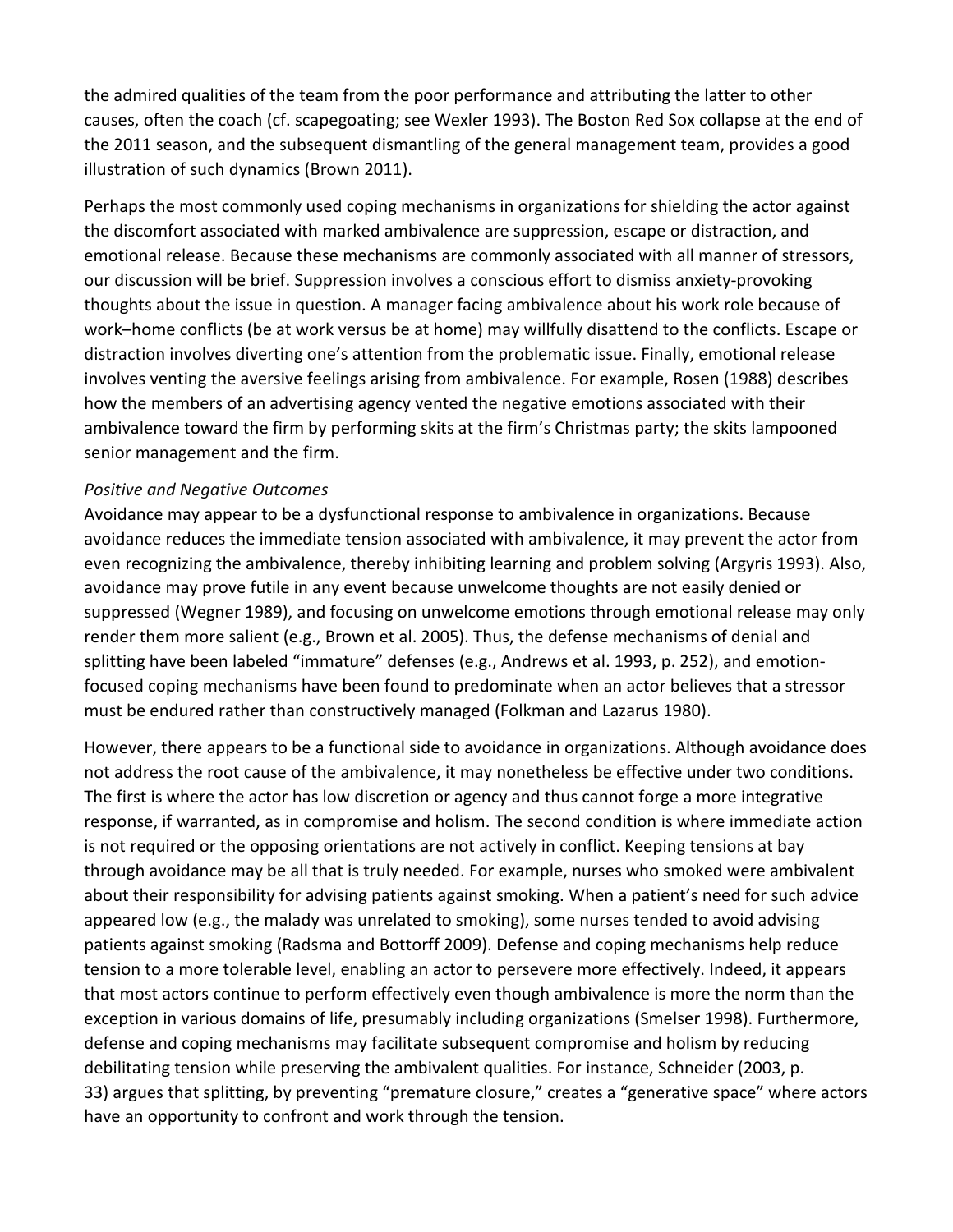Finally, because avoidance is largely signified by the absence of overt behaviors, other actors who are unaware of the issue prompting the ambivalence will have little reason to make attributions about the focal actor. When other actors *are* aware of the issue and regard it as important, avoidance—as the absence of action in the face of threat—is likely to prompt negative attributions (e.g., "that group is in denial").

## Domination

### *Nature of the Response*

Domination is a defense mechanism (i.e., a nonconscious process) and/or coping mechanism (i.e., a conscious process) through which actors bolster one orientation so that it overwhelms the other. Domination is thus characterized by a high focus on one orientation and a low focus on the other, and therefore it appears in two quadrants of Figure 2. Domination does not mean that all of the conflicting thoughts and feelings necessarily dissipate, only that the actor is able to choose one orientation positive or negative thoughts/feelings—over the other (Harrist 2006). Similar to avoidance, given the apparent emphasis on defense mechanisms over coping mechanisms, domination is typically reactive rather than proactive.

Response amplification (cf. reaction formation) is the primary nonconscious form of domination, where one essentially exaggerates either the positive or negative orientation to the object so as to override or "dominate" the other orientation and thereby relieve ambivalence (Baumeister et al. 1998, Bell and Esses 2002, Katz and Glass 1979). For example, ombudspersons handle the organizational ambivalence of (1) advocating for the best interests of employees who file complaints while (2) maintaining the status quo of organizational operations. Ombudspersons studied by Kolb (1987) tended to embrace one set of norms or the other, resolving the ambivalence by being either a "helping" ombudsperson or a "fact-finding" ombudsperson. It is important to note that domination via response amplification does not necessarily mean that the actor has permanently erased the opposite pole; rather, it may persist nonconsciously (Kets de Vries and Miller 1984).

Response amplification may also be part of a nonconscious macro-oscillation that occurs over time, representing a shift from one domination cell in Figure 2 to the opposite domination cell, such that one experiences an entire paradigm shift. Kets de Vries and Miller (1984) provide an example. An artistic director and an administrative director of an opera company seemed to be inseparable, never differed in opinions, and consistently presented a united front in board meetings. This zealous relationship persisted for two years, until the administrative director violated the authority of the artistic director. Despite the interdependence of their roles, the two men quit interacting, and the artistic director vilified his colleague until the board fired him. The authors suggest that the relationship between the executives was not perfect prior to the falling out, implying some ambivalence toward the relationship. However, the negative feelings were forcefully held in abeyance, eventually gaining enough momentum to shift the ostensibly positive relationship to its opposite. The change from extremely positive to extremely negative represents a paradigm shift around the fulcrum of ambivalence. As the saying goes, there is often a thin line between love and hate.

Intense ambivalence may also lead to conscious domination processes—that is, to coping mechanisms. Having acknowledged both orientations prior to making a decision, conscious domination appears to be a way of ignoring the importance of one orientation rather than ignoring its existence. Conscious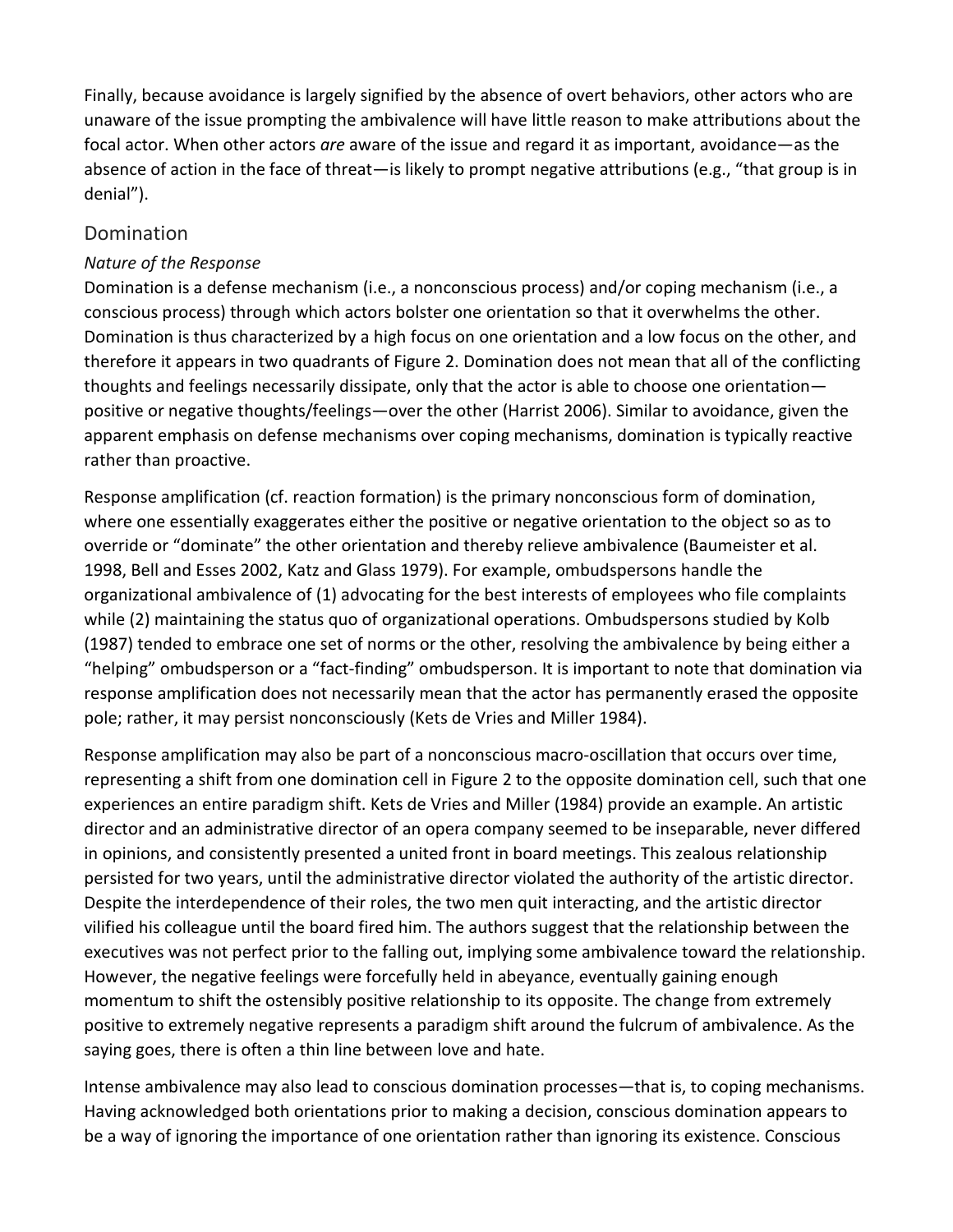domination can be as simple as actively deciding to commit to one extreme and dismiss the other, if only for the sake of relieving discomfort. For instance, Bridge and Baxter (1992) note the oppositional norms involved when one is both a supervisor and a friend toward the same individual, including impartiality versus favoritism, evaluation versus acceptance, and confidentiality versus openness. A supervisor may cope with the resulting ambivalence by privileging one role over the other. A supervisor interviewed by Zorn (1995, p. 136) stated, "What Sally and I would always do is I'd say 'All right, I'm talking to you Sally-friend not Sally-supervisor.' " An example at the collective level of analysis is provided by Tracy's (2004, p. 125) study of a correctional facility, where the norms "create ongoing ambivalence—between kindness and control, flexibility and rigidity, solidarity and autonomy." As a result, the facility's leaders encouraged officers to manage their ambivalence by downplaying some dimensions (e.g., kindness) and emphasizing others (e.g., control).

Research indicates that ambivalence may prompt information processing that is biased toward whatever orientation is initially stronger or more salient (Clark et al. 2008, van Harreveld et al. 2009a). Thus, although domination is expedient, it may short-circuit detailed consideration of the foregone orientation. Indeed, research suggests that ambivalent attitudes are more susceptible than nonambivalent attitudes to a variety of (often specious) primes, including mood, recent cues about the object, and consensus information (i.e., what others think) (Bell and Esses 1997, Hass et al. 1991, Hodson et al. 2001). It is as if the actor is looking for a way out, however specious the reasoning.

Furthermore, it seems likely that conscious domination is very prone to rationalization because the actor may need a reassuring justification to bolster the choice (cf. neutralization theory; see Sykes and Matza 1957)—particularly if the actor is accountable to others (Tetlock 1985). Through rationalization, actors can convince themselves that one orientation is superior to the other or trivialize an orientation until the favored one can be enacted with greater ease (van Harreveld et al. 2009b). We acknowledge that domination is not the only process in Figure 2 where there may be a felt need to rationalize, but the need here appears particularly acute. In a study of "necessary evils" (i.e., tasks that cause harm to others to serve a greater purpose), Margolis and Molinsky (2008) observed the behaviors of ambivalent employees, such as police officers tasked with evicting tenants from their homes. Faced with the tension between what they considered as irreconcilable opposites—the obligation to do their job and the aversion toward causing hardship for those who could not pay their bills—some officers disengaged from the tenants, rationalizing the need for evictions (e.g., "Well, they [the evictees] put themselves in this situation. And what about the landlord…?"; p. 856).

#### *Positive and Negative Outcomes*

We argue that, in general, domination is most effective under one or more of the following conditions. The first is when the core of both the positive and negative orientations does not need to be preserved (e.g., having two equally desirable but mutually exclusive potential locations for a new plant, which creates ambivalence toward each alternative). In this case, decisive action is appropriate as it enables actors to relieve the intense ambivalence and align their thoughts and feelings with their behavior. The second condition is when the actor *must* choose between mutually exclusive orientations (e.g., hiring or not hiring a candidate for which there are mixed feelings)—and that is precisely when ambivalence becomes particularly intense (van Harreveld et al. 2009b). The third condition is when one orientation is actually counterproductive. For example, intense ambivalence could be caused by a need to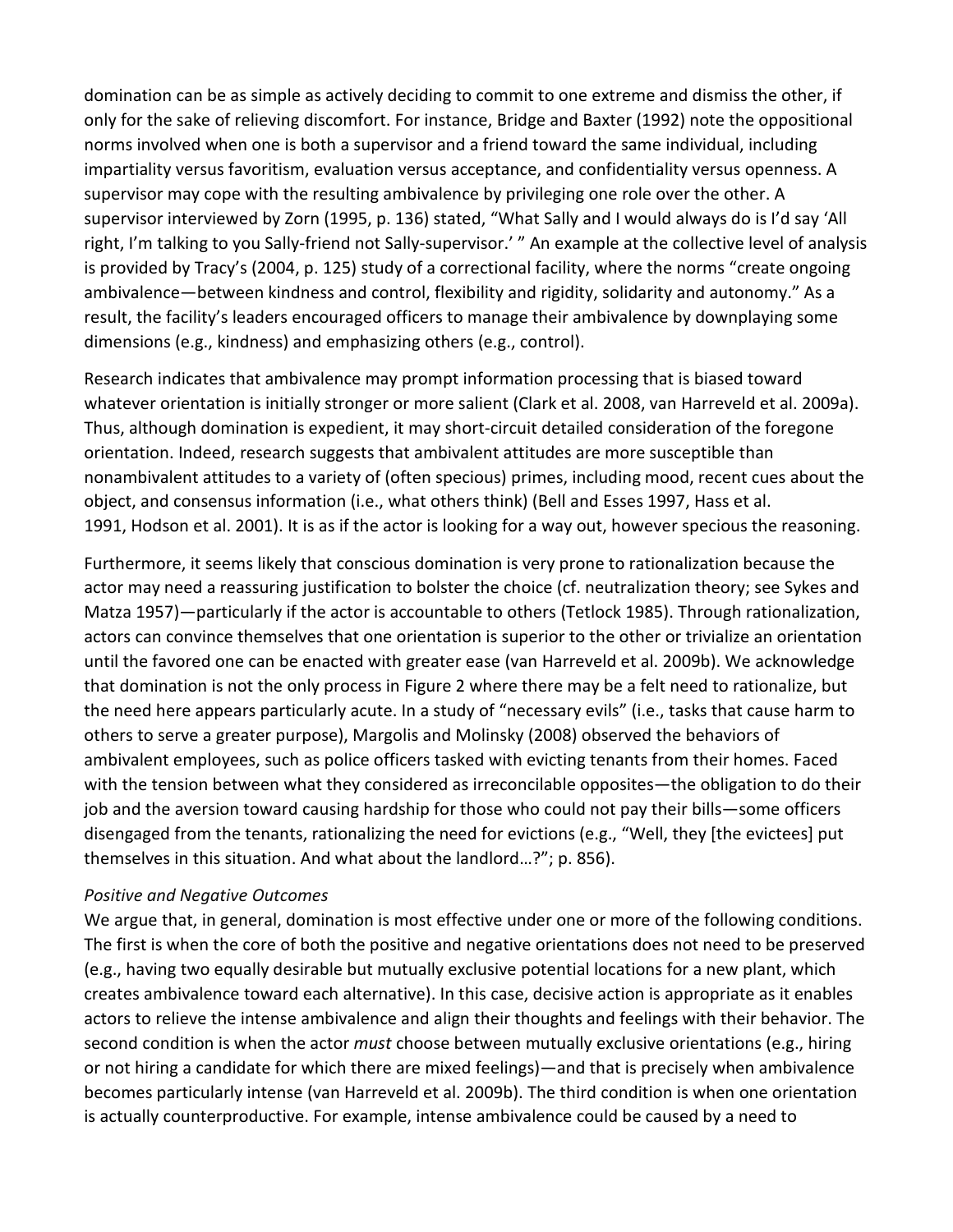complete a work-related project coupled with a fear of failure. Focusing on task completion while neutralizing the fear would provide an effective response to the ambivalence. That said, the rejected orientation may rear its head in unexpected ways (even when chased out of conscious awareness); as Lewis (2000, p. 763) notes, rejecting "one side of a polarity intensifies pressure from the other." The final condition is when, as with avoidance, the actor has low discretion or agency and is thus less able to forge a more integrative response, if desired.

Conversely, domination can be very dysfunctional in situations that require maintenance of both orientations. For instance, tension in the mission of a natural food cooperative required the simultaneous enactment of pragmatic business values and idealistic values that set the co-op apart from other grocers (Ashforth and Reingen 2014). To stay afloat, neither the pragmatic nor idealistic values could dominate over time. Domination would be a dysfunctional response that either destroys the co-op's mission (if pragmatic values prevail) or bankrupts the co-op (if idealistic values prevail). Additionally, domination may be dysfunctional when the decision is biased toward whatever orientation is initially stronger or salient, as noted above, or the decision is based solely on relieving discomfort. Gray (1999) suggests that choices made under negative emotional states are often biased toward the alternative that will cause the least discomfort at the time. Taking the path of least resistance may seem desirable in the moment but has negative long-term consequences, particularly if the relative benefits of the chosen response are artificially exaggerated through response amplification.

Because domination tends to be signified by decisive action (choosing one orientation over the other), other actors who are unaware of the issue prompting the ambivalence are likely to draw positive conclusions (e.g., "she provides clear direction"). However, where other actors *are* aware of the issue and see merit in both orientations, this positive conclusion is likely to be tempered and perhaps even reversed by concerns over the focal actor's judgment (e.g., "she's overly simplistic in her thinking"). This tempering or reversal is very significant because it suggests that what appears quite positive to the uninformed appears quite the opposite to those who better understand the situation.

## Compromise

## *Nature of the Response*

Compromise is associated with a moderate focus on both the positive and negative orientations (see Figure 2). Compromise involves reciprocal concessions between the opposing orientations such that they are mutually accommodated. It can be characterized as a coping mechanism in that it is typically a conscious and intentional process, whereby one acknowledges the simultaneous existence of the orientations and recognizes the desirability of partially honoring each. In this way, compromise—especially the form we refer to below as "black and white"—is more akin to "problemfocused coping" than "emotion-focused" as the focus is on responding to ambivalence by dealing with the cause rather than regulating the associated tension (Lazarus and Folkman 1984). Thus, although compromise can be either proactive or reactive, it tends to be more proactive than avoidance or domination.

As a discrete action, compromise can take one of two forms. First, actors can "average" or combine the black and white into gray such that a middle ground is found that is not really true to either black or white. Such "gray compromises" are common and diverse in organizations; two examples will suffice.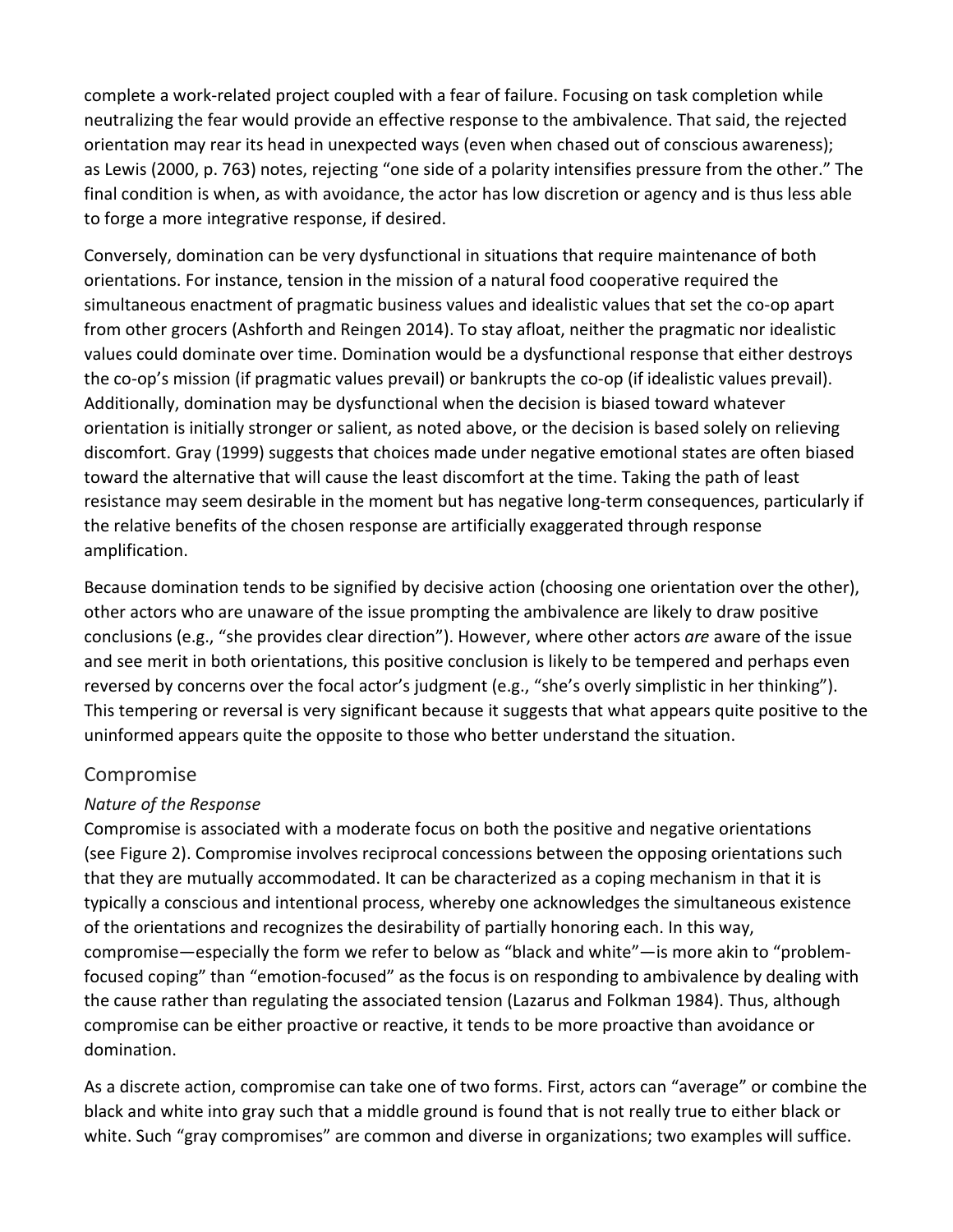For one, individuals experiencing ambivalence about a task may self-handicap when they want to succeed but doubt their capability. Self-handicapping enables one to externalize failure by deliberately acting in ways that inhibit performance (Berglas and Jones 1978). An employee preparing for a presentation may procrastinate, making it impossible to prepare thoroughly. By telling coworkers that she prepared the slides just minutes before the meeting, she has an excuse if the presentation does not go well. Ambivalence was thus reduced by neither completing the task as well as possible (black) nor delegating the task to a coworker (white). As another example, Weick (1979) explains a fire captain's choices in responding to a call from an area noted for false alarms. If the captain compromises by sending all the firefighters, but at a slower speed than usual, the response is inappropriate whether there is a fire or not. If there is a fire, the firefighters will not arrive soon enough; if there is not a fire, all the resources have been needlessly sent to the false alarm. As these examples illustrate, gray compromises tend to be problematic when at least the core of each orientation needs to be preserved.

A second type of compromise is where neither orientation is sacrificed, nor are the orientations wholly honored to the point where they are incompatible. This can be termed a "black *and* white compromise." To illustrate, the fire captain can act as if there is a fire and as if there is not by very promptly sending only some crew members. If there is a fire, the crew has arrived as quickly as possible; if there is not a fire, all of the resources were not wasted (Weick 1979). As this example illustrates, the actor simultaneously respects the core of each orientation, albeit in a give-and-take form. Black and white compromise may also occur sequentially in the form of vacillation, where the actor alternates orientations based on the situation (Pratt and Doucet 2000, Tracy 2004). These shortterm fluctuations differ from the macro-oscillation discussed under "domination," where one experiences an entire paradigm shift. The short-term fluctuations, considered as a set, respect both orientations, even if each alternation seems to abandon one orientation for the other. Pratt and Dutton (2000, p. 117) found that librarians were ambivalent about homeless people in their library, feeling "compassion, sympathy, and empathy as well as anger, fear, and disgust." The library's director gave money to homeless patrons at times and asked them to leave at other times; one librarian would sometimes call social services to request help for the homeless and sometimes call the police to remove them from the library. As an example at the collective level, Wells (1988) notes that the staff at a Girl Scout camp experienced ambivalence because they identified with the organization but were put off by the wholesomeness of the Girl Scout identity. As a result, when working in public they strove to display a professional image, but behind closed doors they distanced themselves from that identity by resorting to humor and derision about the Girl Scout symbols. We posit that it is precisely *because* the librarians and Girl Scout staff opted for a negative orientation at one point that they were able to opt for a positive orientation at a later point, and vice versa (Ashforth and Mael 1998; see also Kosmala and Herrbach 2006, Kunda 1992). In this case, long-term compromise was attained via short-term vacillation.

#### *Positive and Negative Outcomes*

As suggested above, compromise is generally most effective when neither the positive nor negative orientation alone is sufficient (gray or black and white compromise) or the core of each orientation needs to be preserved (black and white compromise). However, opposites often do not lend themselves readily to negotiation; thus the process of compromise may prove difficult and actual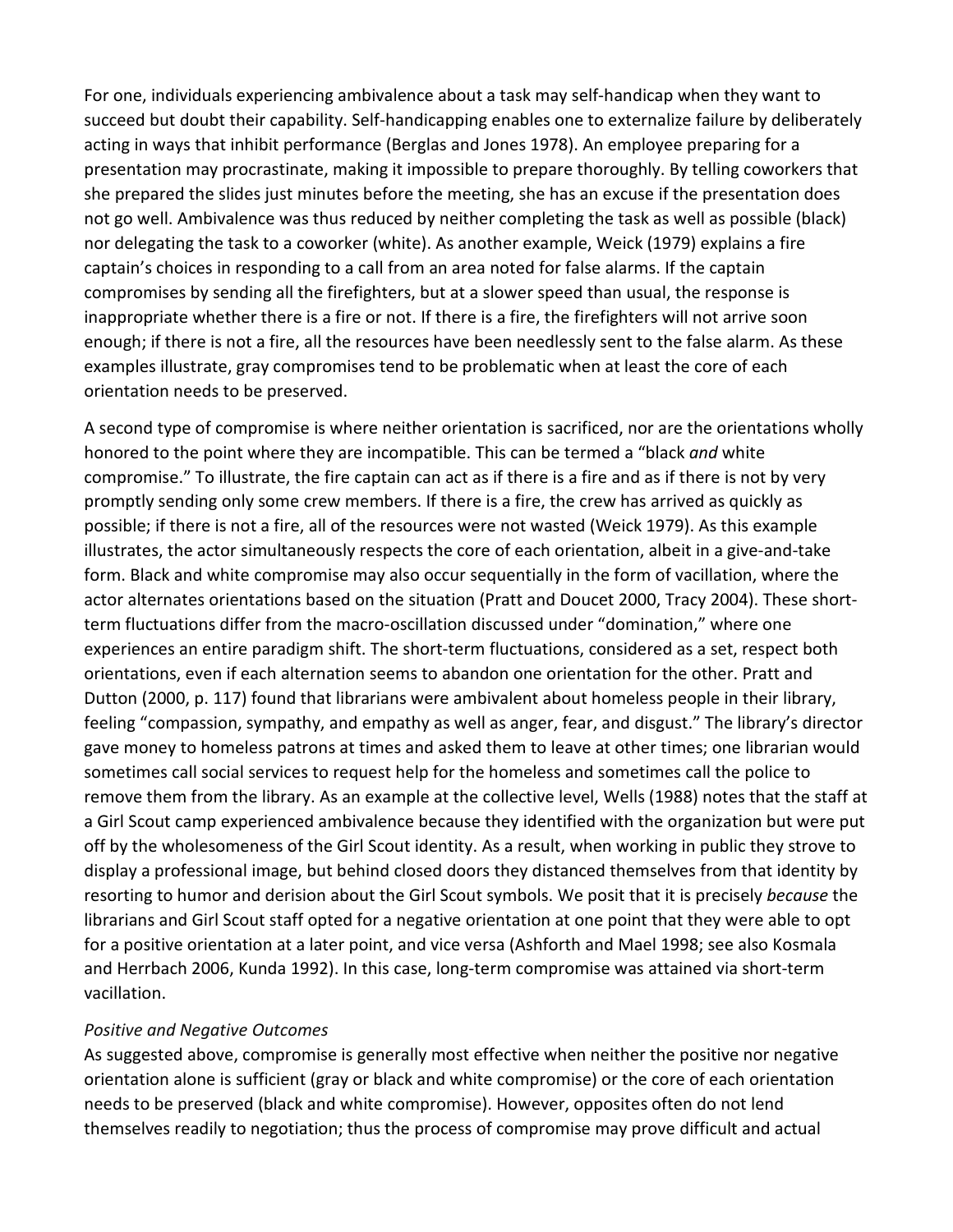resolutions may be hard to discern and enact. Compromise is therefore also more effective when the actor has at least moderate discretion or agency. For example, some Benedictine sisters identified with the Catholic Church but felt excluded by its male-dominated rituals, creating tension between feelings of belonging and exclusion. In response to the resulting ambivalence toward the church, the sisters chose to modify their practice of certain church-mandated rituals so that they were more inclusive of women (Hoffman and Medlock-Klyukovski 2004).

As further noted, black and white compromise can also occur over time by vacillating between two orientations. However, as Merton (1976, p. 105) puts it, "This delicate process of alternating phases is a little like walking a tightrope, with all its attendant risks and successes." If the core of black and/or white matter and are lost, the compromise becomes dysfunctional.

To recognize a compromise, other actors must be aware of the issue that prompted the ambivalence. Thus, actors who are unaware of the issue will have little reason to draw inferences about the focal actor. Where other actors *are* aware of the issue, we posit that compromise is sufficiently normative in organizational settings that they are likely to draw positive inferences (e.g., "the team is realistic"). However, given organizational norms for consistency (Staw 1980), the vacillating form of compromise may induce others to view the actor as inconsistent, indecisive, and perhaps even deliberately hypocritical, particularly if the vacillation is prompted by nonconscious—and therefore difficult to justify—impulses (cf. Rothman and Wiesenfeld 2007). Rothman and Wiesenfeld (2007) add that such inferences may elicit frustration in others and inhibit liking and trust.

## Holism

## *Nature of the Response*

Unlike compromise, where the actor negates (gray) or diminishes (black and white) the integrity of each orientation, or domination, where only one orientation is given expression, holism involves the complete, simultaneous, and typically conscious acceptance of both opposing orientations.<sup>6</sup> As such, holism can usually be characterized as a coping mechanism. Holism is in the same spirit as black and white compromise but represents less of a win–lose trade-off between the orientations and more of a win–win embracing of both orientations. Accordingly, holism tends to be proactive and generally more proactive than compromise.

The notion of holism raises the question: Given intense ambivalence, how can an actor consciously retain it and thus "tolerate" it? The answer, we contend, is through the exercise of wisdom (Kessler and Bailey 2007). Weick (1998, 2004) writes of an "attitude of wisdom" where actors balance confidence with doubt, ready to act as if they know and yet as if they do not know. Cast in the terminology of ambivalence, "knowing" and "doubting" are opposite orientations held simultaneously. For example, an attitude of wisdom may involve treating "past experience as a guide as well as a trap" (Weick 2004, p. 662). More generally, we view wisdom as the capacity, in part, to simultaneously acknowledge and embrace opposing orientations, and thereby strive for a course of action that honors both (cf. Clayton 1982, Martin 2009, Weick 1998). This suggests that holding onto the whole of ambivalence may actually be functional. This view of wisdom shows the promise of ambivalence, but it sheds little light on how wisdom facilitates a holistic response to ambivalence.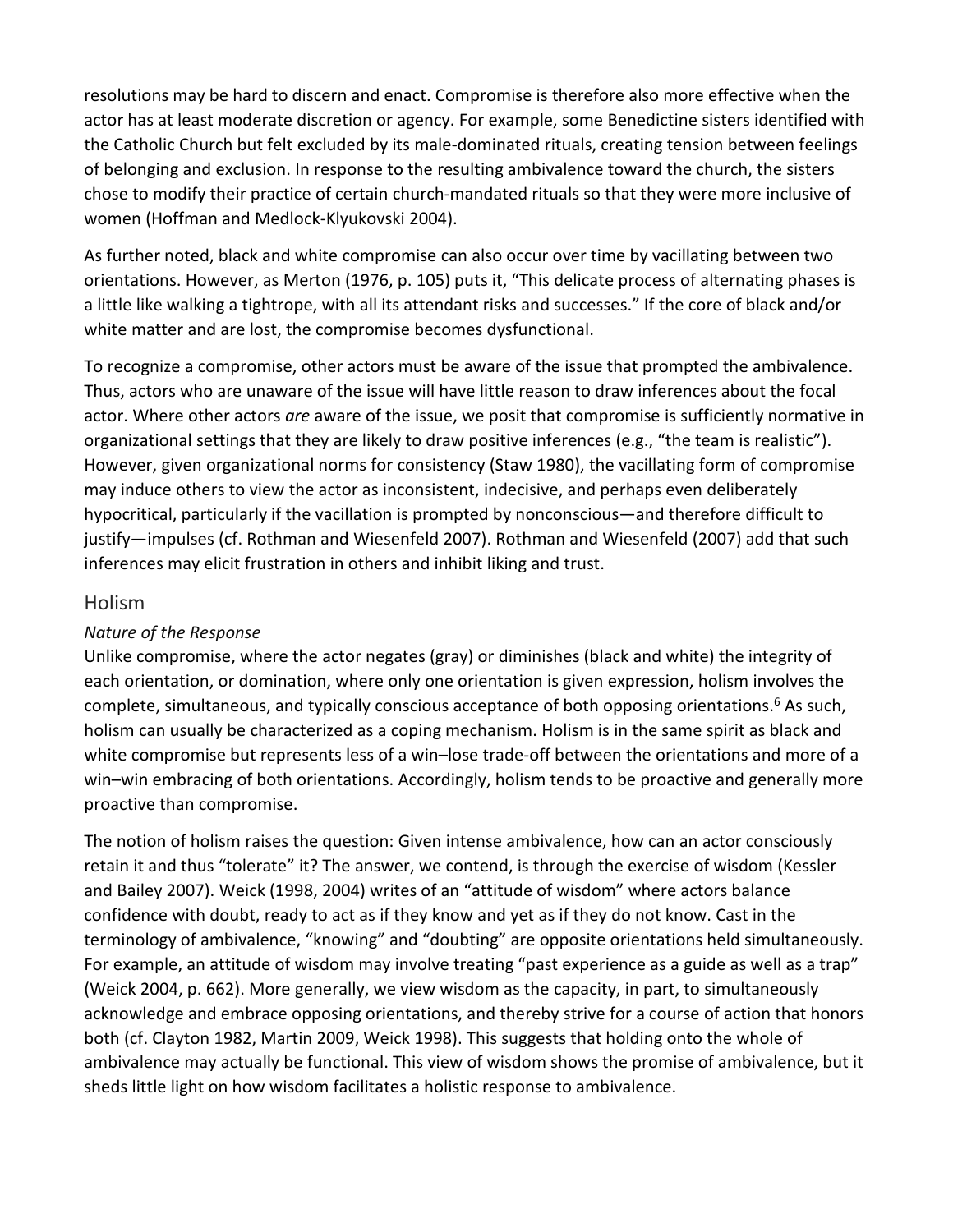As with the other responses to ambivalence, we argue that holism can be enacted at both the individual and collective level. However, because wisdom as a holistic response has received the least attention in the literature relative to other responses, we address separately the individual responses of "wise actors" and the collective responses of "wise systems." Once delineated, we then show how the two levels of responses may interact (bidirectional arrow 9 in Figure 1).

*Individual responses of wise actors*: How, specifically, do wise actors facilitate a holistic approach to ambivalence? Building on our reading of the literature, we suggest three related ways: (1) mindfulness, (2) "both/and" thinking, and (3) informed choice. Dane (2011, p. 1000; cf. Shapiro and Carlson 2009) defines mindfulness as "a state of consciousness in which attention is focused on presentmoment phenomena occurring both externally and internally." Fiol et al. (2009, p. 44) add that "[m]indfulness results from a reluctance to simplify"—a willingness to embrace complexity. Most important for our purposes, Fiol et al. (2009, p. 44) further note that "[m]indfulness has three key characteristics: (1) the creation of new categories of meaning, (2) openness to new information, and (3) an implicit awareness of multiple perspectives." We noted that holism tends to be the most proactive of the responses to ambivalence. A mindful actor is more likely to be actively aware of the external and/or internal stimuli that have fostered or made salient opposing orientations along with the experience of the ambivalence itself. For example, through a series of experiments, Rees et al. (2013, p. 367) found that emotional ambivalence increased accuracy in various judgments by increasing participants' receptivity to others' perspectives, concluding that emotional ambivalence can produce a "wise mind." Mindfulness facilitates both/and thinking, described in detail below, by making the issue conscious or at least attuning actors to what may otherwise remain nonconscious (Dane 2011) and by inhibiting the often reflexive narrowing of attention (Fiol and O'Connor 2003, Weick and Putnam 2006) that is the hallmark of domination. In addition, mindfulness may facilitate actions that address the negatively viewed aspects of the object in question so that the opposing orientations are better able to be meshed. Meyerson (2001) describes a senior vice president of a financial firm who was ambivalent about the privileges of office, enjoying her own but perceiving that the distribution of the privileges was unfair to other women and minorities. Unlike other, presumably less mindful, executives, she responded to the entreaties of working parents by offering more flexible work arrangements to accommodate their family obligations, and the firm eventually institutionalized such arrangements. Consistent with the awareness enabled by mindfulness, Meyerson describes various behaviors through which actors may approach ambivalence holistically, from "turning personal threats into opportunities" to "leveraging small wins" to "organizing collective action" (p. 8).

The second way that wisdom facilitates a holistic approach to ambivalence is through both/and rather than either/or thinking. *Either/or thinking* refers to a tendency to separate the orientations, creating a dichotomy (e.g., a selection committee glorifies a job candidate for the high depth of her industry experience or demonizes the candidate for the low breadth of her experience across industries), whereas *both/and thinking* refers to a tendency to juxtapose the orientations, potentially resulting in perceived complementarity and even synergy (e.g., the committee recognizes that the low breadth made the high depth possible; see, e.g., Cameron et al. 2006, Chen 2002, Jubas and Butterwick 2008). Both/and thinking involves developing a more comprehensive understanding of the opposition at the heart of ambivalence—a synthesis of sorts of the "thesis/antithesis" that the opposition represents, a transcendence of the particulars. However, in holism the thesis and antithesis do not disappear; holism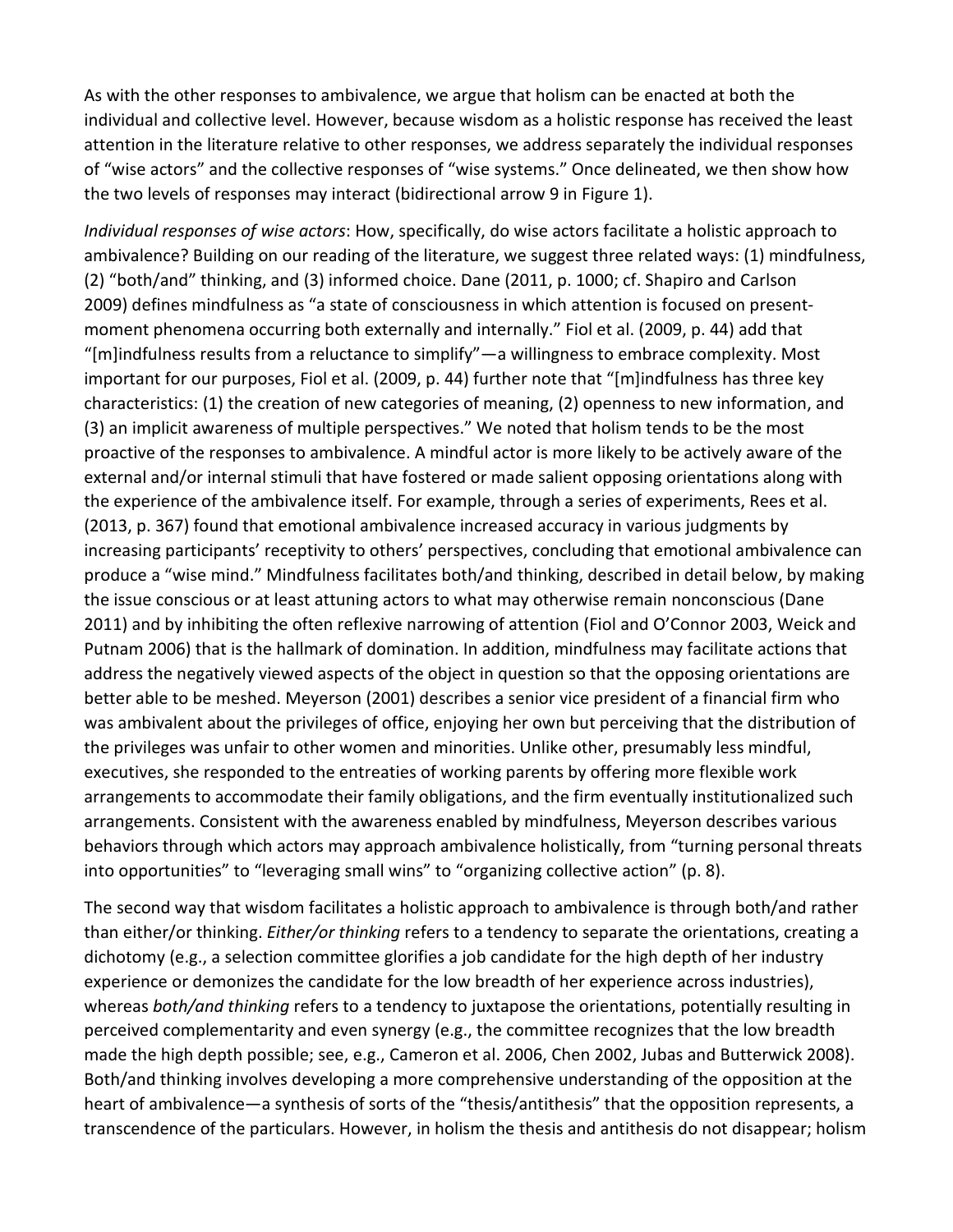thus enables the actor to appreciate that the aspects of the object that engender the opposing orientations are integral to the object and perhaps even desirable (cf. Lewis 2000; cf. Janusian thinking, Rothenberg 1979). For example, the literature on organizational ambidexterity suggests that when actors embrace the apparent contradiction between the need for exploration and the need for exploitation—and the resulting ambivalence toward each—more nuanced and jointly optimizing actions can result (e.g., Raisch and Birkinshaw 2008, Smith and Tushman 2005). As F. Scott Fitzgerald (1945, p. 69) famously stated,

The test of a first-rate intelligence is the ability to hold two opposed ideas in the mind at the same time, and still retain the ability to function. One should, for example, be able to see that things are hopeless and yet be determined to make them otherwise.

Research suggests that ambivalence motivates heightened information processing (Jonas et al. 1997, Maio et al. 2001). Through both/and thinking, the actor recognizes the integrity underlying the aspects of the object that give rise to ambivalence. That is, the actor may respond to the whole object, not just to its favored aspects (as in domination). Furthermore, the actor does so in a manner that honors that integrity, rather than betrays animus toward its constituent parts. Plambeck and Weber (2010, p. 694) find that CEOs who were the most ambivalent about the enlargement of the European Union engaged in "strategic ambidexterity," where the orientation of their firms was simultaneously offensive and defensive, increasing the spectrum of information considered in strategic actions (see also Tang et al. 2010). Similarly, Lüscher and Lewis (2008) describe an intervention for production managers at Lego Company in the wake of a major restructuring from a traditional hierarchy to selfmanaging teams. Rather than be paralyzed by the resulting dilemmas that invited ambivalence (e.g., empowering teams versus controlling them), managers were encouraged to embrace the dilemmas and forgo simplistic either/or thinking in favor of both/and thinking. Lüscher and Lewis conclude, "Such awareness was empowering, reducing tendencies to blame executives [for sending mixed messages] and shifting responsibility to the managers to find means of living with tensions" (p. 234).

As these examples suggest, both/and thinking in the context of holism does not mean that the negative orientation is necessarily converted into a positive orientation, only that the actor is able to make sense of the object in such a way that the totality of the object and the ambivalence it spawns is accepted and perhaps even prized. This also does not mean that the discomfort that attends ambivalence is necessarily reduced, given that the opposing orientations are actively sustained. Rather, it speaks to the actor coming to terms with the experience of ambivalence. To illustrate, Wright (2009) describes the ambivalent organizational identification of internal organizational consultants. The consultants simultaneously felt both attached as employees of the organization and detached as objective evaluators of the organization. Some came to regard their unique position of being "outsiders within" as a "positive source of strength and distinctiveness" (p. 319).

The third way that wisdom facilitates holism is through informed choice. Research on commitment (Brickman 1987, Pratt and Rosa 2003) and trust (Pratt and Dirks 2006) illustrates holism as a choice made by wise actors. Brickman (1987) suggests that commitment is the "antidote" to ambivalence. How he views commitment, however, is much different from behavioral/escalation approaches (Salancik 1977) or attitudinal approaches to commitment (see Pratt and Rosa 2003). In Brickman's view, actors must first know the positive and negative "elements" (p. 7) associated with forming an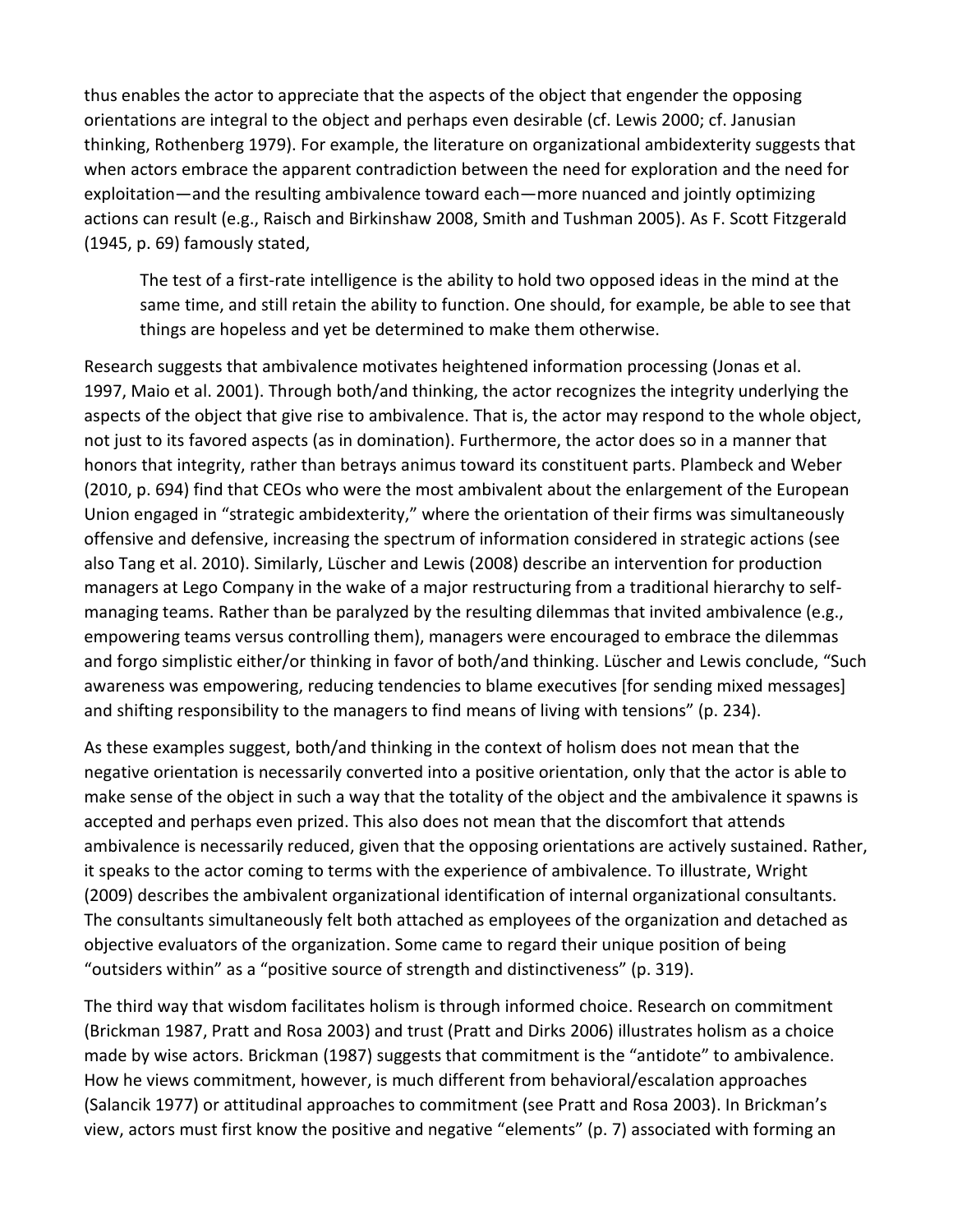attachment to a person, idea, or other object. These positive and negative elements are not divisible from the object. Pratt and Rosa (2003, p. 395), for instance, describe how network marketing firms "harvest" work–family conflict to transform individuals' emotional ambivalence about the firm into commitment. They deliberately recruit individuals who are at risk for work–family conflict and encourage them to frame work in terms of helping their family (e.g., "you're doing this for your children"), to recruit their own family and friends to help with bookkeeping and distribution, and to avoid those who would "steal their dreams" (p. 411). For Brickman, commitment involves the binding of the positive (helping one's family) and negative (sacrifice) elements through choosing a course of action. Indeed, Pratt and Rosa report that newcomers experiencing little emotional ambivalence ultimately had *weak* commitment to the organization. Pratt and Dirks (2006) make a similar argument about ambivalence and choice when discussing the concept of trust in organizations. Trust involves being vulnerable so as to achieve something positive in a relationship in the future (Rousseau et al. 1998). They suggest that trust involves choosing both a positive (future reward) and negative (vulnerability) element simultaneously.

To be sure, sometimes the negative elements will be more salient (similar to "being committed" to an asylum) while at other times the positive elements will be more salient. But at its core, both positive and negative elements always remain. Thus, commitment as a holistic action differs from compromise or domination where one orientation is diluted or discarded. Furthermore, by choosing to accept the opposition, the actor transforms what may have been outside his or her control—such as opposing norms—into something that is experienced as more controllable (Harrist 2006, Meyerson 2001). In short, an actor may not choose to be *exposed* to ambivalence but can choose how to *respond* to it—to accept that ambivalence as an essential element for commitment or trust. For instance, Ashcraft (2001) describes the "organized dissonance" of a feminist bureaucracy that assisted victims of domestic violence. Faced with ambivalence about relying on a traditional hierarchy (hierarchy both facilitates and impedes the mission), members opted to embrace the ambivalence and utilize a hierarchy in a nontraditional manner with informal, egalitarian practices (e.g., consensual decision making, eschewing heavy-handed supervision).

*Collective responses via wise systems*: A wise system is a set of practices, as embodied in informal (e.g., culture) and formal structure, for actively embracing and honoring positive and negative orientations toward an object. Wise systems keep ambivalence in play. Under both/and thinking, we quoted Lüscher and Lewis (2008, p. 234) that wise actors "find means of living with tensions." Similarly, a wise system connects opposing orientations in a more or less ongoing manner to keep alive "creative tension" (Cameron 1986, p. 549) and thus the potential to honor the orientations in adaptive and novel ways as emerging circumstances warrant. Research on organized dissonance (Ashcraft 2001), organizational ambidexterity (Raisch and Birkinshaw 2008), organizational dualities (Ashforth and Reingen 2014), and organizational mindfulness (Farjoun 2010) provide examples of how organizations may eschew one-time responses to ambivalence in favor of an ongoing juxtaposition of the orientations fueling ambivalence. For example, Ashcraft (2001, p. 1315) writes of the need for periodic "group reflection as a safety valve that keeps contradiction alive."

Culture refers to a set of values, beliefs, norms, and assumptions that typify an organization or subunit (cf. Schein 2010). A culture conducive to holism is one that privileges certain values (e.g., openness,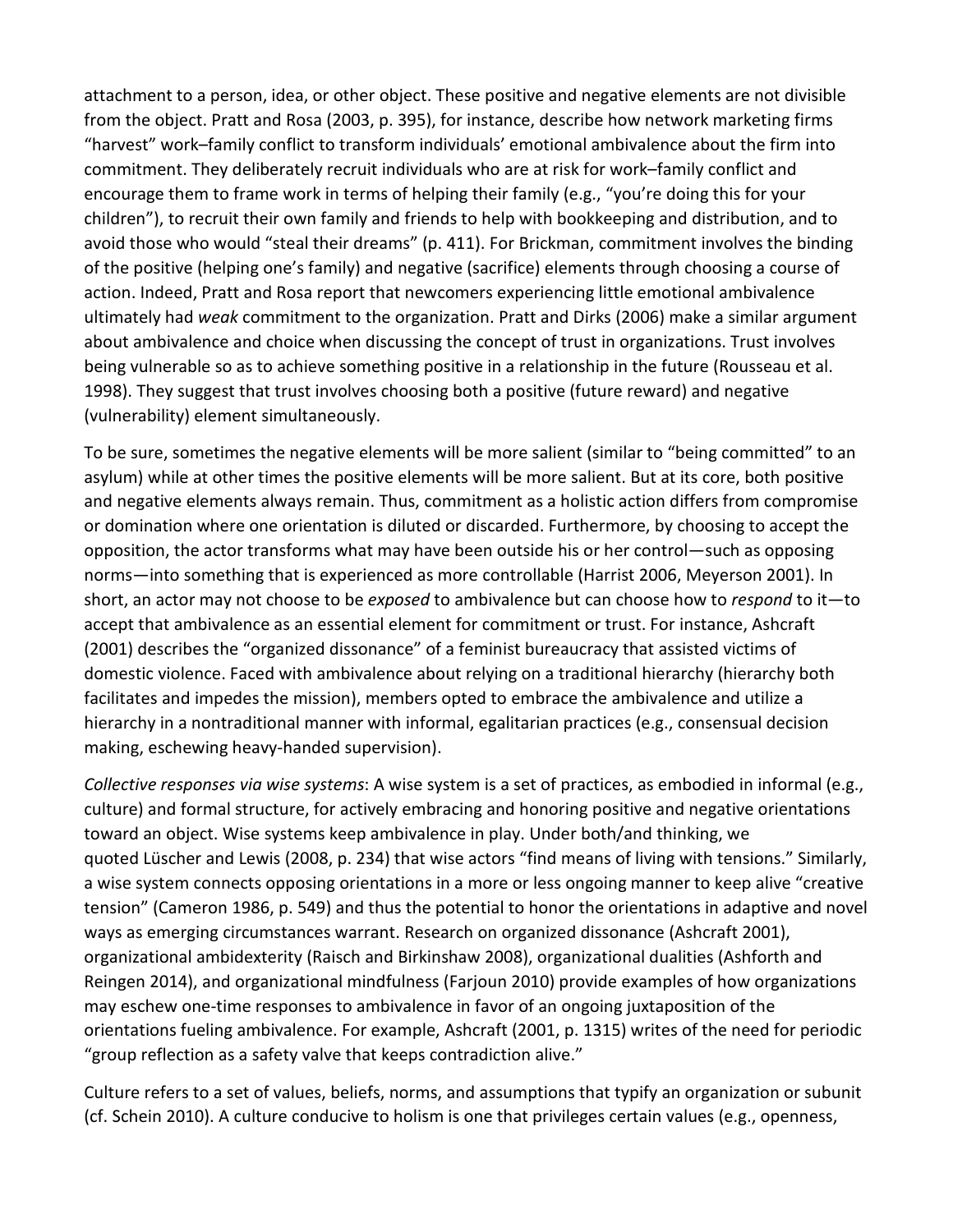inquiry), beliefs (e.g., progress results from a full airing of both sides of an issue, the complexity of the decision making process should reflect the complexity of the issue), norms (e.g., encourage wide participation, have second-chance meetings to reconsider decisions), and assumptions (e.g., ambivalence is normal, reasonable group members can disagree). For instance, we mentioned Ashforth and Reingen's (2014) study of a natural food cooperative, where ambivalence over business values and idealistic values was kept simmering. Numerous meetings were held to allow discussions of ambivalence-provoking issues, and certain rituals (e.g., appeals to collective interest, apologies for rudeness) helped regulate the resulting conflicts. Members described their decisionmaking process as decidedly "messy," a term that we speculate generally describes wise systems.

Structure refers to the design of the organization or subunit. Wise systems appear to facilitate holism through either differentiation (complemented with integration; cf. Lawrence and Lorsch 1967) or nondifferentiation. We noted earlier that organizations frequently embody hybrid identities and pursue contradictory goals, prompting ambivalence toward any one identity or goal. In *differentiation*, these identities and goals are assigned to (or emerge within) separate actors. For example, Raisch and Birkinshaw's (2008) review of the literature on organizational ambidexterity suggests that one way organizations address the efficiency–innovation trade-off, and the ambivalence it triggers toward each, is by assigning each to separate subunits. Differentiation thus allows each subunit to pursue a particular goal, devoid of ambivalence. Similarly, a group may designate a specific member to play the role of devil's advocate and represent the misgivings of other group members, thereby releasing the other members from the burden of mixed feelings (Smith and Berg 1987). As Lawrence and Lorsch (1967) argue, differentiation creates a need for integration to then reknit the actors together so that the collective can move forward as a more or less unitary body. Thus, differentiated organizations tend to create integration mechanisms, such as having senior management provide strategic integration of the efficiency- and innovation-oriented subunits (Raisch and Birkinshaw 2008) or having a matrix structure that intentionally juxtaposes a functional focus with a product focus (Galbraith 2009). In terms of ambivalence, then, differentiation and integration facilitate a holistic approach by fostering an ongoing creative tension between the identities/goals. In these examples, the underlying cause of ambivalence at one level is "resolved" by activities at another level; indeed, what appears to be domination at the lower level (e.g., within a given subunit) may help foster holism at the higher level.

In nondifferentiation, the identities/goals are jointly allocated to subunits or individuals so that actors must each struggle with the oppositions and hence the ambivalence toward any given identity or goal. As such, structures predicated on nondifferentiation tend to be less complex than those predicated on differentiation and integration. An example is for-profit hospitals where the medical staff is expected to jointly weigh the sometimes oppositional goals of patient service and cost considerations (Shore 1998). Note, however, that the structure per se does not actually facilitate actors' responses to ambivalence; it simply makes ambivalence that much more intense and salient. Thus, to qualify as a holistic approach, nondifferentiation must be complemented with the other aspects of a wise system.

*Wise actors*  $\leftrightarrow$  *wise systems*: The notions of wise actors at the individual level and wise systems at the collective level raise the question of how wisdom may play out across levels of analysis. What wise actors do may ultimately become institutionalized in the culture and structure of the wider organization. Wise actors, in short, can give rise to wise systems (arrow 9 in the upward direction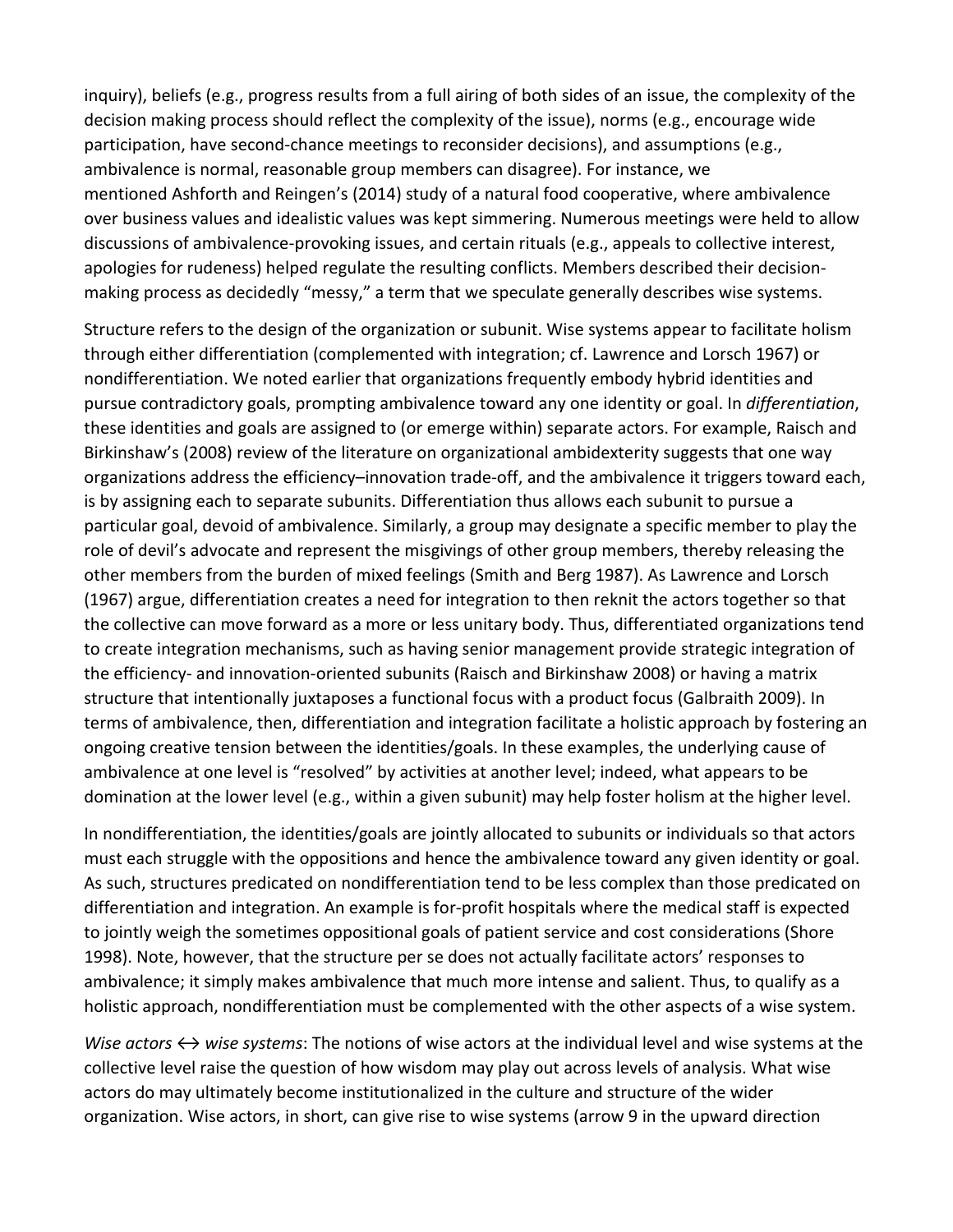in Figure 1; see Bierly and Kolodinsky 2007, Bierly et al. 2000). Martin (2009) describes how a sharp increase in research and development spending at Procter & Gamble (P&G) led to disappointing results and thus to ambivalence about the desirability of such spending (is it a good investment or a bad investment?). Helping to fuel the negative orientation to research and development spending was a belief among some senior executives that P&G was primarily a marketing company. CEO A. G. Lafley facilitated an effective approach dubbed "Connect & Develop," which derived synergies from the positive and negative orientations, thereby "reconciling the irreconcilable" (p. 58). Specifically, Lafley set a goal that 50% of P&G's innovations come from outside the firm, with P&G leveraging those innovations through its marketing and distribution muscle, thereby institutionalizing his own wisdom.

By the same token, wise systems can promote and reinforce the wisdom of individuals. In short, wise systems can give rise to wise actors (arrow 9 in the downward direction in Figure 1). Following Sternberg (1998; cf. Bigelow 1992), wisdom is acquired by gaining tacit knowledge over time and is best developed through dialectical processes; clearly, the more ambivalent experiences actors have, the more opportunities they have to wrestle with such processes (in the form of oppositional tendencies). This suggests that a wise system, where ambivalence is actively kept alive, may provide the seedbed for actors to become wise(r). For instance, Plambeck and Weber (2010) found that organizational characteristics that supply and facilitate diverse perspectives on a given issue, such as ambidextrous strategies and the functional diversity of the top management team, were more likely to have CEOs who reported ambivalence toward strategic issues. Although it is not clear what is cause and what is effect here, wise actors and wise systems can reinforce each other.

Even though wisdom appears far more likely to result from a combination of wise actors in wise systems, our interpretation of examples of ambivalence in the literature suggests that it is possible for wisdom to result from wise actors working within an "unwise" system or from "unwise" actors working within a wise system. In short, the wisdom of the actors or of the system can compensate for its absence in the other. Whereas the popular press has many stories of heroic and often wise innovators, whistleblowers, and leaders salvaging faulty organizations, the notion of unwise actors in a wise system is less obvious. In Ashforth and Reingen's (2014) study of a natural food co-op, advocates of the business values and advocates of the idealistic values tended to stubbornly deny and resist the views of their opponents. The authors liken the dynamics to the oppositional politics of Democrats and Republicans in the American political system (cf. Maybury-Lewis and Almagor 1989). In the co-op, wisdom was not a function of the actors but of the system that forcibly juxtaposed their views. Thus, as Bierly et al. (2000, p. 597) note, "[O]rganizations can act wisely even though it may not be possible to ascribe wisdom to any individual actor within the organization."

Can unwise actors in unwise systems nonetheless enact holism in response to ambivalence? It seems very unlikely. Given that wisdom is in part the capacity to simultaneously acknowledge and embrace oppositional orientations, it is difficult to see how an unwise actor in an unwise system would have the wherewithal to truly engage such orientations. That said, unwise actors in an unwise system may nonetheless be induced to attempt the processes that typify wisdom, as when external consultants try to restore an organization's health (e.g., Lüscher and Lewis 2008), or may, through trial and error, discover such processes. Thus, unwise actors in an unwise system need not be a permanent condition.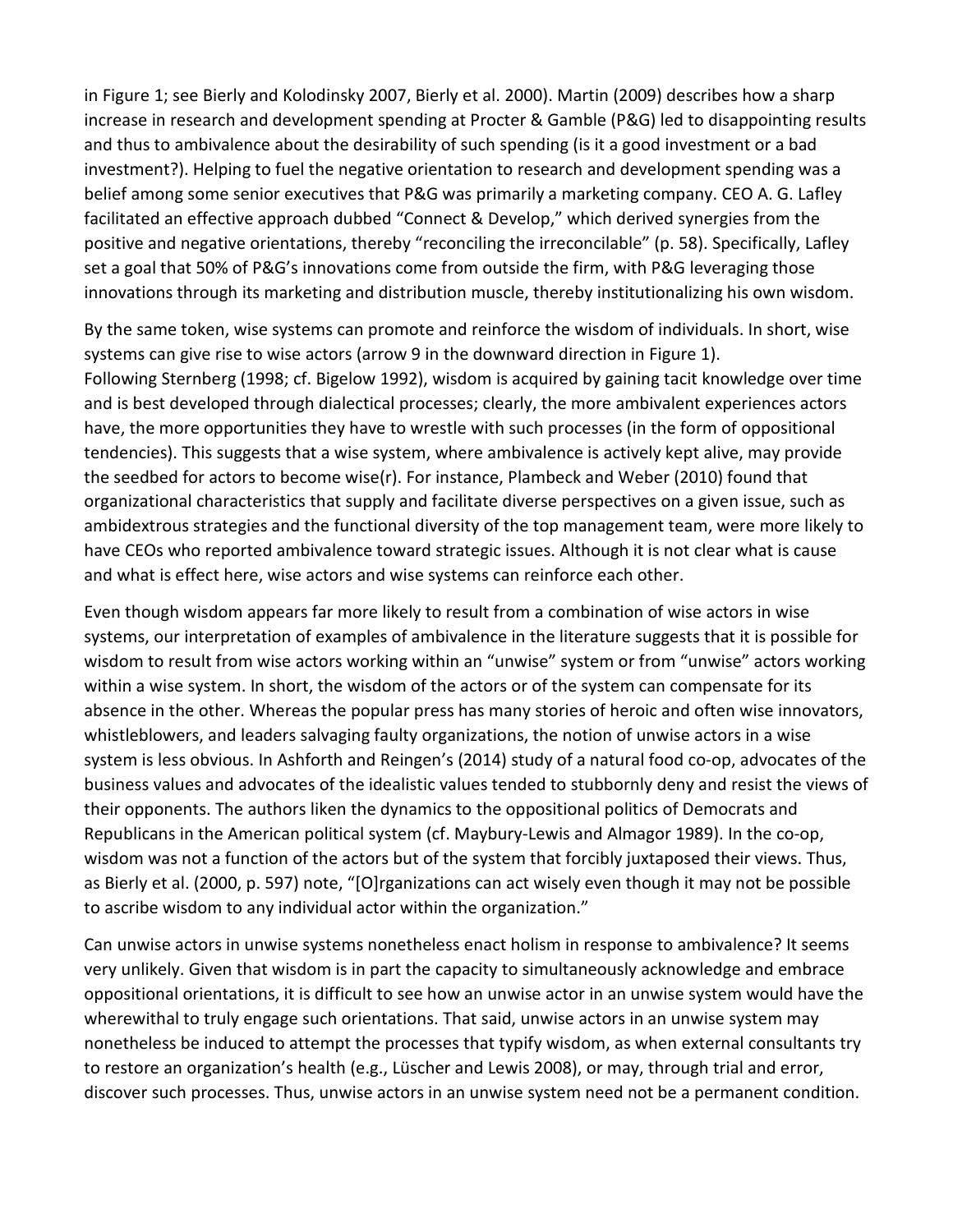In sum, wise actors and wise systems are mutually reinforcing, as a holistic approach to ambivalence reinforces and further develops wisdom.

### *Positive and Negative Outcomes*

The discussion above suggests that holism is generally most effective when the full integrity of both orientations needs to be preserved, coupled with an actor who has sufficient discretion or agency—or a system with sufficient resources—to enact both the demanding process and the (typically) complex "resolution" of the underlying causes of the ambivalence. But how can individuals or collectives know when the full integrity of opposing orientations needs to be preserved? They may have to engage in holistic processes to even discern whether there is indeed an integrity that should and can be honored; therefore holism represents something of a leap of faith. That said, the desirability of full integrity is likely to be signaled before the fact by (1) the issue's apparent significance (e.g., an issue that deeply affects an actor's goals and functions, a persistent or recurring issue, an issue with key stakeholders aligned with each orientation) and (2) potential synergies that may be realized from simultaneously holding or even integrating the orientations (e.g., perceiving an opportunity to learn and innovate, recognizing that the positive orientation needs to be tempered by the concerns fueling the negative orientation) (cf. Martin 2009, Thomas 1992).

Our discussion above also suggests the following positive outcomes of holism: (1) neither orientation is diminished; (2) growth in the actor's understanding and appreciation of the object, fostering commitment to and trust in the object; (3) adaptability, that is, retaining the capacity to act in multiple and seemingly inconsistent ways, depending on the situation; and (4) acting as a change agent, that is, mindfully nudging the object (or system) in positive ways even while expressing the actor's belief in the integrity of the object. However, a problematic feature of holism is that the requisite wisdom is very difficult to cultivate and sustain, and it is often unclear what specific behaviors should flow from wisdom in any event. Not surprisingly, then, Weick (1998) acknowledges that the pursuit of an attitude of wisdom—ambivalence that tempers knowing with doubting—can undermine confidence and impair action (see also Pratt and Pradies 2011). Furthermore, by actively keeping both orientations alive, holism may not relieve the discomfort that attends ambivalence.

Finally, as with compromise, to recognize a holistic response, other actors must be aware of the issue that prompted the ambivalence. As noted, observers expect consistency and decisiveness from actors rather than expressions of ambivalence (Rothman and Wiesenfeld 2007). Thus, as with the vacillating form of black and white compromise, holism may result in behaviors that appear to others to be inconsistent in the short term—even if, when considered as a series over time, they are actually quite nuanced and respect the totality of the object. In short, because the effectiveness of holism is often only revealed over time, holism may lead to the actor being perceived as indecisive, inconsistent, or hypocritical, at least in the short term. For example, Cha and Edmondson (2006) studied a company whose CEO espoused employees' best interests and being a family as key values. When the company more than doubled in size over three years, employees made hypocritical attributions about the CEO's actions, viewing this growth as threatening their best interests (e.g., loss of camaraderie). However, in an interview with the authors, the CEO said he actually viewed growth, in part, as a vehicle for employee development and wage growth. This cautionary tale implies that the negative attributions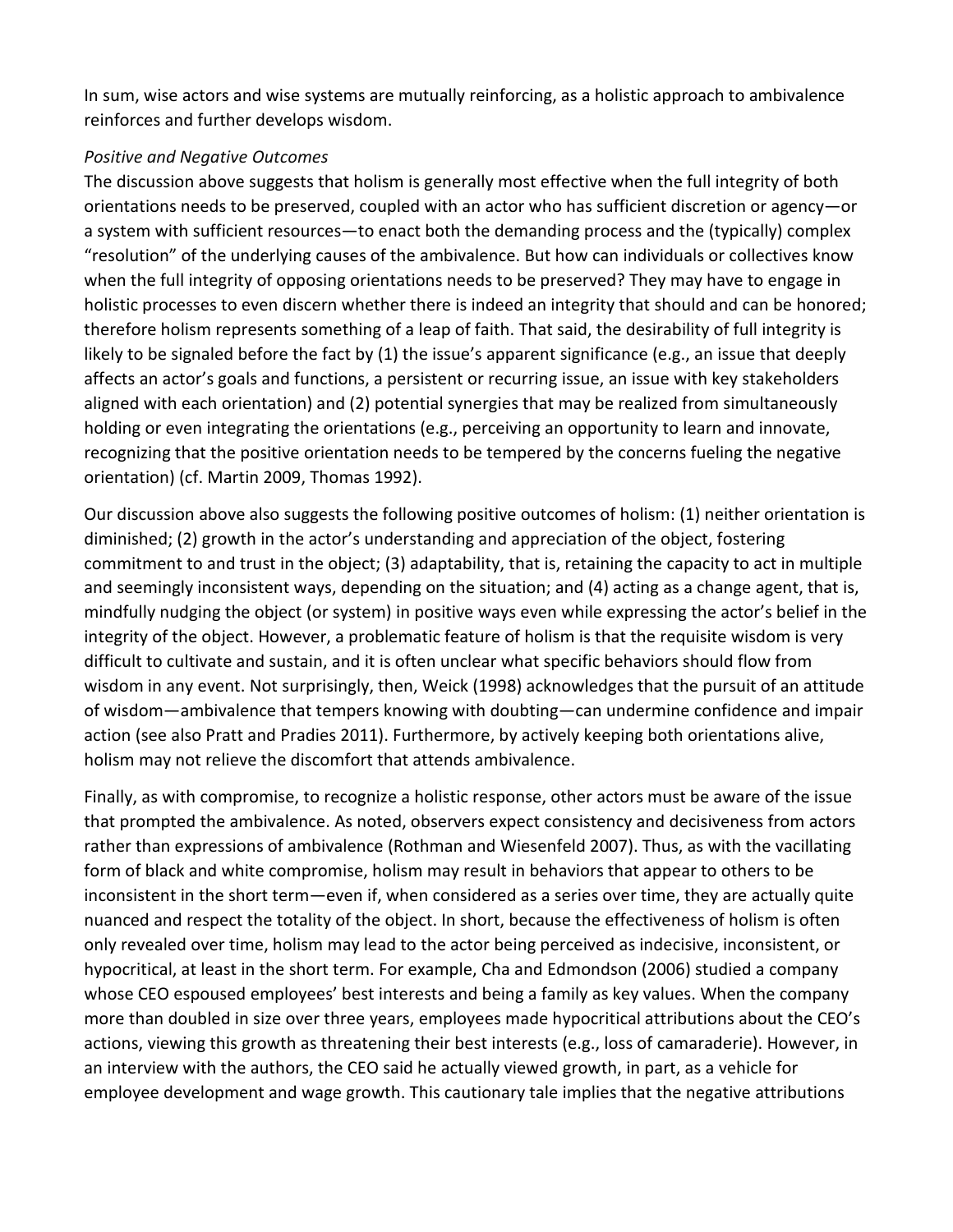arising from seemingly inconsistent actions can be mitigated and even reversed if the actor is able to clearly articulate a compelling need for holism.

To summarize, Figure 2 depicts a conceptual framework for organizing actors' responses to ambivalence in organizational settings and underscores that each response is associated with certain trade-offs that may make it, depending on the situation, functional or dysfunctional. The main arguments are summarized in Table 3.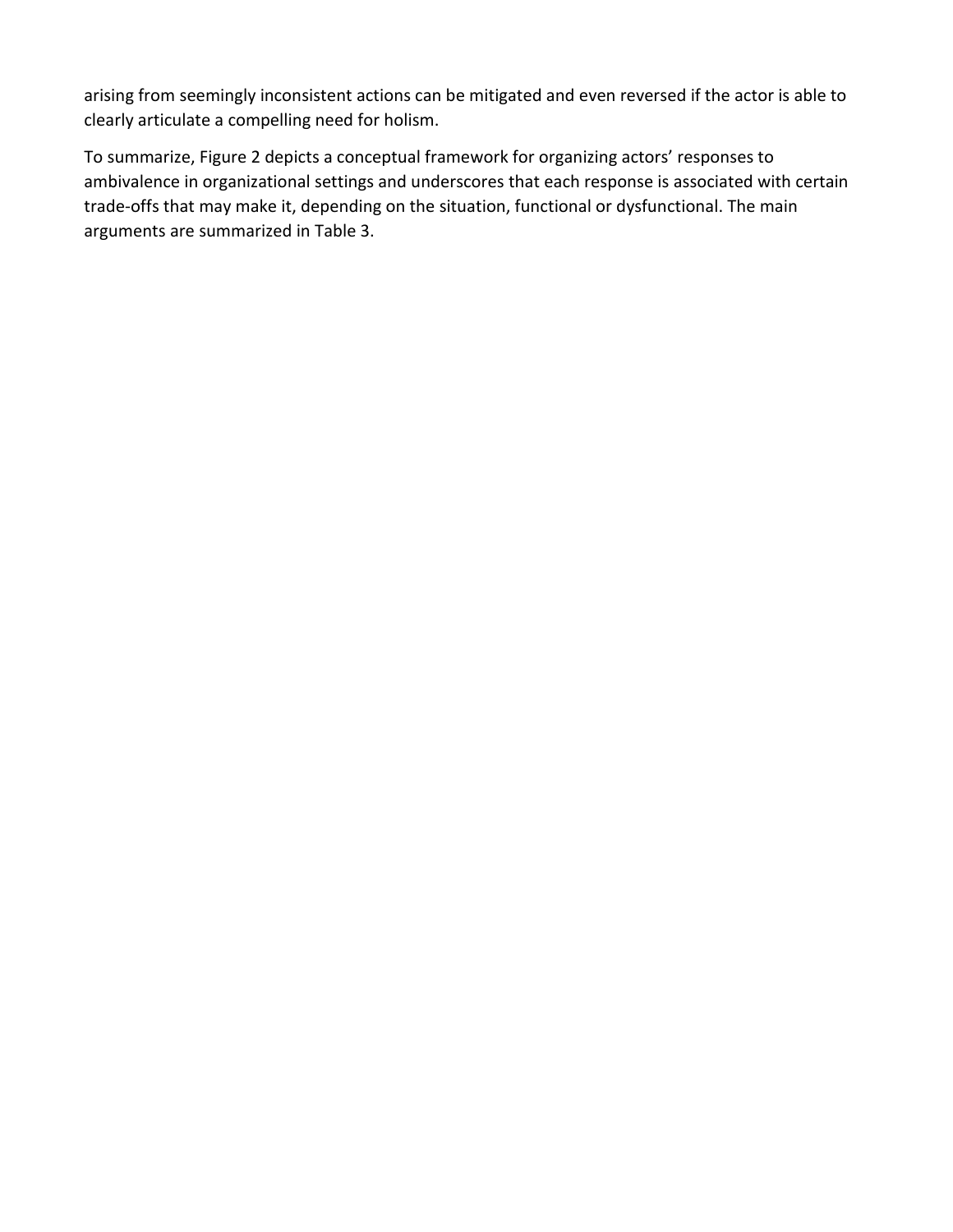| Avoidance                                                                                                                                                                                                                                                                                                                                                                                                                                                                                                                                                                                                                                                                                                                                      | Domination                                                                                                                                                                                                                                                                                                                                                                                                                                                                                                                                                                                                                                                                                                                                                                                                                                                      | Compromise                                                                                                                                                                                                                                                                                                                                                                                                                                                                                                                                                                                                                                                                                                             | Holism                                                                                                                                                                                                                                                                                                                                                                                                                                                                                                                                                                                                                                                                                                                                                                                                                                                    |  |
|------------------------------------------------------------------------------------------------------------------------------------------------------------------------------------------------------------------------------------------------------------------------------------------------------------------------------------------------------------------------------------------------------------------------------------------------------------------------------------------------------------------------------------------------------------------------------------------------------------------------------------------------------------------------------------------------------------------------------------------------|-----------------------------------------------------------------------------------------------------------------------------------------------------------------------------------------------------------------------------------------------------------------------------------------------------------------------------------------------------------------------------------------------------------------------------------------------------------------------------------------------------------------------------------------------------------------------------------------------------------------------------------------------------------------------------------------------------------------------------------------------------------------------------------------------------------------------------------------------------------------|------------------------------------------------------------------------------------------------------------------------------------------------------------------------------------------------------------------------------------------------------------------------------------------------------------------------------------------------------------------------------------------------------------------------------------------------------------------------------------------------------------------------------------------------------------------------------------------------------------------------------------------------------------------------------------------------------------------------|-----------------------------------------------------------------------------------------------------------------------------------------------------------------------------------------------------------------------------------------------------------------------------------------------------------------------------------------------------------------------------------------------------------------------------------------------------------------------------------------------------------------------------------------------------------------------------------------------------------------------------------------------------------------------------------------------------------------------------------------------------------------------------------------------------------------------------------------------------------|--|
| Description<br>The nonconscious and/or<br>$\bullet$<br>conscious evasion of the<br>ambivalence caused by<br>the opposing<br>orientations.<br>Typically reactive rather<br>than proactive.                                                                                                                                                                                                                                                                                                                                                                                                                                                                                                                                                      | The nonconscious and/or<br>$\bullet$<br>conscious bolstering of one<br>orientation so that it<br>overwhelms the other.<br>Typically reactive rather than<br>proactive.                                                                                                                                                                                                                                                                                                                                                                                                                                                                                                                                                                                                                                                                                          | A typically conscious<br>$\bullet$<br>give-and-take between<br>the opposing<br>orientations<br>- Gray compromise<br>- Black and white<br>compromise.<br>$\bullet$<br>Proactive or reactive.                                                                                                                                                                                                                                                                                                                                                                                                                                                                                                                            | The simultaneous and<br>typically conscious<br>acceptance of both<br>opposing orientations.<br>Typically proactive rather<br>than reactive.                                                                                                                                                                                                                                                                                                                                                                                                                                                                                                                                                                                                                                                                                                               |  |
| Examples<br>Nurses who smoked<br>$\bullet$<br>were ambivalent about<br>their responsibility for<br>advising patients against<br>smoking. When a need<br>for such advice appeared<br>low, some nurses tended<br>to avoid advising<br>patients against smoking<br>(Radsma and Bottorff<br>2009).<br>Tracy (2004) found that<br>correctional facilities<br>propounded<br>contradictory<br>organizational norms<br>regarding the behavior<br>of officers toward<br>inmates (e.g., nurture<br>versus discipline).<br>However, the facilities'<br>cultures made the<br>complex tensions seem<br>straightforward and<br>strongly discouraged<br>officers from asking<br>questions, thereby<br>promoting avoidance of<br>the resulting<br>ambivalence. | Arribas-Ayllon et al.<br>$\bullet$<br>(2009) discuss the<br>ambivalence felt among<br>professionals involved in<br>genetic counseling who could<br>see the benefits but also<br>sensed moral danger in the<br>practice. In response to<br>parents seeking a genetic test<br>for their child without<br>considering the ethical<br>implications, the<br>professionals alleviated their<br>ambivalence by citing<br>"extreme case scenarios" (p.<br>183) that painted the parents<br>as unreasonable.<br>Bowles (1991),<br>$\bullet$<br>interpreting Kriegler (1980),<br>describes the ambivalence<br>that a group of shipyard<br>managers felt from inflicting<br>terrible work conditions on<br>workers with whom they<br>empathized. To reconcile the<br>demeaning work they<br>demanded of good people,<br>the managers demeaned the<br>workers, allowing the | Librarians felt<br>$\bullet$<br>humanistic concern<br>toward homeless<br>individuals who<br>occupied their library<br>but also felt<br>responsible for<br>eliminating disruptions<br>to patrons. In response<br>to the resulting<br>ambivalence, librarians<br>vacillated in their<br>behavior (e.g., at times<br>calling police to<br>remove the homeless,<br>at other times calling<br>social agencies to<br>provide help) (Pratt<br>and Dutton 2000).<br>Strategic alliances<br>involve certain<br>dialectical tensions<br>(e.g., cooperation-<br>competition) that are<br>likely to provoke<br>ambivalence (e.g., we<br>should cooperate and<br>not cooperate).<br>Accordingly, strategic<br>alliances may opt for | Internal organizational<br>$\bullet$<br>consultants felt ambivalent<br>because they<br>simultaneously felt<br>attached as insiders of the<br>organization and detached<br>as objective<br>evaluators. Wright (2009, p.<br>319) found that some<br>consultants viewed their<br>unique position of being<br>both "insiders" (employees)<br>and "outsiders" (roving<br>consultants) as a "positive<br>source of strength and<br>distinctiveness."<br>A natural food cooperative<br>experienced tension<br>between its idealistic values<br>(which supported the<br>organization's mission) and<br>its business values (which<br>kept the organization<br>financially sound). The<br>organization kept the<br>resulting ambivalence in<br>play by meetings that tacitly<br>surfaced the tension,<br>complemented with certain<br>rituals that helped regulate |  |

Table 3 Actor Responses to Ambivalence: Description, Examples, Outcomes, and Conditions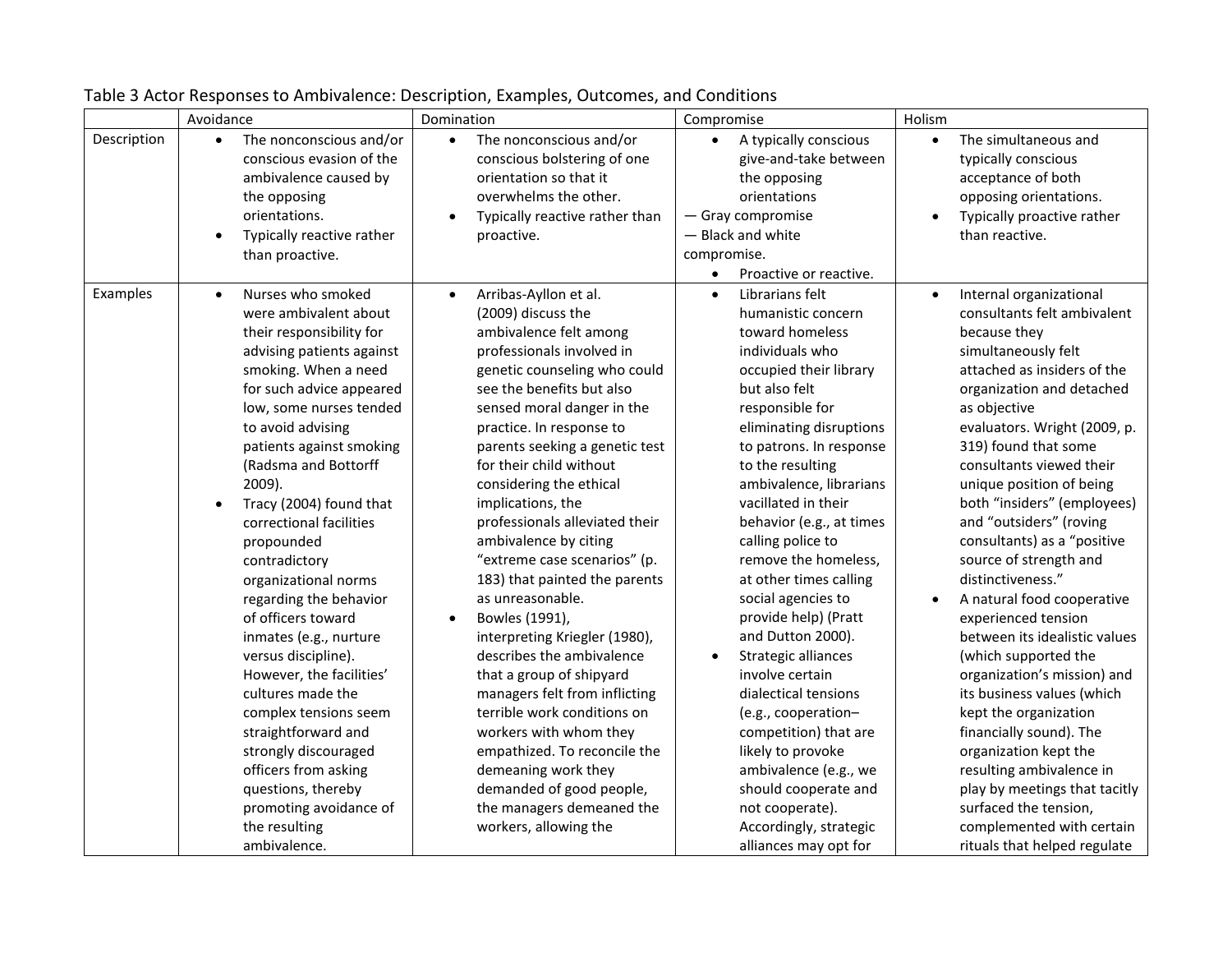|                                                         |                                                                                                                                                                                                                                                                                                                       | managers to see both the<br>work and workers negatively.                                                                                                                                                                                                                                                                                                                                                  | "balancing" the<br>opposing tensions (Das<br>and Teng 2000, p. 84).                                                                                                                                                                                                                          | the resulting conflicts (e.g.,<br>appeals to collective<br>interest, apologies for<br>rudeness) (Ashforth and<br>Reingen 2014).                                                                                                                                                                                                                                                                                           |
|---------------------------------------------------------|-----------------------------------------------------------------------------------------------------------------------------------------------------------------------------------------------------------------------------------------------------------------------------------------------------------------------|-----------------------------------------------------------------------------------------------------------------------------------------------------------------------------------------------------------------------------------------------------------------------------------------------------------------------------------------------------------------------------------------------------------|----------------------------------------------------------------------------------------------------------------------------------------------------------------------------------------------------------------------------------------------------------------------------------------------|---------------------------------------------------------------------------------------------------------------------------------------------------------------------------------------------------------------------------------------------------------------------------------------------------------------------------------------------------------------------------------------------------------------------------|
| Outcomes:<br>Positive                                   | Reduces tension to a<br>$\bullet$<br>more tolerable level,<br>enabling performance<br>and the other responses<br>to ambivalence.                                                                                                                                                                                      | Alleviates tension, aligns<br>$\bullet$<br>thoughts and feelings with<br>behavior.<br>May lead to positive (e.g.,<br>$\bullet$<br>decisive, clear) attributions<br>by other actors who are<br>unaware of the issue<br>prompting ambivalence.                                                                                                                                                              | Maintains each<br>$\bullet$<br>orientation.<br>May lead to positive<br>$\bullet$<br>(e.g., realistic,<br>practical) attributions<br>by other actors who<br>are aware of the issue<br>prompting<br>ambivalence.                                                                               | Causes both orientations to<br>$\bullet$<br>be fully embraced,<br>facilitating growth in<br>understanding and<br>appreciation of the object<br>as well as commitment to<br>the object.<br>Facilitates adaptability.<br>Enables acting as a change<br>agent.<br>Reinforces wisdom.<br>May lead to positive (e.g.,<br>prudent) attributions by<br>other actors if the actor<br>articulates a compelling<br>need for holism. |
| Outcomes:<br>Negative                                   | May prevent recognition<br>$\bullet$<br>of ambivalence,<br>inhibiting learning and<br>problem solving.<br>May prove futile; may<br>$\bullet$<br>backfire and render<br>ambivalence more<br>salient.<br>May lead to negative<br>$\bullet$<br>attributions by other<br>actors if the issue is<br>regarded as important. | Sacrifices integrity of both<br>$\bullet$<br>orientations.<br>May be biased toward<br>$\bullet$<br>whatever orientation is<br>initially stronger or more<br>salient, or is the least<br>uncomfortable, rather than<br>the most effective.<br>May lead to negative (e.g.,<br>simplistic, reckless)<br>attribtuions by other actors<br>who are aware of the issue<br>and see merit in both<br>orientations. | May be difficult to<br>$\bullet$<br>implement the<br>process, and the<br>outcomes may be<br>elusive.<br>May lead to negative<br>(e.g., inconsistent,<br>hypocritical)<br>attributions about<br>vacillation by other<br>actors, absent<br>awareness of the issue<br>prompting<br>ambivalence. | May be difficult to cultivate<br>and sustain an attitude of<br>wisdom.<br>Is often unclear what<br>behaviors should result.<br>May not relieve discomfort.<br>$\bullet$<br>May lead to negative (e.g.,<br>inconsistent, hypocritical)<br>attributions by other actors,<br>absent an articulated need.                                                                                                                     |
| Conditions<br>under<br>which it is<br>most<br>effective | Immediate action is not<br>$\bullet$<br>required.<br>The actor has low<br>discretion or agency.                                                                                                                                                                                                                       | The core of both orientations<br>$\bullet$<br>does not need to be<br>preserved.                                                                                                                                                                                                                                                                                                                           | Neither orientation<br>$\bullet$<br>alone is sufficient (gray<br>or black and white<br>compromise), or the<br>core of both                                                                                                                                                                   | The full integrity of both<br>$\bullet$<br>orientations needs to be<br>preserved.<br>The actor has high<br>discretion or agency (or, in                                                                                                                                                                                                                                                                                   |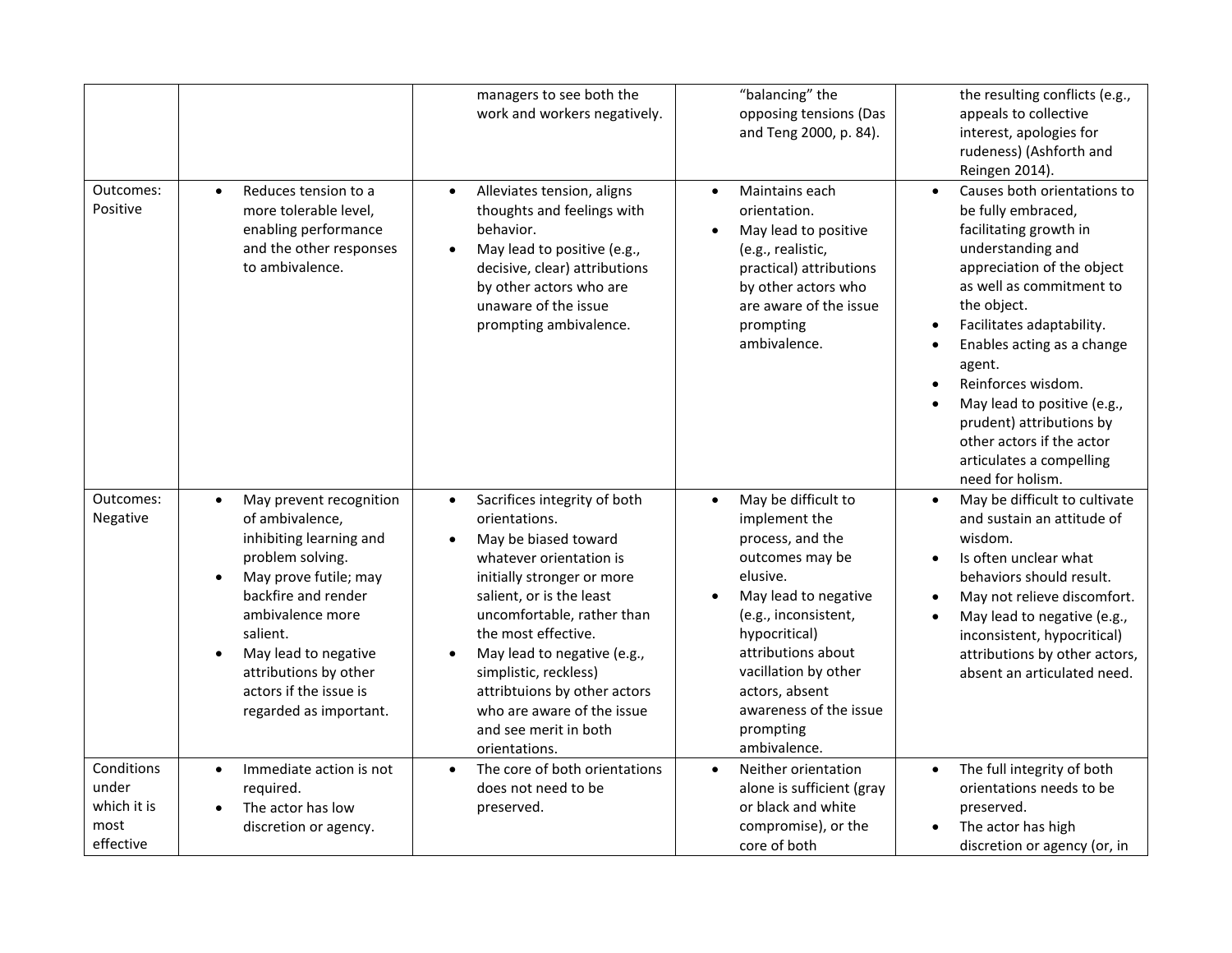|  | The actor must choose        | orientations needs to  | the case of wise systems, |
|--|------------------------------|------------------------|---------------------------|
|  | between mutually exclusive   | be preserved (black    | the system has sufficient |
|  | orientations.                | and white              | resources).               |
|  | One orientation is actually  | compromise).           |                           |
|  | counterproductive.           | The actor has at least |                           |
|  | The actor has low discretion | moderate discretion or |                           |
|  | or agency.                   | agency.                |                           |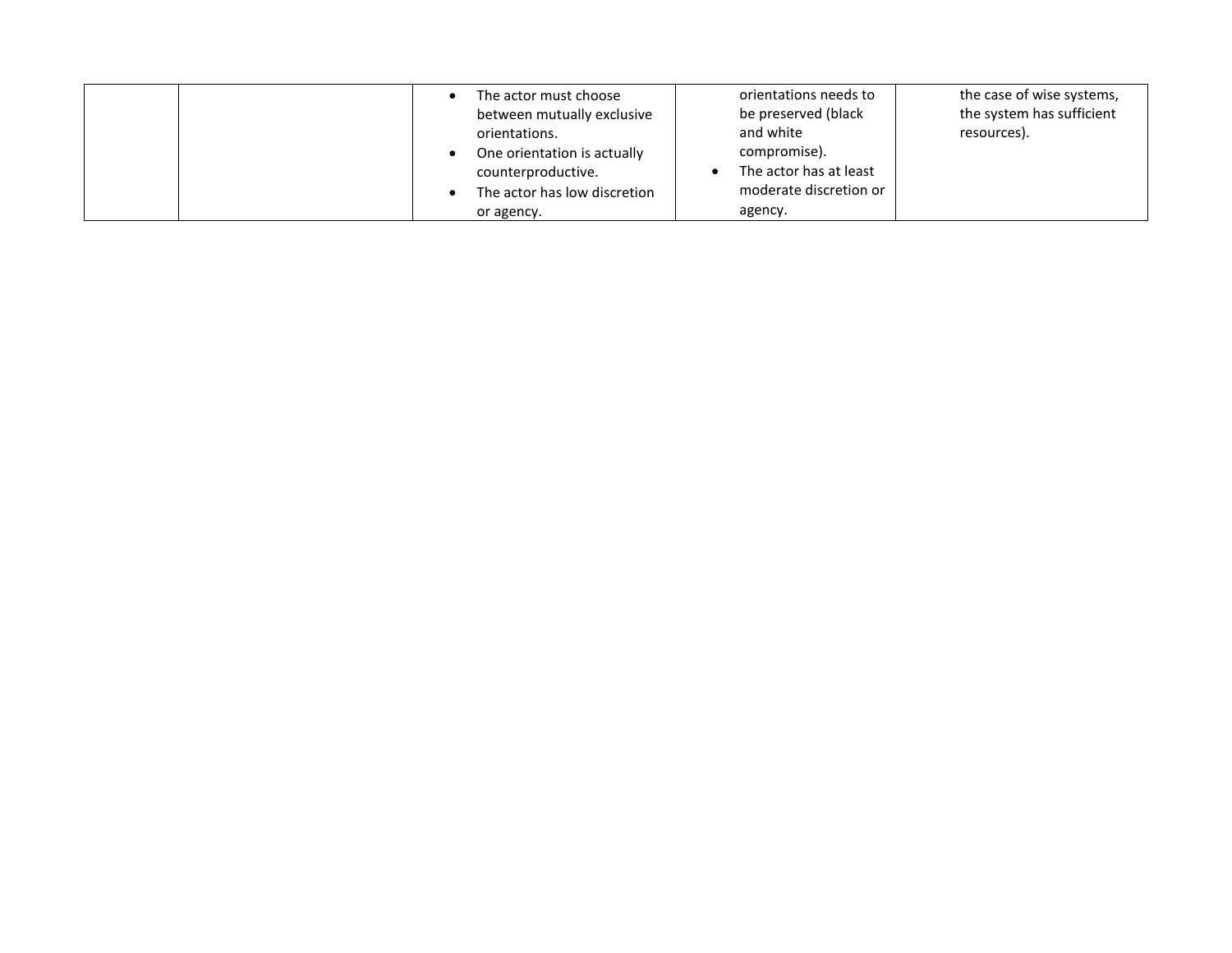## **Discussion**

Ambivalence is defined as simultaneously positive and negative orientations toward an object. We developed a multilevel perspective on ambivalence in organizations that demonstrates how this phenomenon is integral to cognitive/emotional processes and important outcomes. Specifically, we argued that ambivalence results from oppositions (a demand for A and not-A) manifested in organizational contexts as hybrid identities, contradictory goals, role conflicts; dualities; multifaceted objects; and temporal factors. As displayed in Figure 1, these oppositions can trigger ambivalence at the individual level or collective level of analysis, which may diffuse to the other level through cognitive (sensemaking, sensegiving) and emotional (emotional contagion, emotions-as-socialinformation/emotional comparison) processes and prompt responses at each level (i.e., avoidance, domination, compromise, holism).

Although previous research has identified various defense and coping mechanisms for responding to ambivalence, it focused on a limited set of the potential responses and lacked a conceptual framework for organizing these responses. Crossing two dimensions—a focus on the positive orientation toward the object in question and a focus on the negative orientation—enabled us to organize the betterknown responses under the labels of avoidance (the focus on each is low), compromise (each is moderate), and domination (one is low and one is high) and to identify an intriguing but little-known response that we dubbed holism (each orientation is high). We argued that each response is applicable at the individual and collective levels of analysis and provided examples from the literature, although the original authors, of course, had not employed our framework. As summarized in Table 3, each response has positive and negative outcomes and is most effective under certain conditions. However, holism tends to be the most difficult to attain as it requires embracing both orientations simultaneously, suggesting the need for wise actors and/or wise systems. An image of the ambivalent and wise actor starkly contrasts with the popular image of an ambivalent actor as confused and indecisive (i.e., weak; see Rothman and Wiesenfeld 2007).

## Implications for Future Research

Our analysis suggests numerous possibilities for future research. We see the following five as particularly important. First, we argued that the specific organizational triggers of ambivalence are amenable to various responses, subject to the contingencies in Table 3 (see the "Conditions under which it is most effective" row). Future research should explore this argument. For example, perhaps certain triggers are more controllable by actors (e.g., hybrid identities versus a multifaceted job), encouraging more proactive and substantive responses. Or perhaps stakeholders hold normative expectations regarding the appropriate ways of addressing specific triggers, thereby limiting actors' response repertoire. For instance, investors with a long-term stake in a corporation may have little tolerance for the use of avoidance in the face of the change–continuity, global–local, or quality– efficiency dualities.

Second, our discussion of the four responses did not distinguish between the individual and collective levels of analysis. Indeed, each response has analogs at both levels of analysis, with the exception of specific tactics such as structural differentiation and integration, which cannot be enacted at the individual level. Importantly, though, it appears that ambivalence is easier to respond to (albeit not necessarily more effectively) at the collective level than at the individual level because members of the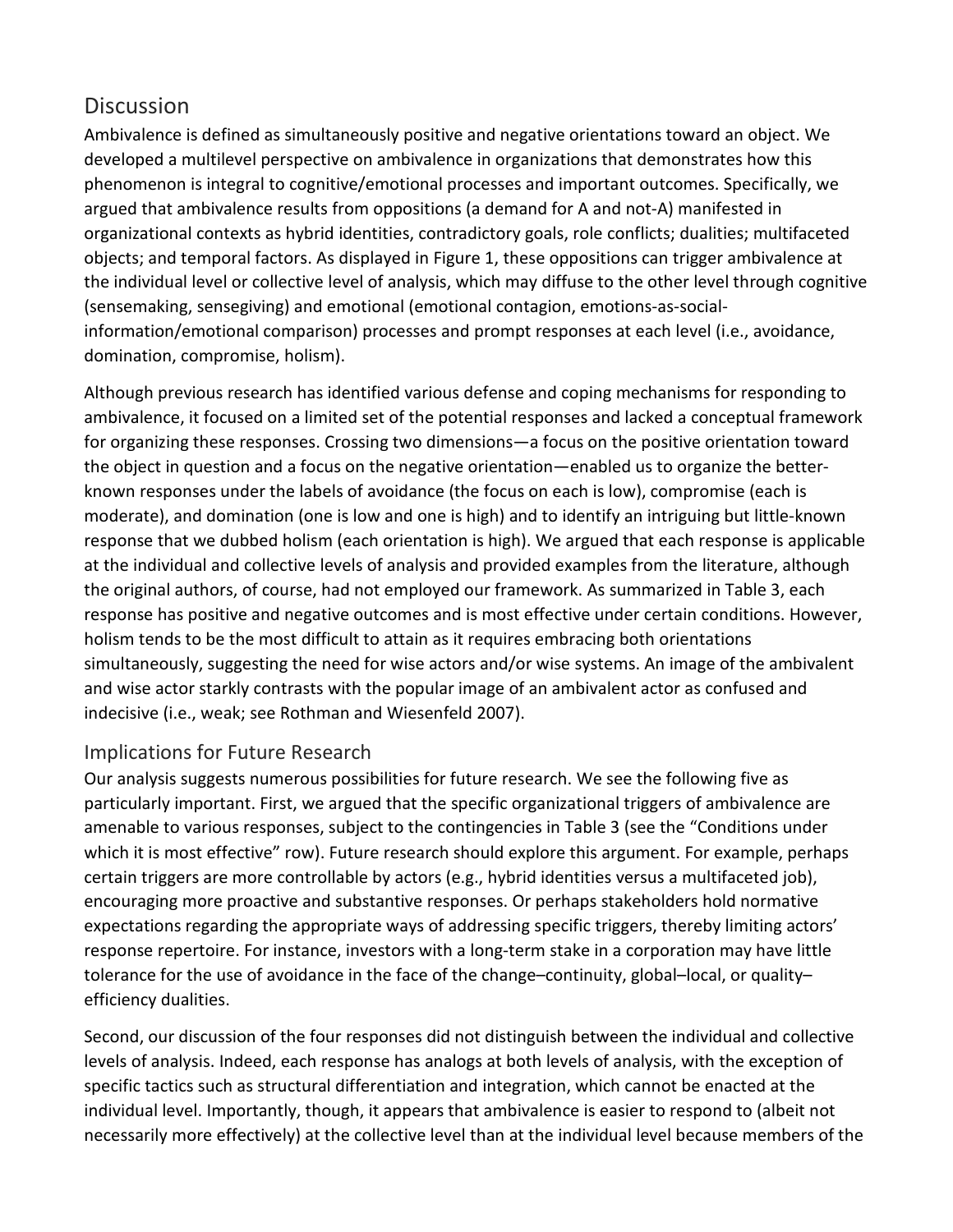collective can help socially construct and sustain a reality that objective observers would disavow (e.g., Choo 1996, Hardin and Higgins 1996). Prime examples include the avoidance responses of denial and splitting (e.g., Smith and Berg 1987, Wexler 1993). Indeed, responses may become institutionalized—even if they are not particularly effective—such that they become taken-for-granted aspects of organizational life. Argyris (1985, 1990), for instance, writes of the reflexive defense mechanisms in organizations that routinely block desirable change. Future research should determine the applicability and boundary conditions of the various techniques for managing ambivalence at each level of analysis.

Third, we identified holism as an intriguing but little-researched phenomenon. Future research should focus on assessing and fleshing out our description of holism. In particular, we argued that wise actors embrace opposing orientations toward an object via mindfulness, both/and thinking, and informed choice. What synergies exist among these processes? What contextual factors are most conducive and least conducive to each practice? Are there additional processes through which wisdom is enacted? To what extent are holistic responses to ambivalence trainable and what specific practices might help cultivate wisdom? For instance, we noted that wise systems may help foster wise actors by actively keeping ambivalence alive and stimulating dialectical thinking. We described a wise system as a set of practices embodied in culture and structure for embracing opposing orientations. Are there particular sets of values, beliefs, norms, and assumptions that are necessary for a wise system, or is wisdom more of a "fuzzy set" of cultural properties? Differentiation and nondifferentiation suggest diametrically different structural approaches for institutionalizing wisdom; under what conditions is each approach preferable? For example, because differentiation essentially removes the burden of ambivalence from single actors (by distributing the opposing orientations across actors), it is likely more accommodating of unwise actors than is nondifferentiation. Finally, we discussed how wise actors and wise systems are mutually reinforcing. Future research might also explore means of fostering and sustaining the wisdom of both actors and systems, such as through the institutionalization of external reviews, devil's advocates, and training in counterfactual thinking (cf. remedies for groupthink and escalation of commitment; see, e.g., Ku 2008). Might it be possible to create reinforcing systems that create virtuous cycles of wisdom?

Fourth, whereas we have treated the responses to ambivalence separately, future research should examine how they relate to one another. For instance, we mentioned that avoidance may reduce debilitating tension and thereby facilitate compromise and holism. Similarly, compromise may serve as a fallback if holism fails. Although the responses appear to generally serve as substitutes (e.g., domination may obviate the need for holism), a given response may prove inadequate at rendering the ambivalence less intense, thus provoking another response. In particular, one general response trajectory may be to move "up the ladder" toward typically more conscious, proactive, and effortful responses in the search for a resolution of the intense ambivalence; that is, avoidance  $\rightarrow$  domination  $\rightarrow$  gray compromise  $\rightarrow$  black and white compromise  $\rightarrow$  holism. For example, Gilbert (2006) discusses how a newspaper organization initially framed the emergence of the Internet as an opportunity but, in the face of setbacks, it responded to the presumable ambivalence by reframing it as a major threat (domination). However, with continued experience, the organization came to see the Internet as both an opportunity (for its online division) and a threat (for its print division), with the corporate level providing the strategic integration (holism). Conversely, an actor may be overwhelmed by the tension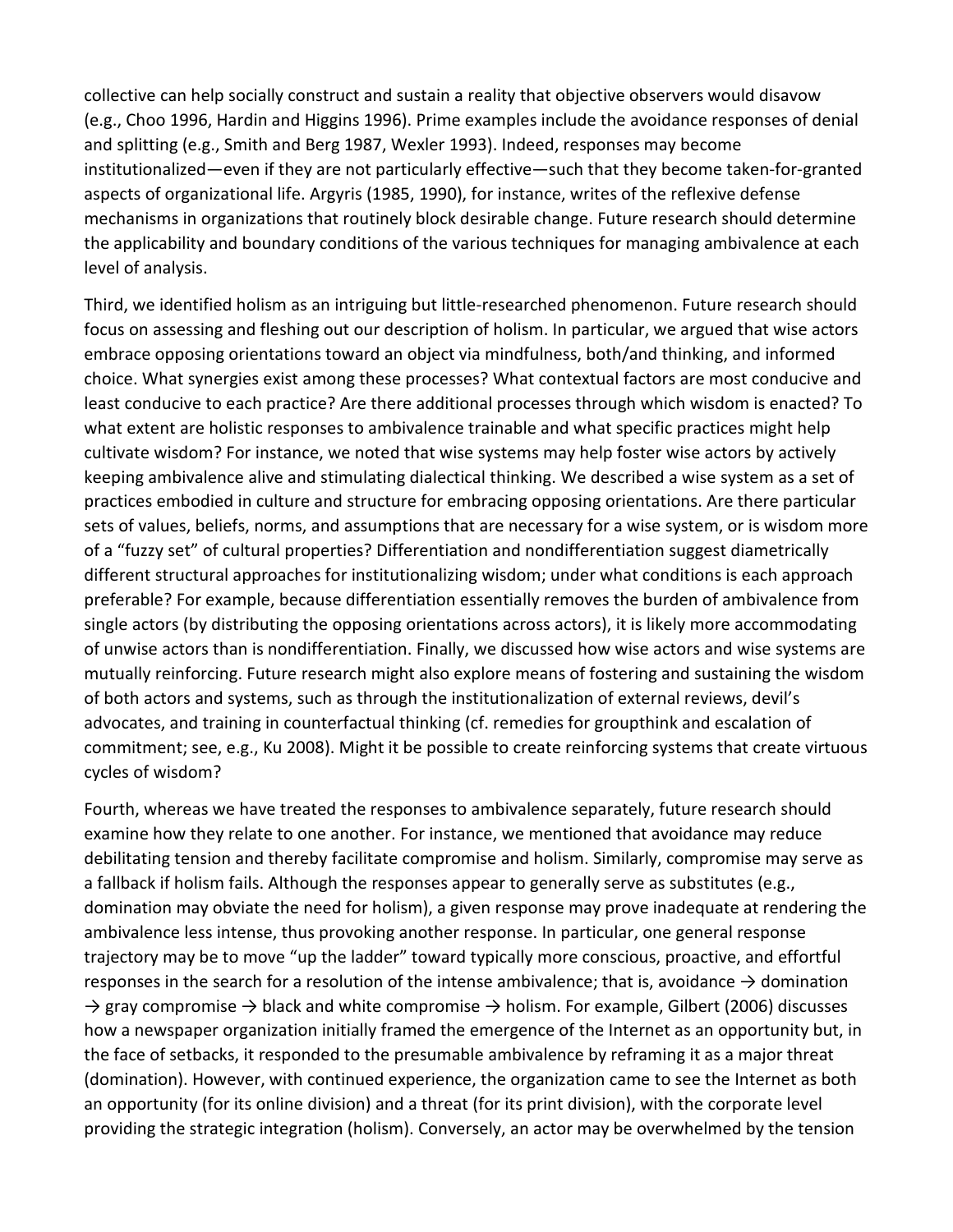caused by a failed response; may dismiss more conscious, proactive, and effortful responses as untenable; or may not even consider the possibility of such responses. In such cases, the actor may move "down the ladder." Future research exploring such trajectories will add a welcome dynamic element to the model.

Finally, the integrative framework of responses to ambivalence may help shed new light on a variety of organizational studies' topics across levels of analysis, from decision making to motivation, groupthink to group conflict, and organizational learning to organizational design. A prime example is leadership. We noted earlier that leaders may express and thereby sow their ambivalence in the organization. Although the literature typically regards this as quite dysfunctional (e.g., Larson and Tompkins 2005, Rothman and Wiesenfeld 2007), our analysis suggests that there are times when leaders *should* actively sow ambivalence as a means of fostering personal growth, nuanced decision making, adaptation, and creativity. Thus, perspectives on transformational leadership, spiritual leadership, and servant leadership may be enriched by considering the potential role of ambivalence in fomenting actor change. Furthermore, given that each of the four responses to ambivalence is most effective under certain conditions, and that there are various ways that a given response can be enacted, leaders can serve as potent role models for when and how to enact the responses. Finally, leaders likely act as important conduits for institutionalizing responses to ambivalence in the culture and structure of organizations. Our larger point, then, is that the model of responses to ambivalence has the potential to inform a variety of traditional organizational topics in novel ways.

# Conclusion

Far from indicating a rare and negative experience, ambivalence appears to be ubiquitous in organizational settings and—although uncomfortable—ambivalence has the potential to help foster growth and richly nuanced behavior. The discussion helps inform our understanding of how organizational triggers foster ambivalence at the collective and individual levels of analysis, how ambivalence diffuses across levels, and how actors are likely to respond to ambivalence and with what positive and negative effects.

## Acknowledgments

The authors thank David Sluss, Lu Wang, senior editor Stuart Bunderson and three anonymous reviewers, along with audience members at presentations at Australian National University, Boston College, Chinese University of Hong Kong, Hong Kong Polytechnic University, Hong Kong University of Science and Technology, London Business School, Rice University, University of Alberta, University of California at Berkeley, University of Melbourne, University of Southern California, University of Texas at Austin, University of Western Australia, and Virginia Commonwealth University for their very helpful comments on earlier drafts of the paper. An earlier version of the paper was also presented at the 2010 meeting of the Academy of Management in Montreal.

# Endnotes

1 Pratt and Pradies (2011), who are primarily interested in "positive" responses to ambivalence, suggest that responses may vary in terms of their likelihood of leading to narrowed or expanded avenues for future action. This shifts the basis of comparison to response potentials.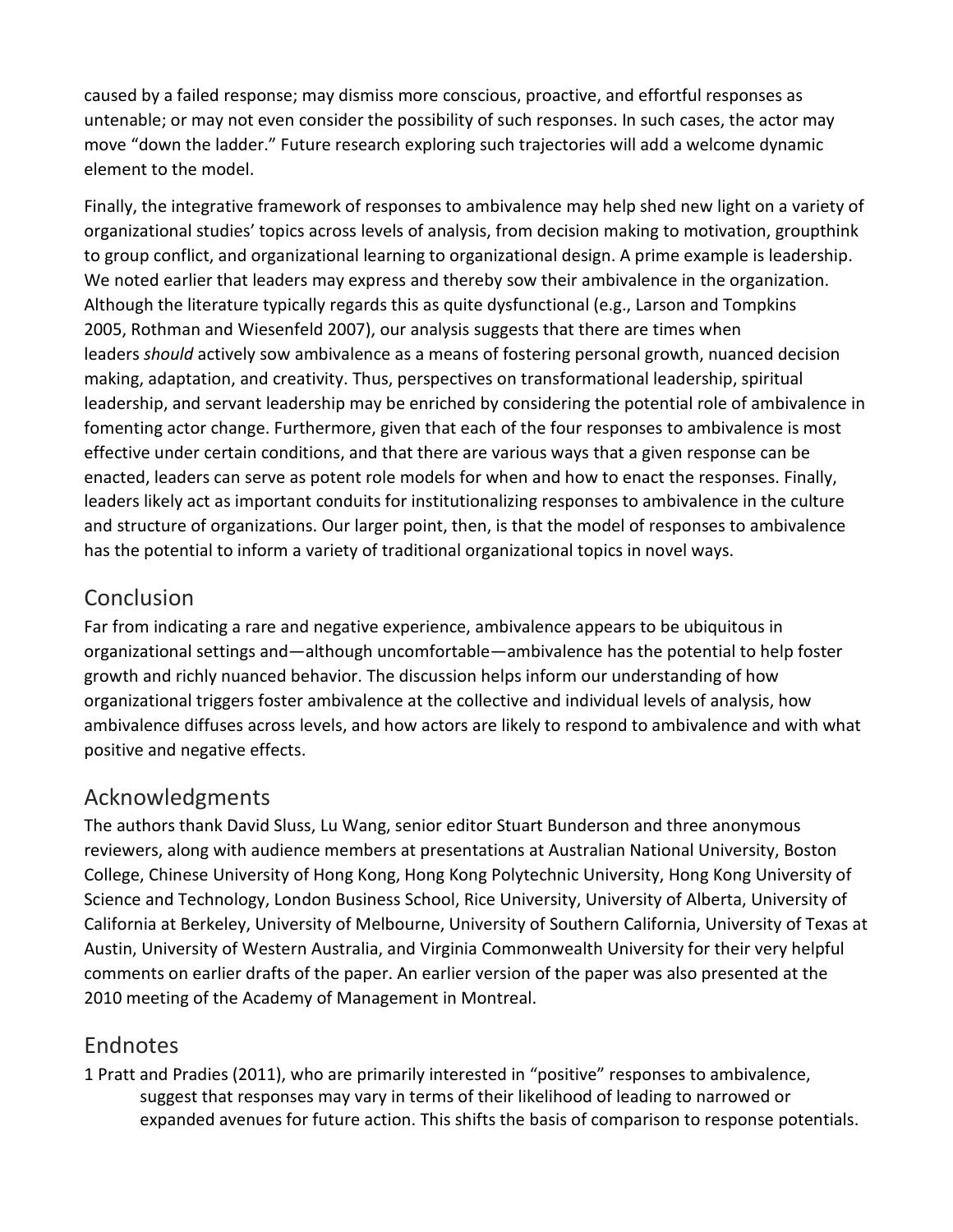Because of our interest in understanding how responses relate to each other in terms of their orientations toward the same target (rather than in the future responses they might engender), we arrive at a very different way to organize responses.

- 2 Given that cognition and emotion are typically intertwined (Elfenbein 2007)—particularly in cases of intense ambivalence—we will not explore differences between cognitive ambivalence and emotional ambivalence (see Lavine et al. 1998 for a treatment of affective–cognitive ambivalence; Conner and Armitage 2008 for attitudinal ambivalence, which combines cognition and affect; and Rothman and Wiesenfeld 2007 for emotional ambivalence).
- 3 Building off work by Smith and Berg (1987) at the group level and Weick (2002) at a broader network level, Pradies and Pratt (2010) argue that collectives can be conceptualized as ambivalent when they are composed of actors who (1) are each ambivalent (holographic ambivalence) or (2) are not ambivalent themselves but who hold thoughts or feelings that directly oppose those of other actors such that the collective can be said to be ambivalent (ideographic ambivalence). Because of our interest in a multilevel model, and because there is not a direct individual-level correlate with ideographic ambivalence (which requires multiple actors), we will focus mainly on holographic ambivalence.
- 4 Kozlowski and Klein (2000, p. 16) contrast composition effects with "compilation" effects—that is, when members of the collective have *divergent* perspectives/experiences but, when juxtaposed like pieces of a jigsaw puzzle, form a meaningful pattern. Compilation effects are more relevant to arrow 2 in Figure 1, as members of a collective socially construct a mutual understanding of a given organizational trigger.
- 5 We recognize that for a given example of defense mechanisms and coping mechanisms it is often impossible to know the degree to which the response was indeed nonconscious or conscious. In the examples below, we are inferring the level of consciousness from the authors' descriptions.
- 6 We say only "typically conscious" because holistic approaches may be the product of "unwise" actors in a "wise" system (as explained below) or may, through repeated enactment, become at least somewhat automatic.

## References

- Adler PS (2012) The sociological ambivalence of bureaucracy: From Weber via Gouldner to Marx. *Organ. Sci.* 23(1):244–266.
- Albert S, Whetten DA (1985) Organizational identity. Cummings LL, Staw BM, eds. *Research in Organizatonal Behavior*, Vol. 7 (JAI Press, Greenwich, CT), 263–295.
- Andrews G, Singh M, Bond M (1993) The defense style questionnaire. *J. Nervous Mental Disease* 181(4):246–256.
- Argyris C (1985) *Strategy, Change and Defensive Routines* (Pitman, Boston).
- Argyris C (1990) *Overcoming Organizational Defenses: Facilitating Organizational Learning* (Allyn and Bacon, Needham Heights, MA).
- Argyris C (1993) *Knowledge for Action: A Guide to Overcoming Barriers to Overcoming Change* (Jossey-Bass, San Francisco).
- Arribas-Ayllon M, Sarangi S, Clarke A (2009) Professional ambivalence: Accounts of ethical practice in childhood genetic testing. *J. Genetic Counsel.* 18:173–184.
- Ashakanasy [sic] NM, Humphrey RH (2011) A multi-level view of leadership and emotion: Leading with emotional labor. Bryman A, Collinson D, Grint K, Jackson B, Uhl-Bien M, eds. *The Sage Handbook of Leadership* (Sage, Los Angeles), 365–379.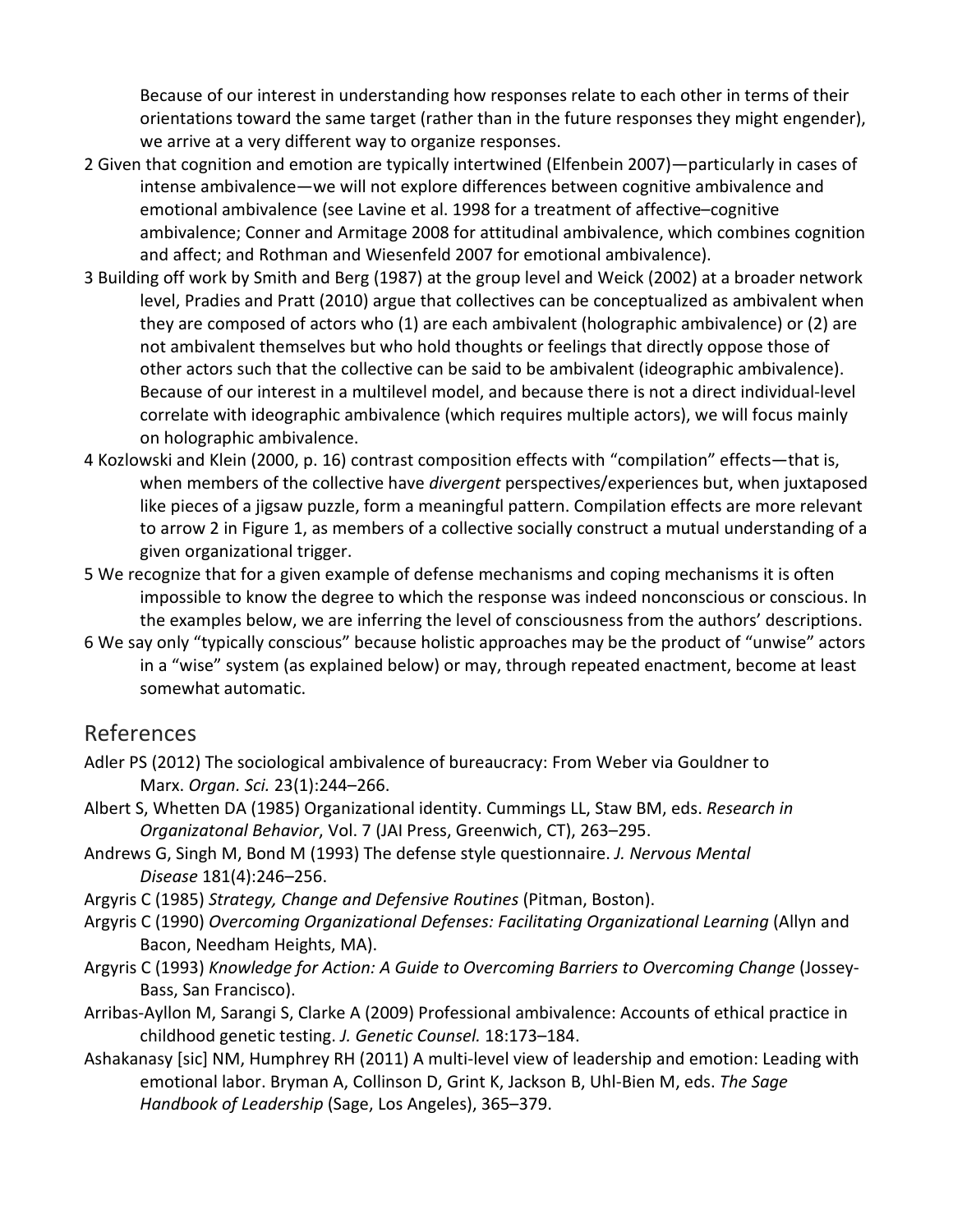Ashcraft KL (2001) Organized dissonance: Feminist bureaucracy as hybrid form. *Acad. Management J.* 44(6):1301–1322.

Ashforth BE, Mael FA (1998) The power of resistance: Sustaining valued identities. Kramer RM, Neale MA, eds. *Power and Influence in Organizations* (Sage, Thousand Oaks, CA), 89–119.

Ashforth BE, Reingen PH (2014) Functions of dysfunction: Managing the dynamics of an organizational duality in a natural food cooperative. *Admin. Sci. Quart.*, ePub ahead of print May 23.

- Ashforth BE, Saks AM (2002) Feeling your way: Emotion and organizational entry. Lord RG, Klimoski RJ, Kanfer R, eds. *Emotions in the Workplace: Understanding the Structure and Role of Emotions in Organizational Behavior* (Jossey-Bass, San Francisco), 331–369.
- Ashforth BE, Rogers KM, Corley KG (2011) Identity in organizations: Exploring cross-level dynamics. *Organ. Sci.* 22(5):1144–1156.
- Ashforth BE, Joshi M, Anand V, O'Leary-Kelly AM (2013) Extending the expanded model of organizational identification to occupations. *J. Appl. Soc. Psych.* 43(12):2426–2448.
- Baek YM (2010) An integrative model of ambivalence. *Soc. Sci. J.* 47(3):609–629.
- Bandura A (1977) *Social Learning Theory* (Prentice-Hall, Englewood Cliffs, NJ).
- Barsade SG (2002) The ripple effect: Emotional contagion and its influence on group behavior. *Admin. Sci. Quart.* 47(4):644–675.
- Barsade SG, Gibson DE (1998) Group emotion: A view from top and bottom. Gruenfeld DH, Neale MA, Mannix EA, eds. *Research on Managing Groups and Teams*, Vol. 1 (JAI Press, Stamford, CT), 81– 102.
- Bartel CA, Saavedra R (2000) The collective construction of work group moods. *Admin. Sci. Quart.* 45(2):197–231.
- Baumeister RF, Dale K, Sommer KL (1998) Freudian defense mechanisms and empirical findings in modern social psychology: Reaction formation, projection, displacement, undoing, isolation, sublimation, and denial. *J. Personality* 66(6):1081–1124.
- Bell DW, Esses VM (1997) Ambivalence and response amplification toward Native peoples. *J. Appl. Soc. Psych.* 27(12):1063–1084.
- Bell DW, Esses VM (2002) Ambivalence and response amplification: A motivational perspective. *Personality Soc. Psych. Bull.* 28(8):1143–1152.
- Berglas S, Jones EE (1978) Drug choice as a self-handicapping strategy in response to noncontingent success. *J. Personality Soc. Psych.* 36(4):405–417.
- Bierly PE III, Kolodinsky RW (2007) Strategic logic: Toward a wisdom-based approach to strategic management. Kessler EH, Bailey JR, eds. *Handbook of Organizational and Managerial Wisdom* (Sage, Los Angeles), 61–88.
- Bierly PE III, Kessler EH, Christensen EW (2000) Organizational learning, knowledge and wisdom. *J. Organ. Change Management* 13(6):595–618.
- Bigelow J (1992) Developing managerial wisdom. *J. Management Inquiry* 1(2):143–153.
- Blake RR, Mouton JS (1964) *The Managerial Grid: Key Orientations for Achieving Production Through People* (Gulf, Houston).
- Bowlby J (1982) *Attachment and Loss: Attachment*, 2nd ed., Vol. 1 (Basic Books, New York).
- Bowles ML (1991) The organization shadow. *Organ. Stud.* 12(3):387–404.
- Brickman P (1987) *Commitment, Conflict, and Caring* (Prentice-Hall, Englewood Cliffs, NJ).
- Bridge K, Baxter LA (1992) Blended relationships: Friends as work associates. *Western J. Comm.* 56(3):200–225.
- Brief AP (1998) *Attitudes in and Around Organizations* (Sage, Thousand Oaks, CA).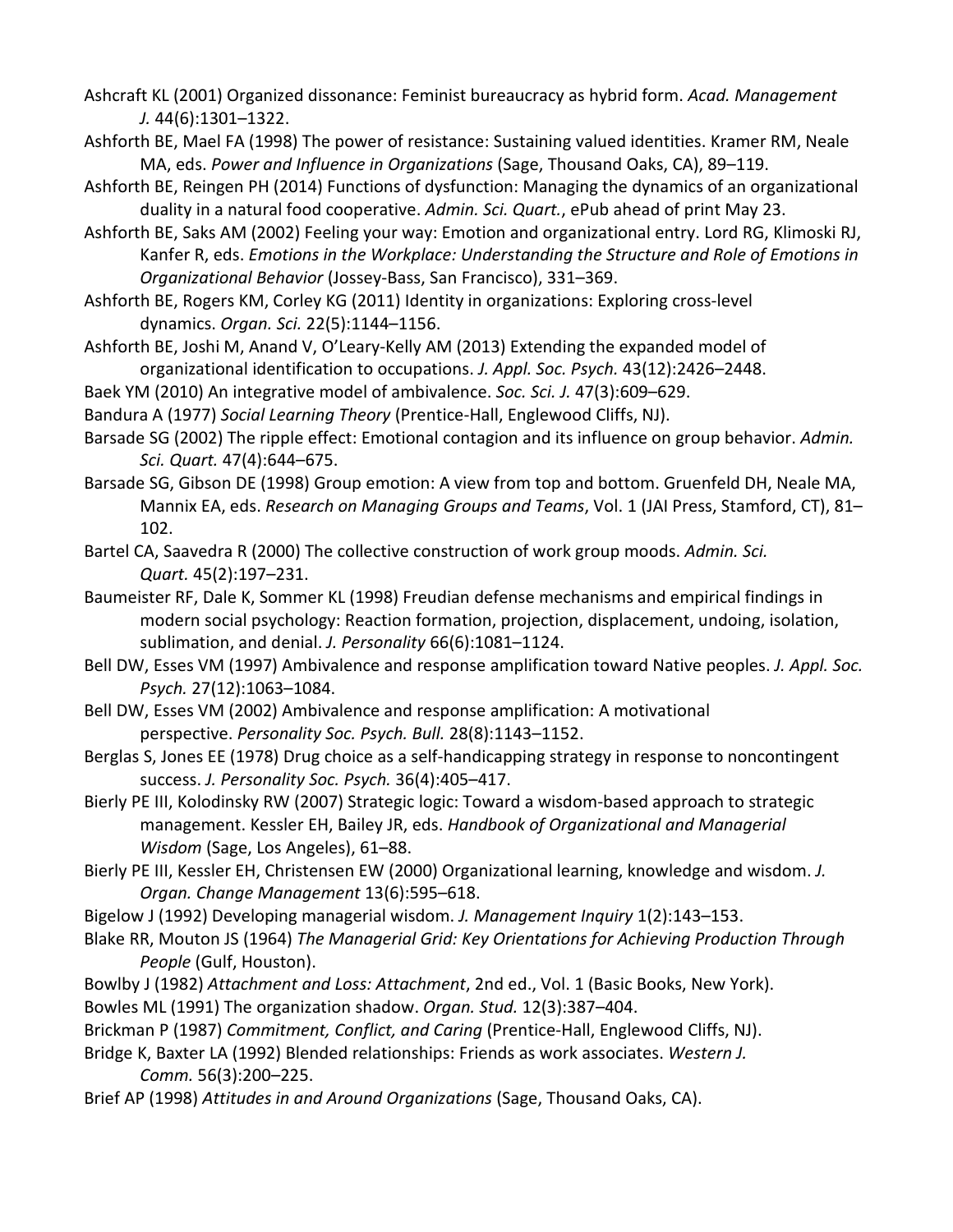Brooks ME, Highhouse S (2006) Familiarity breeds ambivalence. *Corporate Reputation Rev.* 9(2):105– 113.

- Brown SP, Westbrook RA, Challagalla G (2005) Good cope, bad cope: Adaptive and maladaptive coping strategies following a critical negative work event. *J. Appl. Psych.* 90(4):792–798.
- Brown T (2011) Red Sox turn Francona into scapegoat. *Yahoo! Sports* (September
	- 30) http://sports.yahoo.com/news/red-sox-turn-francona-scapegoat-202000713--mlb.html.
- Brunsson N (1989) *The Organization of Hypocrisy: Talk, Decisions and Actions in Organizations* (John Wiley & Sons, Chichester, UK).
- Brunsson N (1993) Ideas and actions: Justification and hypocrisy as alternatives to control. *Accounting, Organ. Soc.* 18(6):489–506.
- Cameron KS (1986) Effectiveness as paradox: Consensus and conflict in conceptions of organizational effectiveness. *Management Sci.* 32(5):539–553.
- Cameron KS, Quinn RE, DeGraff J, Thakor AV (2006) *Competing Values Leadership: Creating Value in Organizations* (Edward Elgar, Cheltenham, UK).
- Carson SJ, Madhok A, Wu T (2006) Uncertainty, opportunism, and governance: The effects of volatility and ambiguity on formal and relational contracting. *Acad. Management J.* 49(5):1058–1077.
- Cha SE, Edmondson AC (2006) When values backfire: Leadership, attribution, and disenchantment in a values-driven organization. *Leadership Quart.* 17(1):57–78.
- Chen M-J (2002) Transcending paradox: The Chinese "middle way" perspective. *Asia Pacific J. Management* 19(2/3):179–199.
- Choo CW (1996) The knowing organization: How organizations use information to construct meaning, create knowledge and make decisions. *Internat. J. Inform. Management* 16(5):329–340.
- Clark JK, Wegener DT, Fabrigar LR (2008) Attitudinal ambivalence and message-based persuasion: Motivated processing of proattitudinal information and avoidance of counterattitudinal information. *Personality Soc. Psych. Bull.* 34(4):565–577.
- Clayton V (1982) Wisdom and intelligence: The nature and function of knowledge in the later years. *Internat. J. Aging Human Development* 15(4):315–321.
- Clegg SR, ed. (2002) *Management and Organization Paradoxes* (John Benjamins, Amsterdam).
- Conner M, Armitage CJ (2008) Attitudinal ambivalence. Crano WD, Prislin R, eds. *Attitudes and Attitude Change* (Psychology Press, New York), 261–288.
- Conner M, Sparks P (2002) Ambivalence and attitudes. *Eur. Rev. Soc. Psych.* 12:37–70.
- Coser RL (1966) Role distance, sociological ambivalence, and transitional status systems. *Amer. J. Sociol.* 72(2):173–187.
- Cramer P (1998) Coping and defense mechanisms: What's the difference? *J. Personality* 66(6):919–946.
- Cramer P (2006) *Protecting the Self: Defense Mechanisms in Action* (Guilford Press, New York).
- Daft RL, Macintosh NB (1981) A tentative exploration into the amount and equivocality of information processing in organizational work units. *Admin. Sci. Quart.* 26(2):207–224.
- Dane E (2011) Paying attention to mindfulness and its effects on task performance in the workplace. *J. Management* 37(4):997–1018.
- Das TK, Teng B-S (2000) Instabilities of strategic alliances: An internal tensions perspective. *Organ. Sci.* 11(1):77–101.
- Diestel S, Schmidt K-H (2011) Costs of simultaneous coping with emotional dissonance and self-control demands at work: Results from two German samples. *J. Appl. Psych.* 96(3):643–653.
- Eisenberg EM (1984) Ambiguity as strategy in organizational communication. *Comm. Monogr.* 51(3):227–242.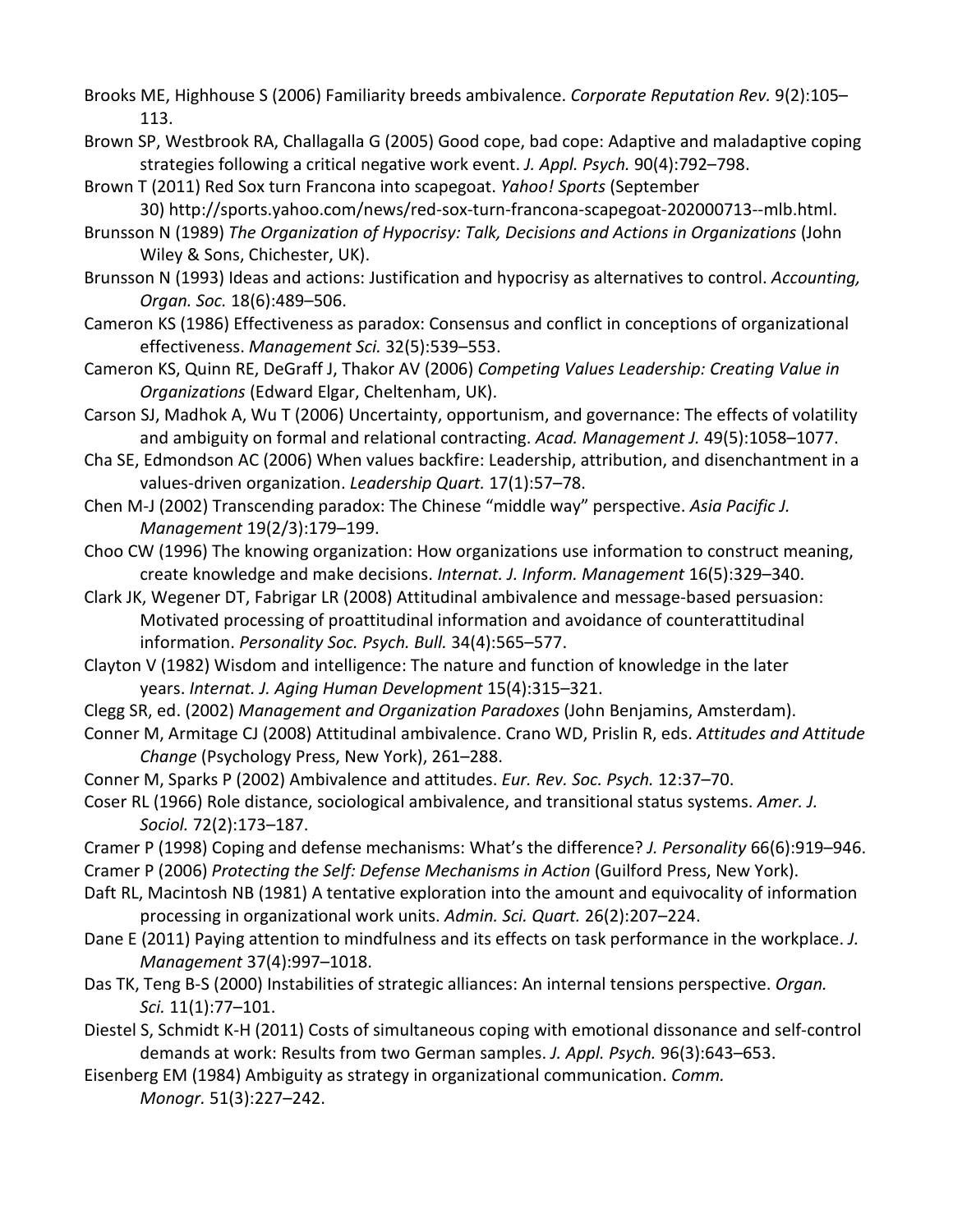Elfenbein HA (2007) Emotion in organizations: A review and theoretical integration. *Acad. Management Ann.* 1:315–386.

- Erez A, Misangyi VF, Johnson DE, LePine MA, Halverson KC (2008) Stirring the hearts of followers: Charismatic leadership as the transferal of affect. *J. Appl. Psych.* 93(3):602–615.
- Erikson KT (1976) *Everything in Its Path: Destruction of Community in the Buffalo Creek Flood* (Touchstone, New York).
- Farjoun M (2010) Beyond dualism: Stability and change as a duality. *Acad. Management Rev.* 35(2):202–225.
- Fassin Y, Buelens M (2011) The hypocrisy-sincerity continuum in corporate communication and decision making: A model of corporate social responsibility and business ethics practices. *Management Decision* 49(4):586–600.
- Feeley TH (2002) Comment on halo effects in rating and evaluation research. *Human Comm. Res.* 28(4):578–586.

Festinger L (1957) *A Theory of Cognitive Dissonance* (Row, Peterson and Company, Evanston, IL).

- Fiol CM, O'Connor EJ (2003) Waking up! Mindfulness in the face of bandwagons. *Acad. Management Rev.* 28(1):54–70.
- Fiol CM, Pratt MG, O'Connor EJ (2009) Managing intractable identity conflicts. *Acad. Management Rev.* 34(1):32–55.
- Fiss PC, Zajac EJ (2006) The symbolic management of strategic change: Sensegiving via framing and decoupling. *Acad. Management J.* 49(6):1173–1193.
- Fitzgerald FS (1945) The crack-up. Wilson E, ed. *The Crack-Up* (New Directions, New York), 69–84.
- Folkman S, Lazarus RS (1980) An analysis of coping in a middle-aged community sample. *J. Health Soc. Behav.* 21(3):219–239.
- Fong CT (2006) The effects of emotional ambivalence on creativity. *Acad. Management J.* 49(5):1016– 1030.
- Fong CT, Tiedens LZ (2002) Dueling experiences and dual ambivalences: Emotional and motivational ambivalence of women in high status positions. *Motivation Emotion* 26(1):105–121.
- Freud S (1950/1920) *Beyond the Pleasure Principle*, translated by Strachey J (Liveright, New York).
- Galbraith JR (2009) *Designing Matrix Organizations That Actually Work: How IBM, Procter & Gamble, and Others Design for Success* (Jossey-Bass, San Francisco).
- George JM (1996) Group affective tone. West MA, ed. *Handbook of Work Group Psychology* (John Wiley & Sons, Chichester, UK), 77–93.

Gilbert CG (2006) Change in the presence of residual fit: Can competing frames coexist? *Organ. Sci.* 17(1):150–167.

- Gioia DA, Chittipeddi K (1991) Sensemaking and sensegiving in strategic change initiation. *Strategic Management J.* 12(6):433–448.
- Gioia DA, Nag R, Corley KG (2012) Visionary ambiguity and strategic change: The virtue of vagueness in launching major organizational change. *J. Management Inquiry* 21(4):364–375.
- Glynn MA (2000) When cymbals become symbols: Conflict over organizational identity within a symphony orchestra. *Organ. Sci.* 11(3):285–298.
- Graetz F, Smith ACT (2008) The role of dualities in arbitrating continuity and change in forms of organizing. *Internat. J. Management Rev.* 10(3):265–280.
- Gray JR (1999) A bias toward short-term thinking in threat-related negative emotional states. *Personality Soc. Psych. Bull.* 25(1):65–75.
- Gutierrez B, Howard-Grenville J, Scully MA (2010) The faithful rise up: Split identification and an unlikely change effort. *Acad. Management J.* 53(4):673–699.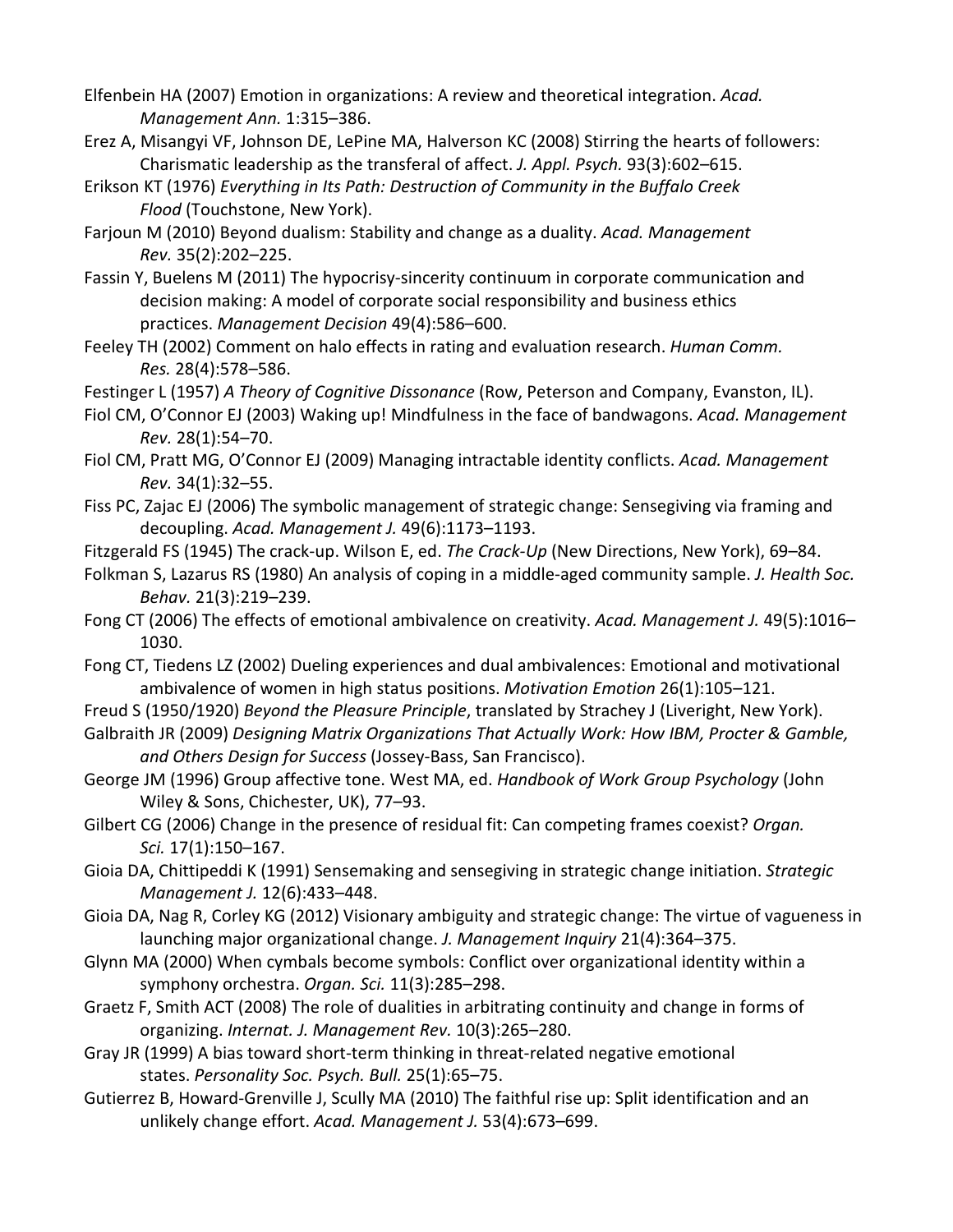- Hardin CD, Higgins ET (1996) Shared reality: How social verification makes the subjective objective. Sorrentino RM, Higgins ET, eds. *Handbook of Motivation and Cognition*, Vol. 3 (Guilford, New York), 28–84.
- Harrist S (2006) A phenomenological investigation of the experience of ambivalence. *J. Phenomenologic. Psych.* 37(1):85–114.
- Hass RG, Katz I, Rizzo N, Bailey J, Eisenstadt D (1991) Cross-racial appraisal as related to attitude ambivalence and cognitive complexity. *Personality Soc. Psych. Bull.* 17(1):83–92.
- Hatch MJ (1997) Irony and the social construction of contradiction in the humor of a management team. *Organ. Sci.* 8(3):275–288.
- Heider F (1958) *The Psychology of Interpersonal Relations* (John Wiley & Sons, New York).
- Hillcoat-Nallétamby S, Phillips JE (2011) Sociological ambivalence revisited. *Sociology* 45(2):202–217.
- Hodson G, Maio GR, Esses VM (2001) The role of attitudinal ambivalence in susceptibility to consensus information. *Basic Appl. Soc. Psych.* 23(3):197–205.
- Hoffman MF, Medlock-Klyukovski A (2004) "Our creator who art in heaven": Paradox, ritual, and cultural transformation. *Western J. Comm.* 68(4):389–410.
- Horney K (1945) *Our Inner Conflicts: A Constructive Theory of Neurosis* (W. W. Norton, New York).
- Isabella LA (1990) Evolving interpretations as a change unfolds: How managers construe key organizational events. *Acad. Management J.* 33(1):7–41.
- Jonas K, Diehl M, Brömer P (1997) Effects of attitudinal ambivalence on information processing and attitude-intention consistency. *J. Experiment. Soc. Psych.* 33(2):190–210.
- Jubas K, Butterwick S (2008) Hard/soft, formal/informal, work/learning: Tenuous/persistent binaries in the knowledge-based society. *J. Workplace Learn.* 20(7/8):514–525.
- Kantola SJ, Syme GJ, Campbell NA (1984) Cognitive dissonance and energy conservation. *J. Appl. Psych.* 69(3):416–421.
- Katz D, Kahn RL (1978) *The Social Psychology of Organizations*, 2nd ed. (John Wiley & Sons, New York).
- Katz I, Glass DC (1979) An ambivalence-amplification theory of behavior toward the stigmatized. Austin WG, Worchel S, eds. *The Social Psychology of Intergroup Relations* (Brooks-Cole, Monterey, CA), 55–70.
- Kessler EH, Bailey JR, eds. (2007) *Handbook of Organizational and Managerial Wisdom* (Sage, Los Angeles).
- Kets de Vries MFR, Miller D (1984) *The Neurotic Organization: Diagnosing and Changing Counterproductive Styles of Management* (Jossey-Bass, San Francisco).
- Klimoski R, Mohammed S (1994) Team mental model: Construct or metaphor? *J. Management* 20(2):403–437.
- Kolb DM (1987) Corporate ombudsman and organization conflict resolution. *J. Conflict Resolution* 31(4):673–691.
- Kosmala K, Herrbach O (2006) The ambivalence of professional identity: On cynicism and *jouissance* in audit firms. *Human Relations* 59(10):1393–1428.
- Kozlowski SWJ, Klein KJ (2000) A multilevel approach to theory and research in organizations: Contextual, temporal, and emergent processes. Klein KJ, Kozlowski SWJ, eds. *Multilevel Theory, Research, and Methods in Organizations: Foundations, Extensions, and New Directions* (Jossey-Bass, San Francisco), 3–90.
- Kozlowski SWJ, Chao GT, Jensen JM (2009) Building an infrastructure for organizational learning: A multilevel approach. Kozlowski SWJ, Salas E, eds. *Learning, Training, and Development in Organizations* (Routledge, New York), 363–403.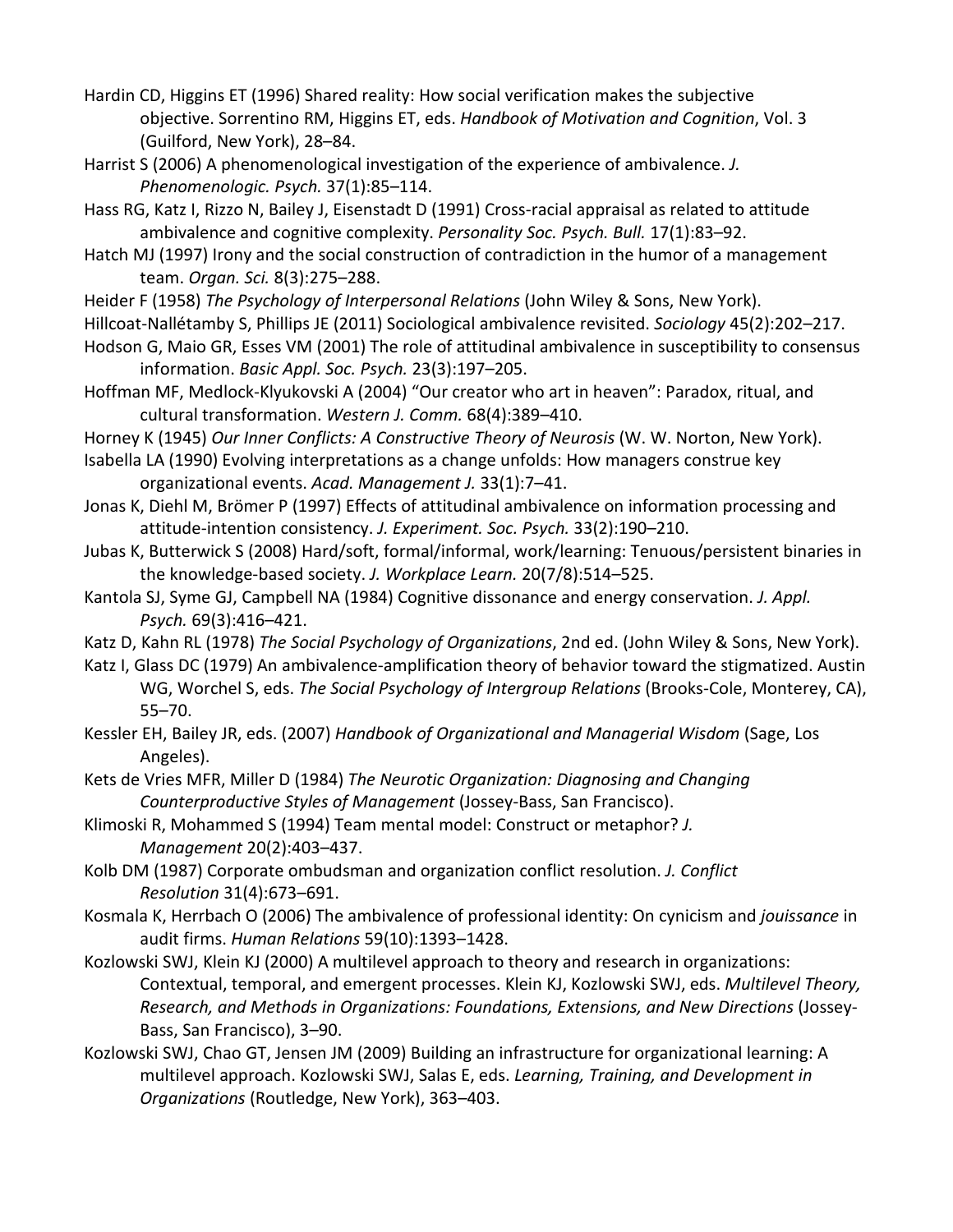- Kreiner GE, Ashforth BE (2004) Evidence toward an expanded model of organizational identification. *J. Organ. Behav.* 25(1):1–27.
- Kriegler RJ (1980) *Working for the Company: Work and Control in the Whyalla Shipyard* (Oxford University Press, Melbourne, VIC, Australia).
- Ku G (2008) Learning to de-escalate: The effects of regret in escalation of commitment. *Organ. Behav. Human Decision Processes* 105(2):221–232.
- Kunda G (1992) *Engineering Culture: Control and Commitment in a High-Tech Corporation* (Temple University Press, Philadelphia).
- Larson GS, Tompkins PK (2005) Ambivalence and resistance: A study of management in a concertive control system. *Comm. Monogr.* 72(1):1–21.
- Lavine H, Thomsen CJ, Zanna MP, Borgida E (1998) On the primacy of affect in the determination of attitudes and behavior: The moderating role of affective-cognitive ambivalence. *J. Experiment. Soc. Psych.* 34(4):398–421.
- Lawrence PR, Lorsch JW (1967) Differentiation and integration in complex organizations. *Admin. Sci. Quart.* 12(1):1–47.
- Lazarus RS, Folkman S (1984) *Stress, Appraisal, and Coping* (Springer, New York).
- Lewin K (1951) *Field Theory in Social Science: Selected Theoretical Papers*, edited by Cartwright D (Harper & Brothers, New York).
- Lewis MW (2000) Exploring paradox: Toward a more comprehensive guide. *Acad. Management Rev.* 25(4):760–776.
- Lim B-C, Klein KJ (2006) Team mental models and team performance: A field study of the effects of team mental model similarity and accuracy. *J. Organ. Behav.* 27(4):403–418.
- Lüscher LS, Lewis MW (2008) Organizational change and managerial sensemaking: Working through paradox. *Acad. Management J.* 51(2):221–240.
- Maio GR, Greenland K, Bernard M, Esses VM (2001) Effects of intergroup ambivalence on information processing: The role of physiological arousal. *Group Processes Intergroup Relations* 4(4):355– 372.

Maitlis S (2005) The social processes of organizational sensemaking. *Acad. Management J.* 48(1):21–49.

- Maitlis S, Lawrence TB (2007) Triggers and enablers of sensegiving in organizations. *Acad. Management J.* 50(1):57–84.
- Margolis JD, Molinsky A (2008) Navigating the bind of necessary evils: Psychological engagement and the production of interpersonally sensitive behavior. *Acad. Management J.* 51(5):847–872.
- Martin RL (2009) *The Opposable Mind: Winning Through Integrative Thinking* (Harvard Business School Press, Boston).
- Maybury-Lewis D, Almagor U, eds. (1989) *The Attraction of Opposites: Thought and Society in the Dualistic Mode* (University of Michigan Press, Ann Arbor).
- Medvec VH, Madey SF, Gilovich T (1995) When less is more: Counterfactual thinking and satisfaction among Olympic medalists. *J. Personality Soc. Psych.* 69(4):603–610.
- Merton RK (1976) *Sociological Ambivalence and Other Essays* (Free Press, New York).
- Merton RK, Barber E (1976) Sociological ambivalence. *Sociological Ambivalence and Other Essays* by Merton RK (Free Press, New York), 3–31.
- Meyerson DE (2001) *Tempered Radicals: How People Use Difference to Inspire Change at Work* (Harvard Business School Press, Boston).
- Meyerson DE, Scully MA (1995) Tempered radicalism and the politics of ambivalence and change. *Organ. Sci.* 6(5):585–600.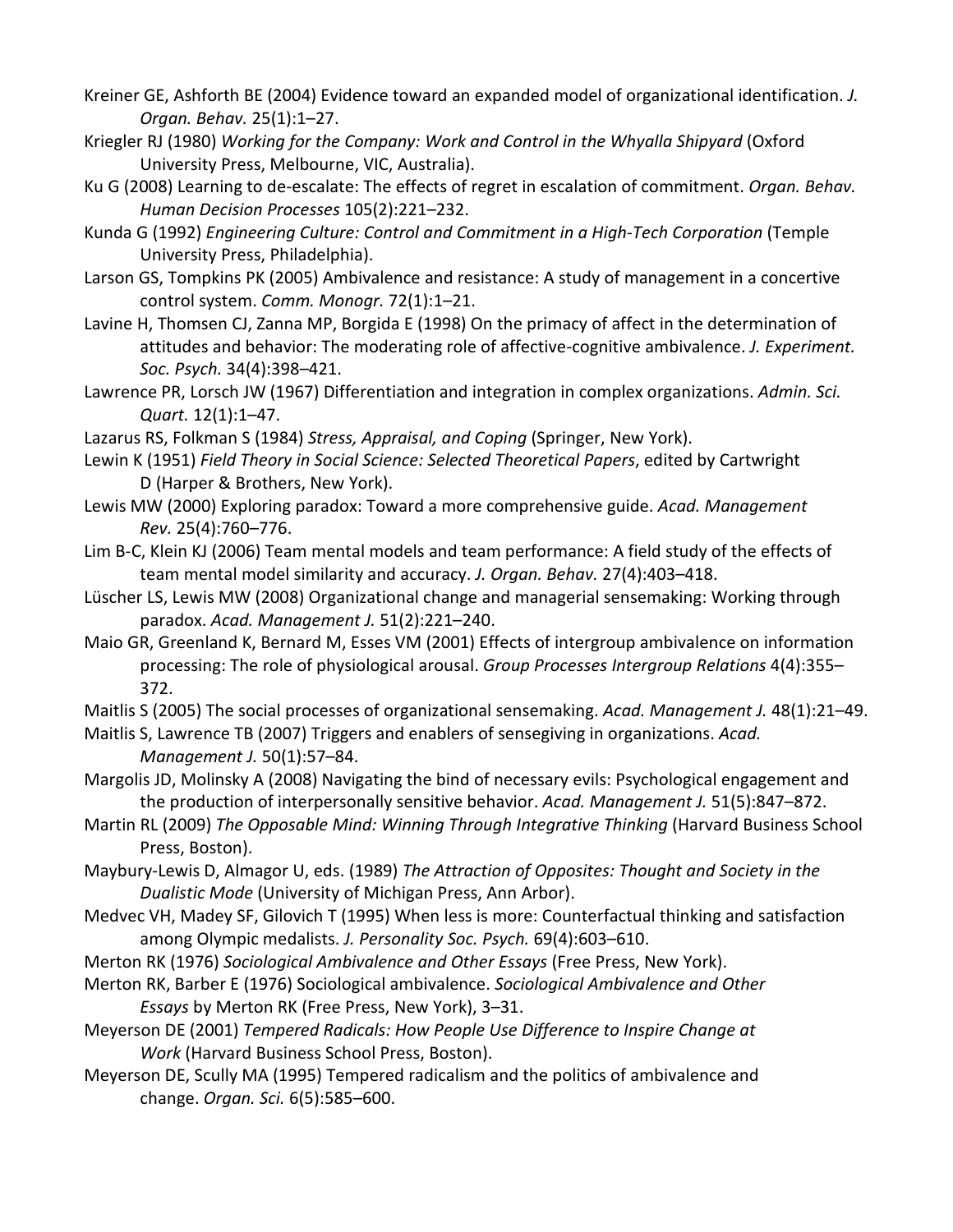Morgeson FP, Hofmann DA (1999) The structure and function of collective constructs: Implications for multilevel research and theory development. *Acad. Management Rev.* 24(2):249–265.

- Neumann R, Strack F (2000) Approach and avoidance: The influence of proprioceptive and exteroceptive cues on encoding of affective information. *J. Personality Soc. Psych.* 79(1):39–48.
- Oglensky BD (2008) The ambivalent dynamics of loyalty in mentorship. *Human Relations* 61(3):419– 448.
- Pescosolido AT (2002) Emergent leaders as managers of group emotion. *Leadership Quart.* 13(5):583– 599.
- Peters K, Kashima Y (2007) From social talk to social action: Shaping the social triad with emotion sharing. *J. Personality Soc. Psych.* 93(5):780–797.
- Peters MK, Rothman NB, Northcraft GB (2011) Beyond valence: Effects of group emotional tone on group negotiation behaviors and outcomes. Mannix EA, Neale MA, Overbeck JR, eds. *Research on Managing Groups and Teams*, Vol. 14 (Emerald Group Publishing, Bingley, UK), 163–185.
- Piderit SK (2000) Rethinking resistance and recognizing ambivalence: A multidimensional view of attitudes toward an organizational change. *Acad. Management Rev.* 25(4):783–794.
- Plambeck N, Weber K (2009) CEO ambivalence and responses to strategic issues. *Organ. Sci.* 20(6):993– 1010.
- Plambeck N, Weber K (2010) When the glass is half full and half empty: CEOs' ambivalent interpretations of strategic issues. *Strategic Management J.* 31(7):689–710.
- Pradies C, Pratt MG (2010) Ex uno plures: Toward a conceptualization of group ambivalence. *Acad. Management Proc.* August 2010(1):1–6.
- Pratt MG (2000) The good, the bad, and the ambivalent: Managing identification among Amway distributors. *Admin. Sci. Quart.* 45(3):456–493.
- Pratt MG (2001) Social identity dynamics in modern organizations: An organizational psychology/organizational behavior perspective. Hogg MA, Terry DJ, eds. *Social Identity Processes in Organizatonal Contexts* (Psychology Press, Philadelphia), 13–30.
- Pratt MG, Dirks KT (2006) Rebuilding trust and restoring positive relationships: A commitment-based view of trust. Dutton JE, Ragins BR, eds. *Exploring Positive Relationships at Work: Building a Theoretical and Research Foundation* (Lawrence Erlbaum Associates, Mahwah, NJ), 117–136.
- Pratt MG, Doucet L (2000) Ambivalent feelings in organizational relationships. Fineman S, ed. *Emotion in Organizations*, 2nd ed. (Sage, London), 204–226.
- Pratt MG, Dutton JE (2000) Owning up or opting out: The role of emotions and identities in issue ownership. Ashkanasy NM, Härtel CEJ, Zerbe WF, eds. *Emotions in the Workplace: Research, Theory, and Practice* (Quorum, Westport, CT), 103–129.
- Pratt MG, Foreman PO (2000) Classifying managerial responses to multiple organizational identities. *Acad. Management Rev.* 25(1):18–42.
- Pratt MG, Pradies C (2011) Just a good place to visit? Exploring positive responses to psychological ambivalence. Cameron KS, Spreitzer GM, eds. *The Oxford Handbook of Positive Organizational Scholarship* (Oxford University Press, Oxford, UK), 924–937.
- Pratt MG, Rosa JA (2003) Transforming work-family conflict into commitment in network marketing organizations. *Acad. Management J.* 46(4):395–418.
- Radsma J, Bottorff JL (2009) Counteracting ambivalence: Nurses who smoke and their health promotion role with patients who smoke. *Res. Nursing Health* 32(4):443–452.
- Rahim MA (1985) A strategy for managing conflict in complex organizations. *Human Relations* 38(1):81–89.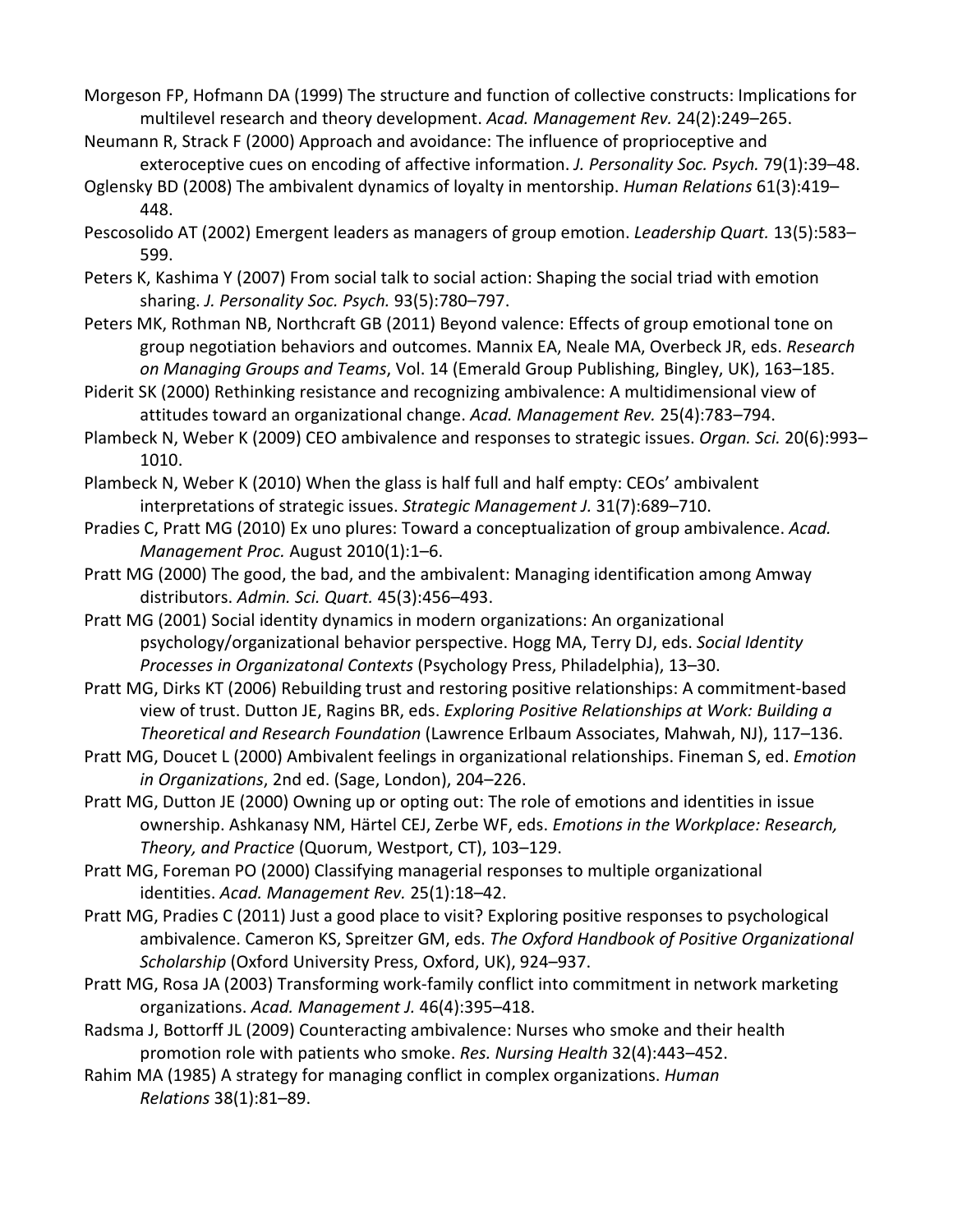- Raisch S, Birkinshaw J (2008) Organizational ambidexterity: Antecedents, outcomes, and moderators. *J. Management* 34(3):375–409.
- Rees L, Rothman NB, Lehavy R, Sanchez-Burks J (2013) The ambivalent mind can be a wise mind: Emotional ambivalence increases judgment accuracy. *J. Experiment. Soc. Psych.* 49(3):360–367.

Roese NJ (1997) Counterfactual thinking. *Psych. Bull.* 121(1):133–148.

- Rosen M (1988) You asked for it: Christmas at the bosses' expense. *J. Management Stud.* 25(5):463– 480.
- Rothenberg A (1979) *The Emerging Goddess: The Creative Process in Art, Science, and Other Fields* (University of Chicago Press, Chicago).
- Rothman NB, Wiesenfeld BM (2007) The social consequences of expressing emotional ambivalence in groups and teams. Mannix EA, Neale MA, Anderson CP, eds. *Research on Managing Groups and Teams*, Vol. 10 (Emerald Group Publishing, Bingley, UK), 275–308.
- Rousseau DM, Sitkin SB, Burt RS, Camerer C (1998) Not so different after all: A cross-discipline view of trust. *Acad. Management Rev.* 23(3):393–404.
- Rowe WG, Cannella AA Jr, Rankin D, Gorman D (2005) Leader succession and organizational performance: Integrating the common-sense, ritual scapegoating, and vicious-circle succession theories. *Leadership Quart.* 16(2):197–219.
- Salancik GR (1977) Commitment and the control of organizational behavior and belief. Staw BM, Salancik GR, eds. *New Directions in Organizational Behavior* (St. Clair Press, Chicago), 1–54.
- Schein EH (2010) *Organizational Culture and Leadership*, 4th ed. (Jossey-Bass, San Francisco).
- Schneider JA (2003) Working with pathological and healthy forms of splitting: A case study. *Bull. Menninger Clinic* 67(1):32–49.
- Schoenewolf G (1990) Emotional contagion: Behavioral induction in individuals and groups. *Modern Psychoanalysis* 15(1):49–61.
- Shapiro SL, Carlson LE (2009) *The Art and Science of Mindfulness: Integrating Mindfulness into Psychology and the Helping Professions* (American Psychological Association, Washington, DC).
- Sheeran P (2002) Intention-behavior relations: A conceptual and empirical review. *Eur. Rev. Soc. Psych.* 12(1):1–36.
- Shore K (1998) Managed care and managed competition: A question of morality. Small RF, Barnhill LR, eds. *Practicing in the New Mental Health Marketplace: Ethical, Legal, and Moral Issues* (American Psychological Association, Washington, DC), 67–102.
- Sincoff JB (1990) The psychological characteristics of ambivalent people. *Clinical Psych. Rev.* 10(1):43– 68.
- Sincoff JB (1992) Ambivalence and defense: Effects of a repressive style on normal adolescents' and young adults' mixed feelings. *J. Abnormal Psych.* 101(2):251–256.
- Smelser NJ (1998) The rational and the ambivalent in the social sciences. *Amer. Sociol. Rev.* 63(1):1–16.
- Smircich L, Morgan G (1982) Leadership: The management of meaning. *J. Appl. Behav. Sci.* 18(3):257– 273.
- Smith AD, Plowman DA, Duchon D (2010) Everyday sensegiving: A closer look at successful plant managers. *J. Appl. Behav. Sci.* 46(2):220–244.
- Smith KK, Berg DN (1987) *Paradoxes of Group Life: Understanding Conflict, Paralysis, and Movement in Group Dynamics* (Jossey-Bass, San Francisco).
- Smith WK, Lewis MW (2011) Toward a theory of paradox: A dynamic equilibrium model of organizing. *Acad. Management Rev.* 36(2):381–403.
- Smith WK, Tushman ML (2005) Managing strategic contradictions: A top management model for managing innovation streams. *Organ. Sci.* 16(5):522–536.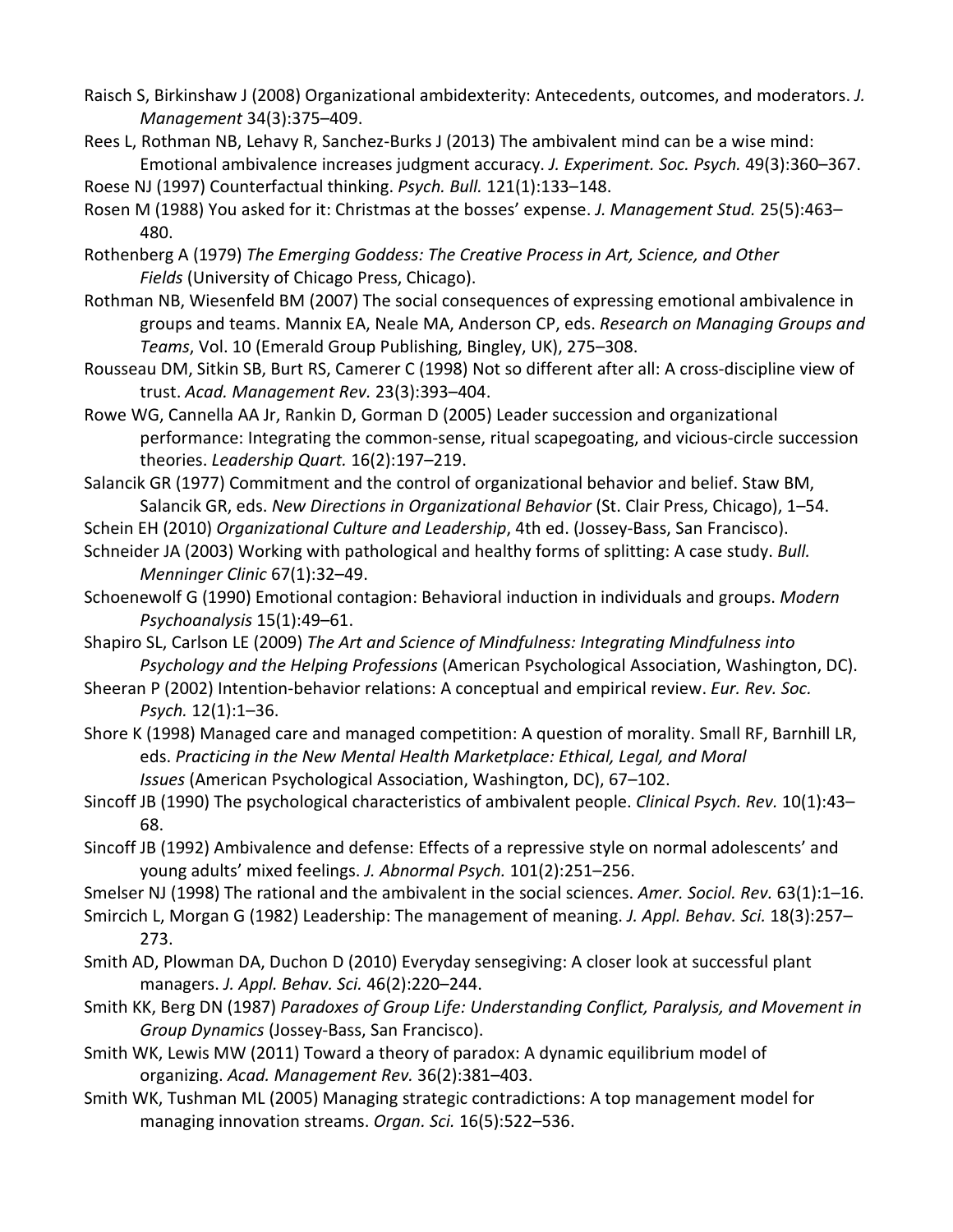- Sonenshein S (2010) We're changing—or are we? Untangling the role of progressive, regressive, and stability narratives during strategic change implementation. *Acad. Management J.* 53(3):477– 512.
- Staw BM (1980) Rationality and justification in organizational life. Staw BM, Cummings LL, eds. *Research in Organizatonal Behavior*, Vol. 2 (JAI Press, Greenwich, CT), 45–80.
- Staw BM, Sutton RI (1993) Macro organizational psychology. Murnighan JK, ed. *Social Psychology in Organizations: Advances in Theory and Research* (Prentice-Hall, Englewood Cliffs, NJ), 350–384.
- Sternberg RJ (1998) A balance theory of wisdom. *Rev. General Psych.* 2(4):347–365.
- Stigliani I, Ravasi D (2012) Organizing thoughts and connecting brains: Material practices and the transition from individual to group-level prospective sensemaking. *Acad. Management J.* 55(5):1232–1259.
- Sykes GM, Matza D (1957) Techniques of neutralization: A theory of delinquency. *Amer. Sociol. Rev.* 22(6):664–670.
- Tang Z, Dickson P, Marino L, Tang J, Powell BC (2010) The value of organizational ambivalence for small and medium size enterprises in an uncertain world. *British J. Management* 21(4):809–828.
- Tetlock PE (1985) Accountability: The neglected social context of judgment and choice. Cummings LL, Staw BM, eds. *Research in Organizational Behavior*, Vol. 7 (JAI Press, Greenwich, CT), 297–332.
- Thomas KW (1992) Conflict and negotiation processes in organizations. Dunnette MD, Hough LM, eds. *Handbook of Industrial and Organizational Psychology*, 2nd ed., Vol. 3 (Consulting Psychologists Press, Palo Alto, CA), 651–717.
- Thompson MM, Holmes JG (1996) Ambivalence in close relationships: Conflicted cognitions as a catalyst for change. Sorrentino RM, Higgins ET, eds. *Handbook of Motivation and Cognition*, Vol. 3 (Guilford Press, New York), 497–530.
- Tracy SJ (2004) Dialectic, contradiction, or double bind? Analyzing and theorizing employee reactions to organizational tension. *J. Appl. Comm. Res.* 32(2):119–146.
- Vadera AK, Pratt MG (2013) Love, hate, ambivalence, or indifference? A conceptual examination of workplace crimes and organizational identification. *Organ. Sci.* 24(1):172–188.
- van Harreveld F, van der Pligt J, de Liver YN (2009a) The agony of ambivalence and ways to resolve it: Introducing the MAID model. *Personality Soc. Psych. Rev.* 13(1):45–61.
- van Harreveld F, Rutjens BT, Rotteveel M, Nordgren LF, van der Pligt J (2009b) Ambivalence and decisional conflict as a cause of psychological discomfort: Feeling tense before jumping off the fence. *J. Experiment. Soc. Psych.* 45(1):167–173.
- Van Kleef GA (2008) Emotion in conflict and negotiation: Introducing the emotions as social information (EASI) model. Ashkanasy NM, Cooper CL, eds. *Research Companion to Emotion in Organizations* (Edward Elgar, Cheltenham, UK), 392–404.
- Wang L, Pratt MG (2008) An identity-based view of emotional ambivalence and its management in organizations. Ashkanasy NM, Cooper CL, eds. *Research Companion to Emotion in Organizations* (Edward Elgar, Cheltenham, UK), 589–604.
- Wegner DM (1989) *White Bears and Other Unwanted Thoughts: Suppression, Obsession, and the Psychology of Mental Control* (Viking, New York).
- Weick KE (1979) *The Social Psychology of Organizing*, 2nd ed. (Addison-Wesley, Reading, MA).
- Weick KE (1995) *Sensemaking in Organizations* (Sage, Thousand Oaks, CA).
- Weick KE (1998) The attitude of wisdom: Ambivalence as the optimal compromise. Srivastva S, Cooperrider DL, eds. *Organizational Wisdom and Executive Courage* (Lexington Press, San Francisco), 40–64.